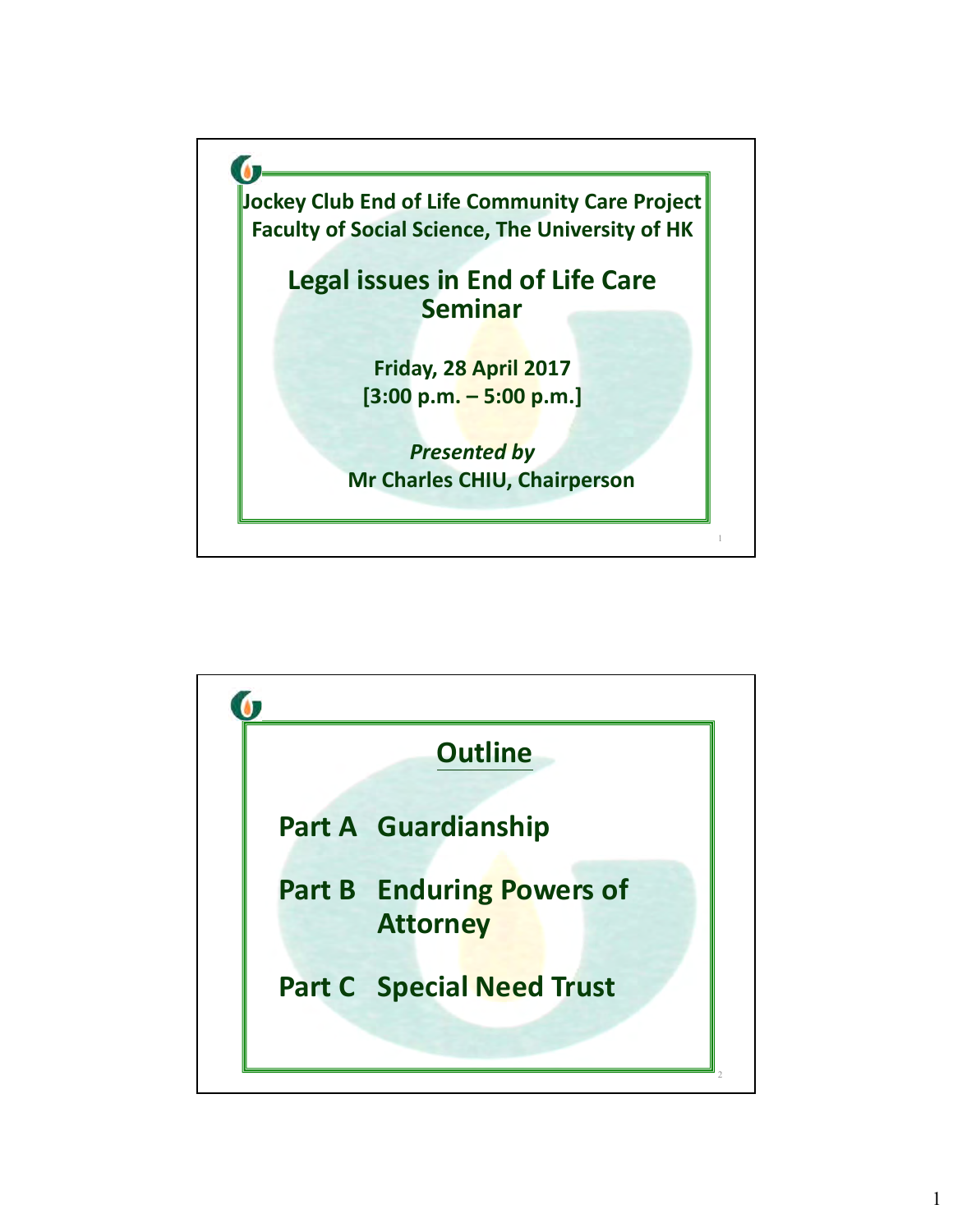

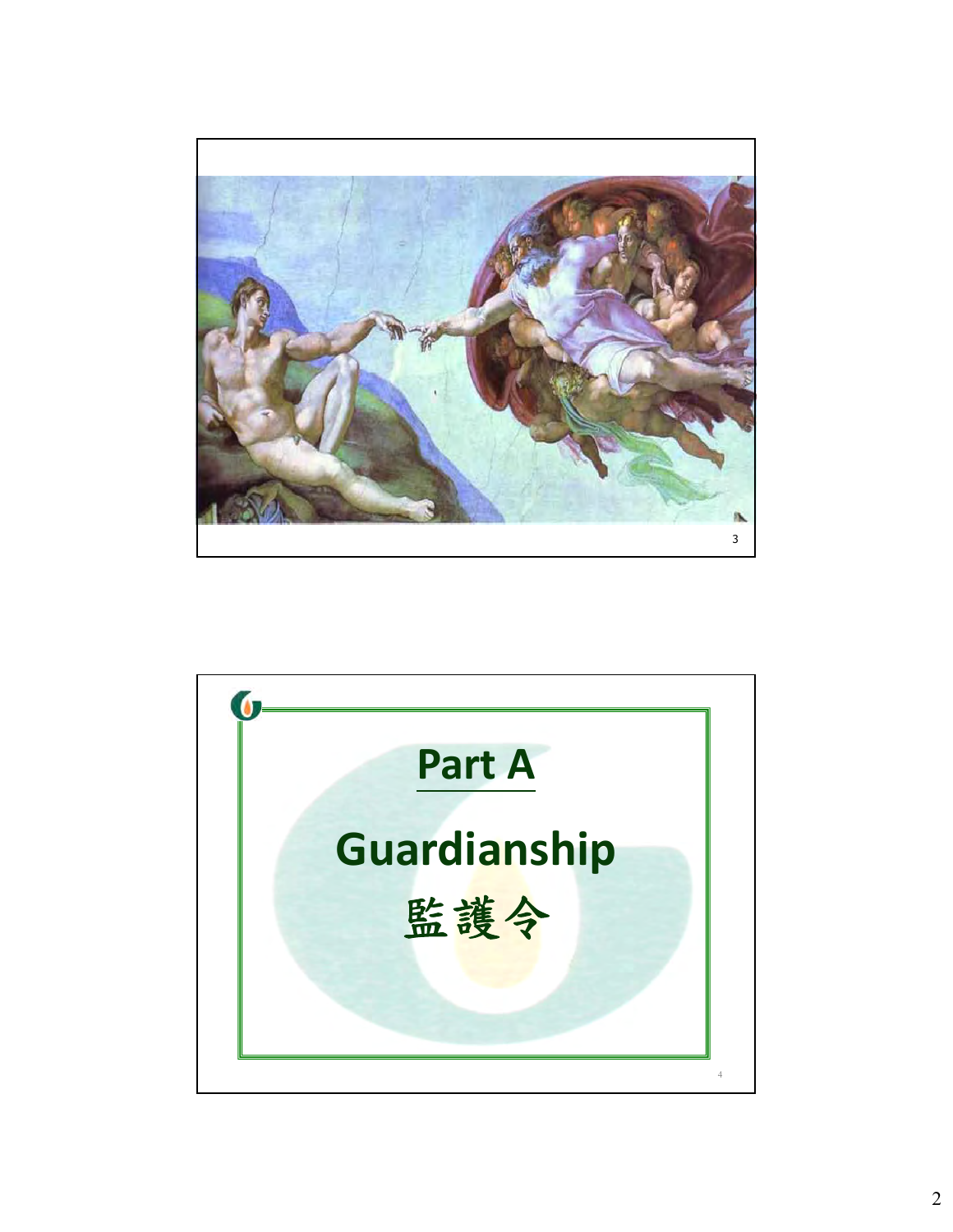

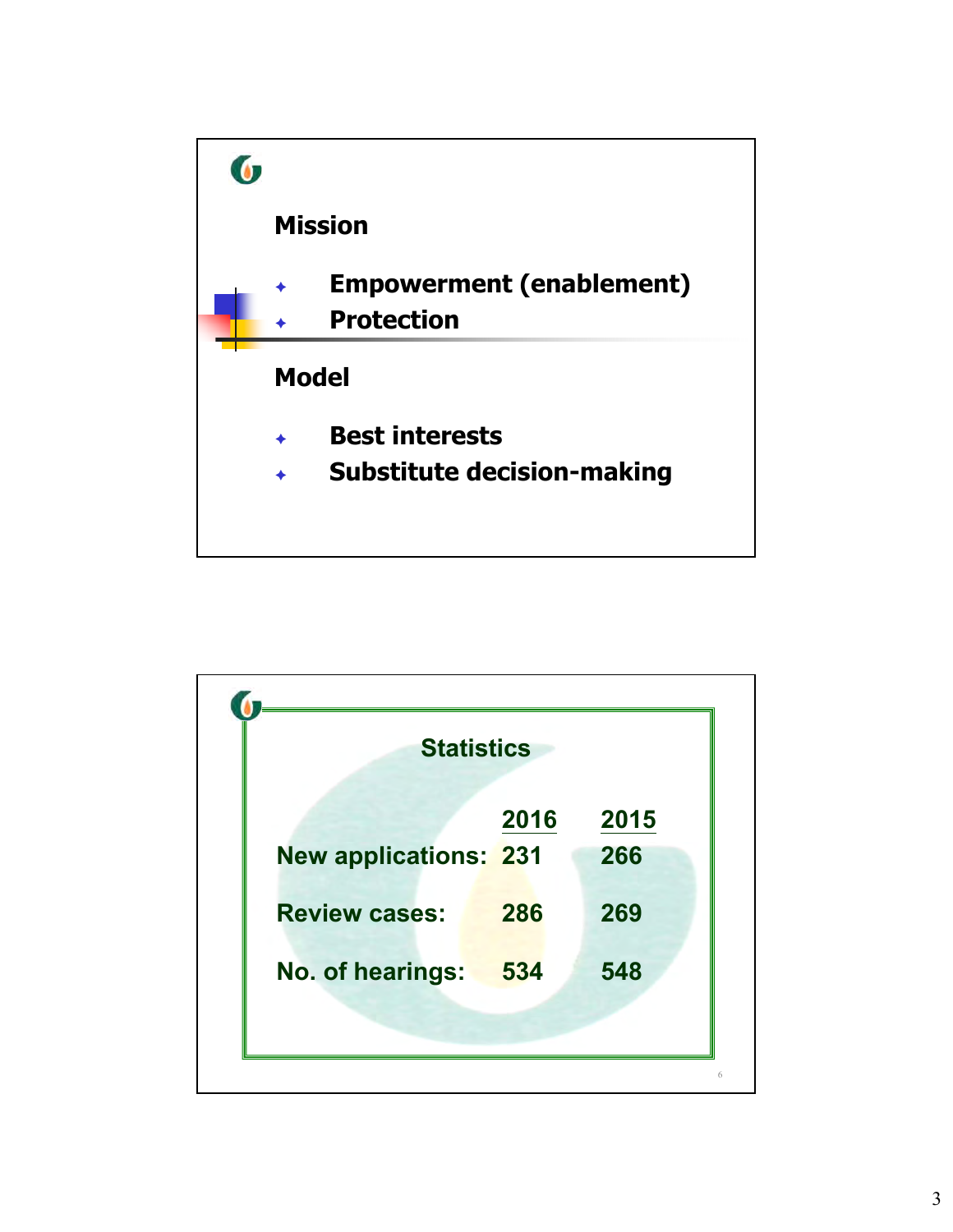

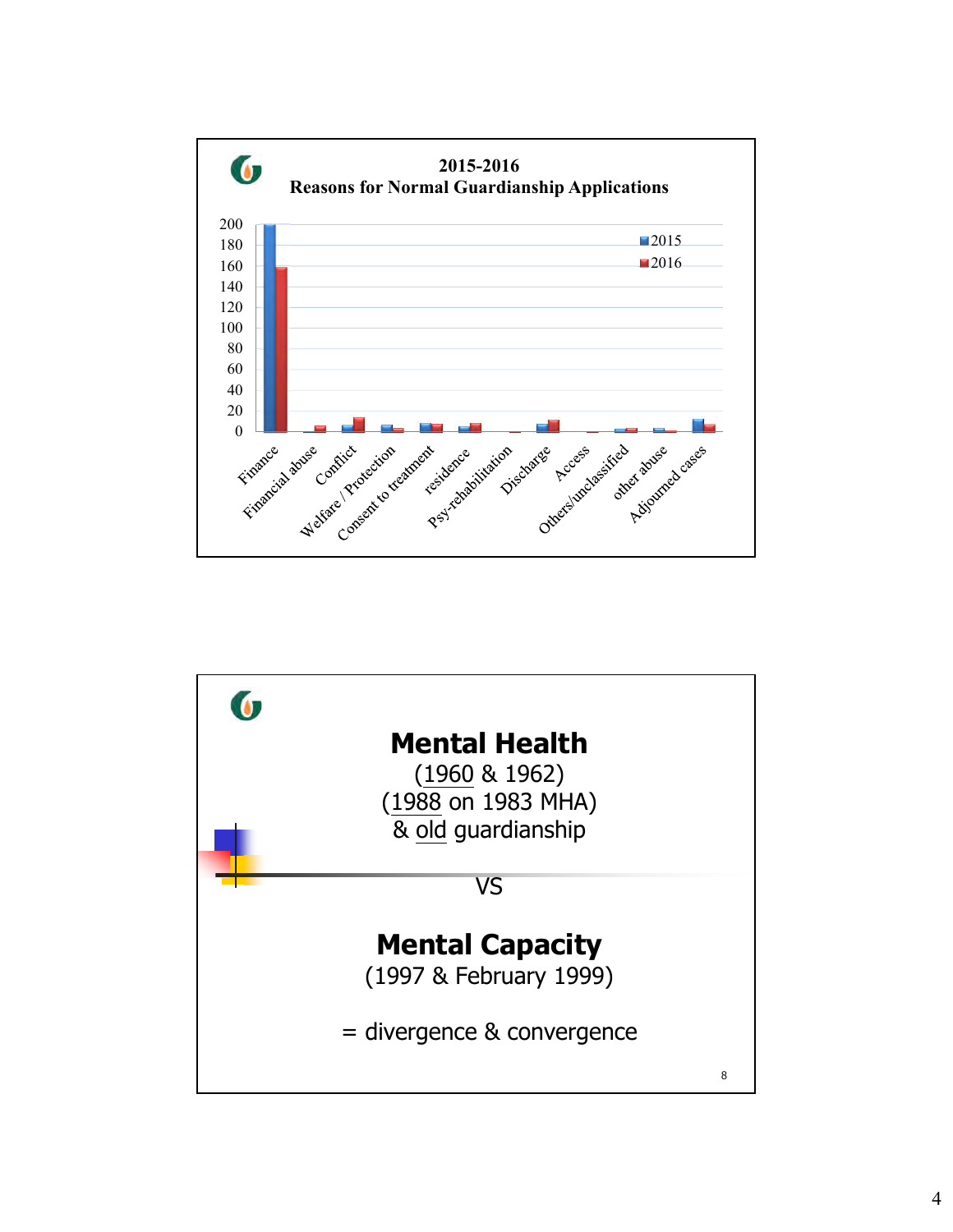

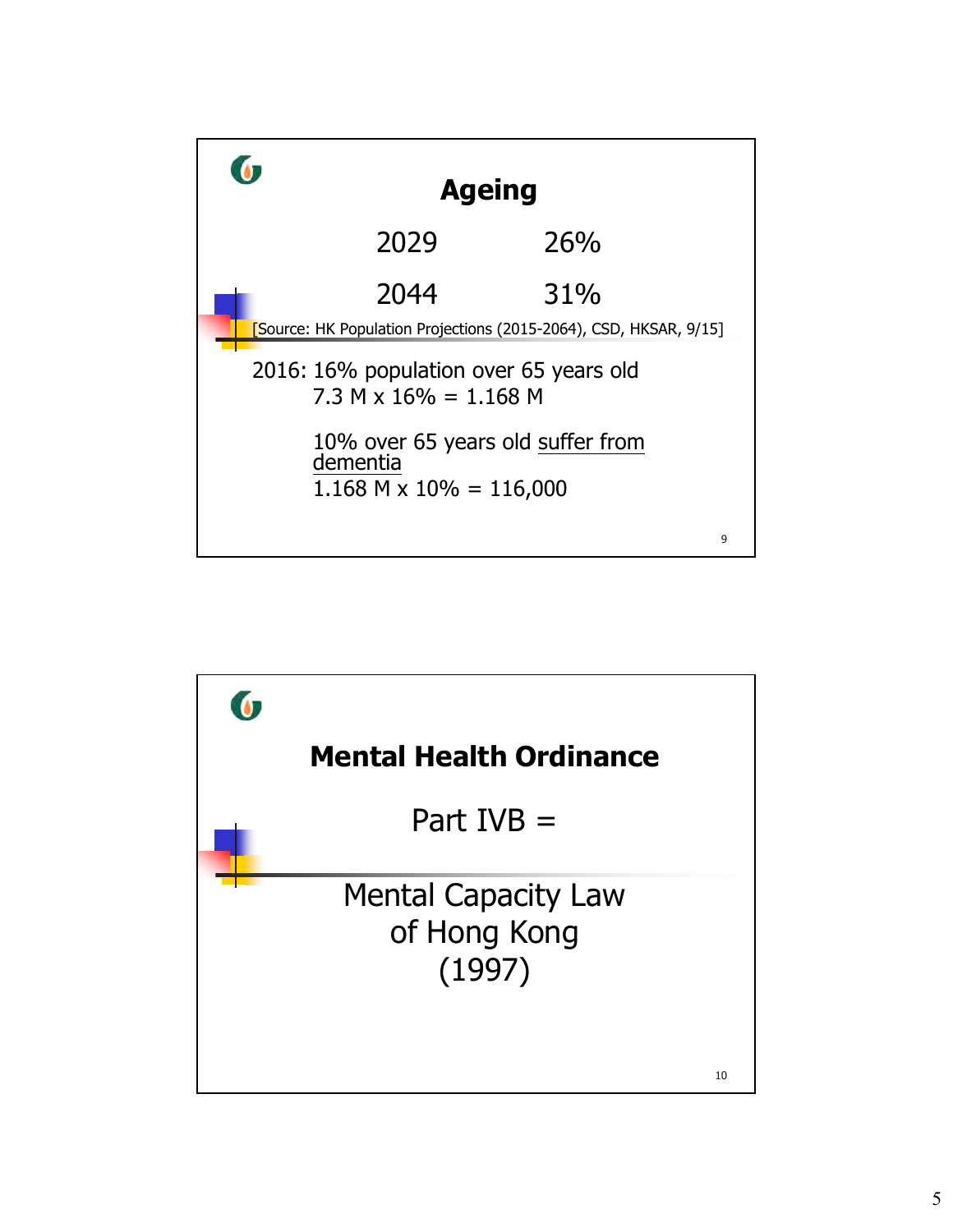

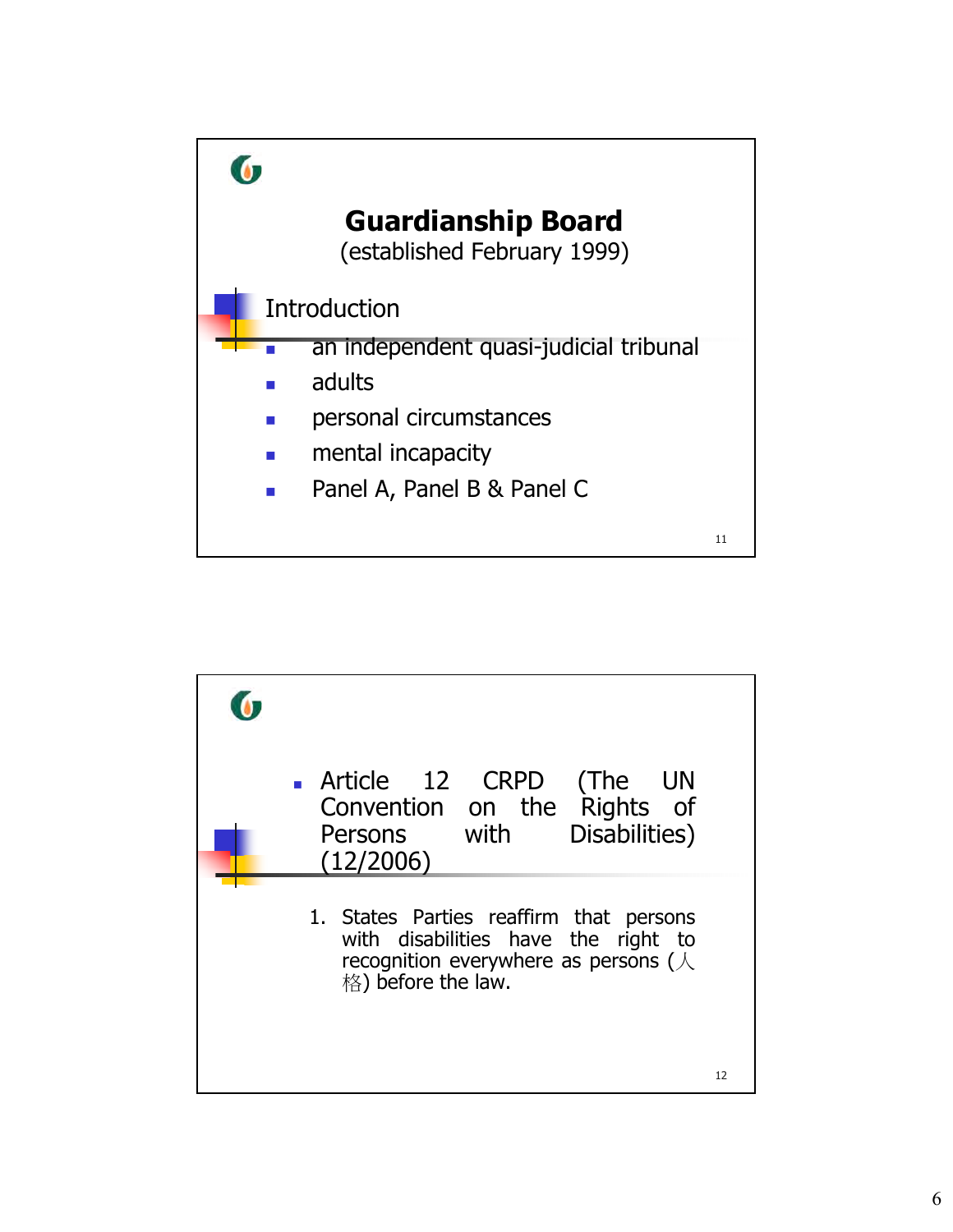

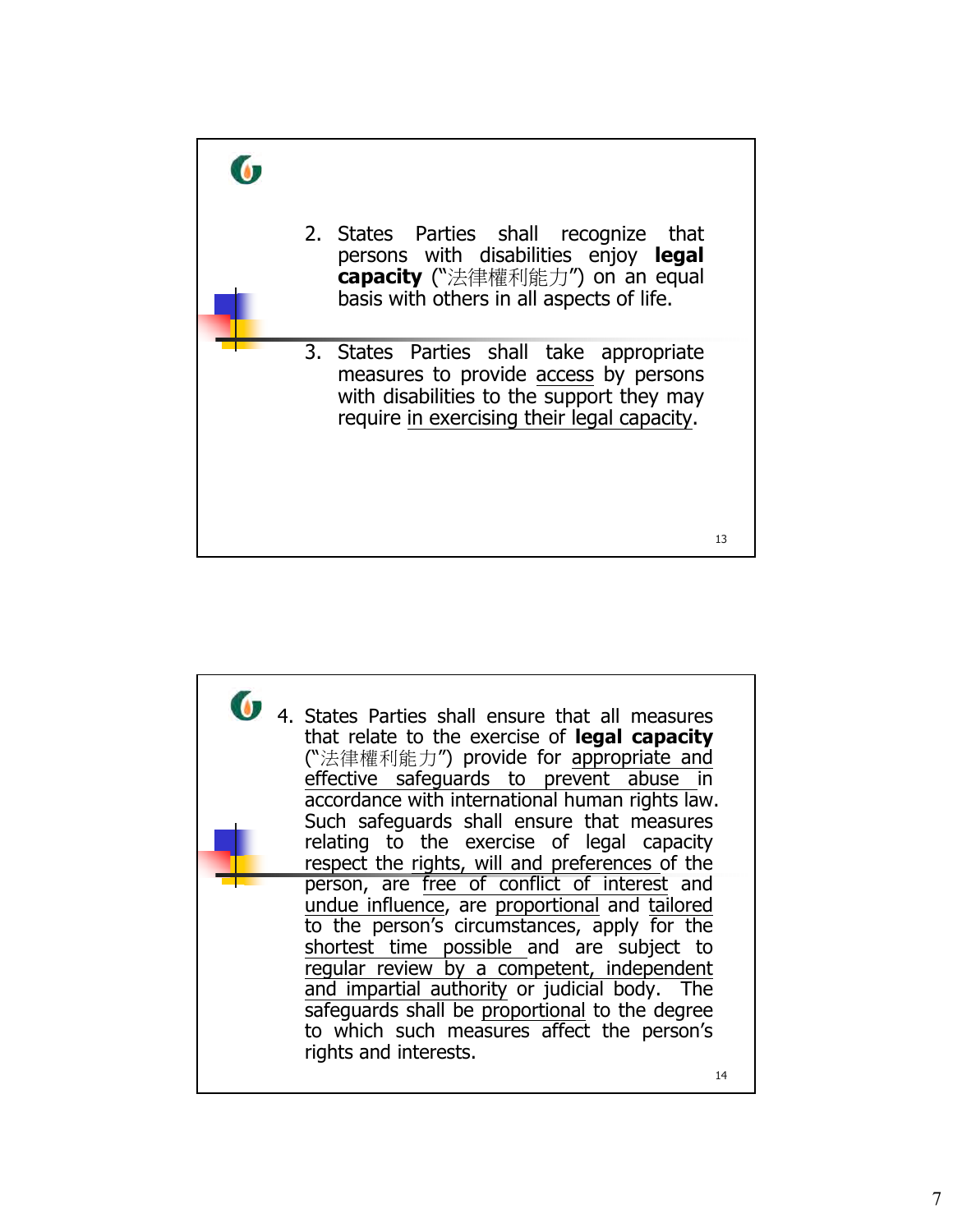

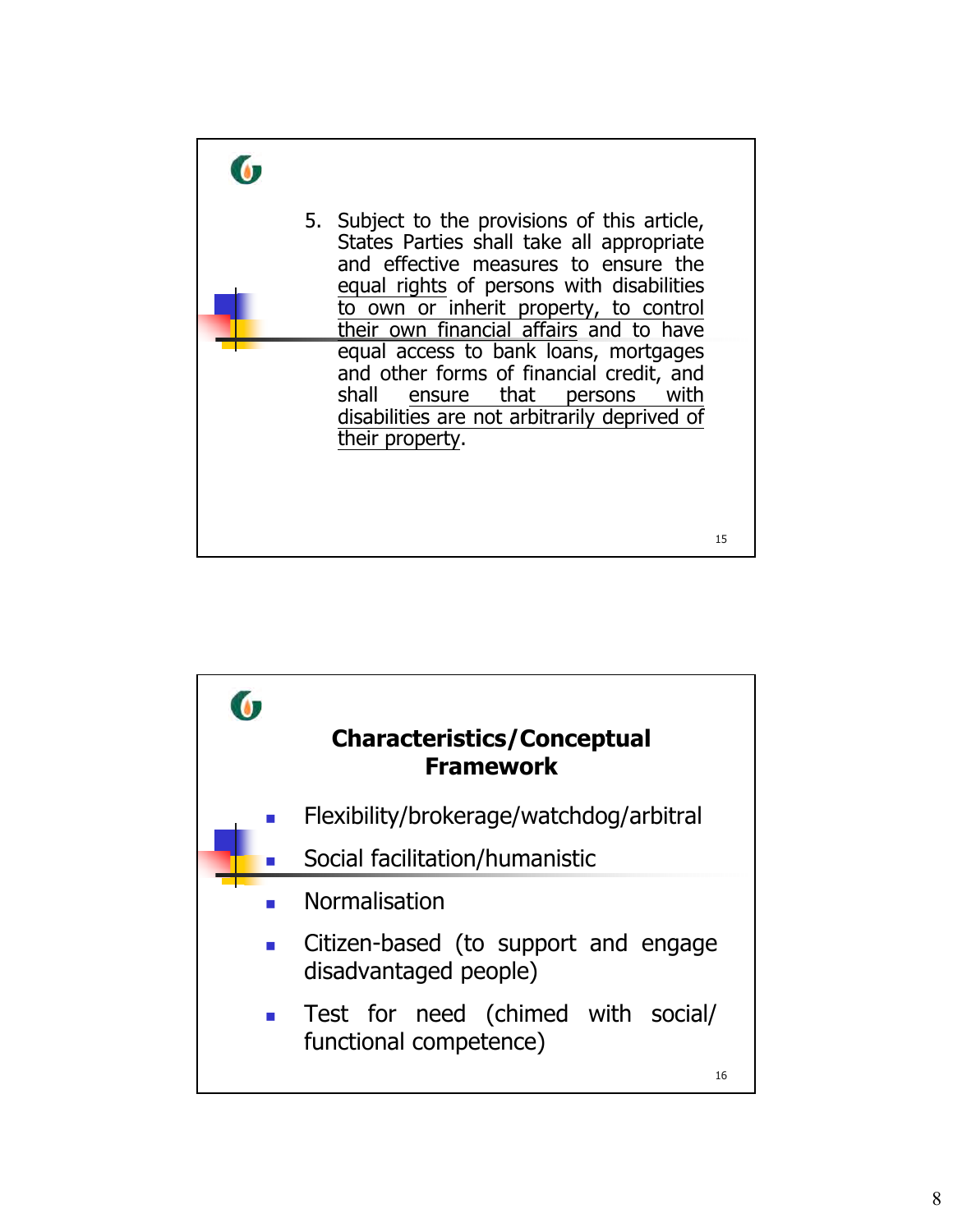

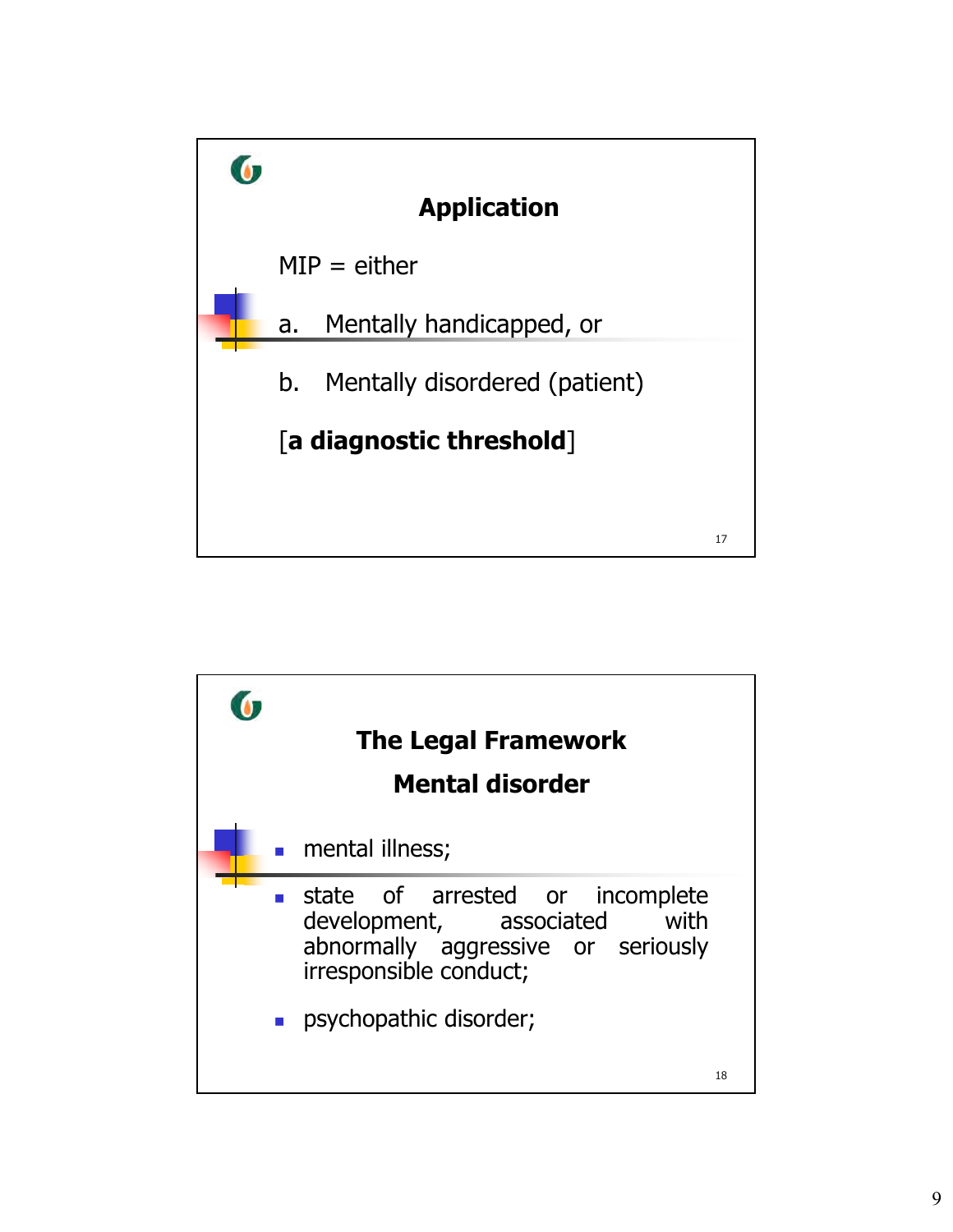

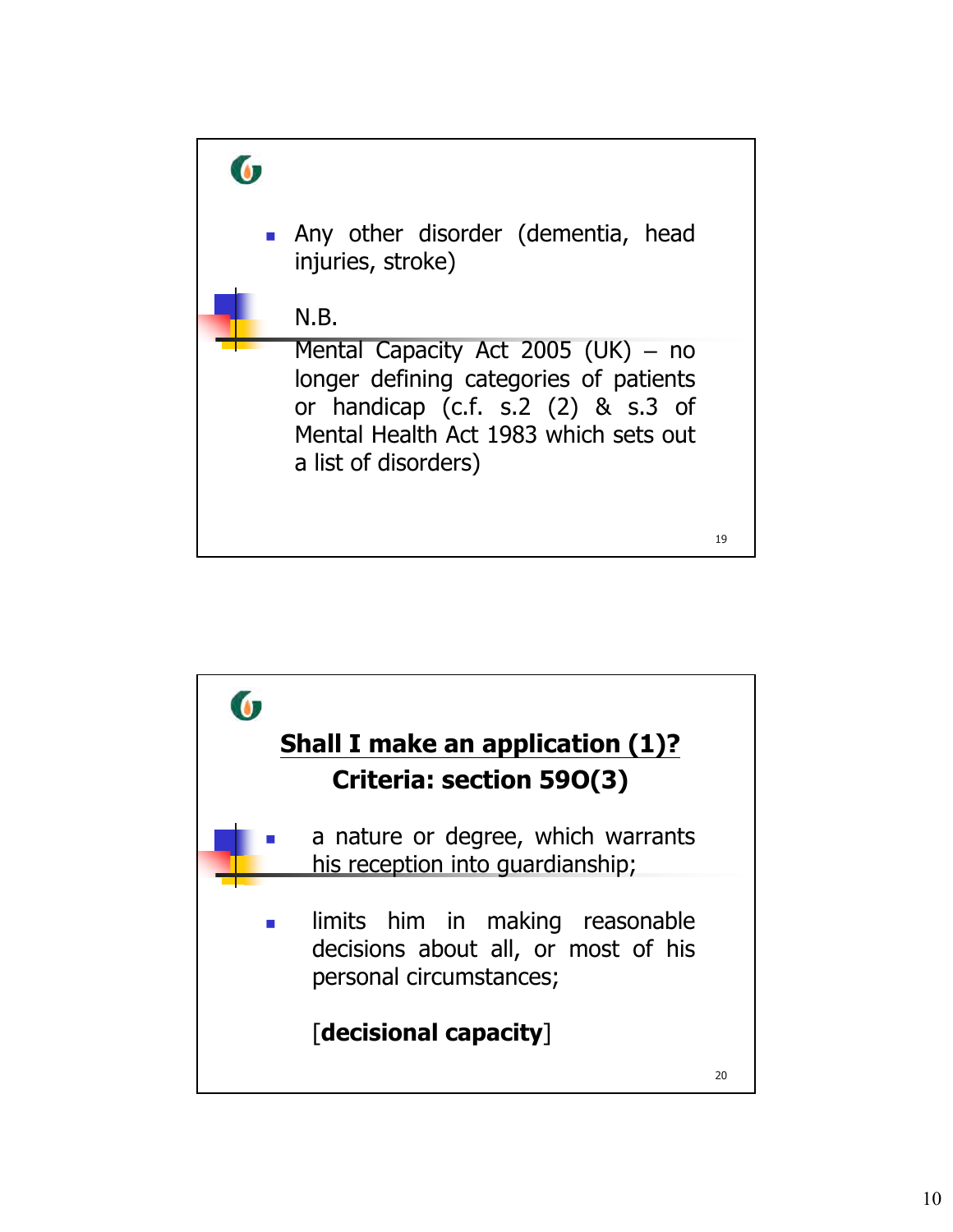

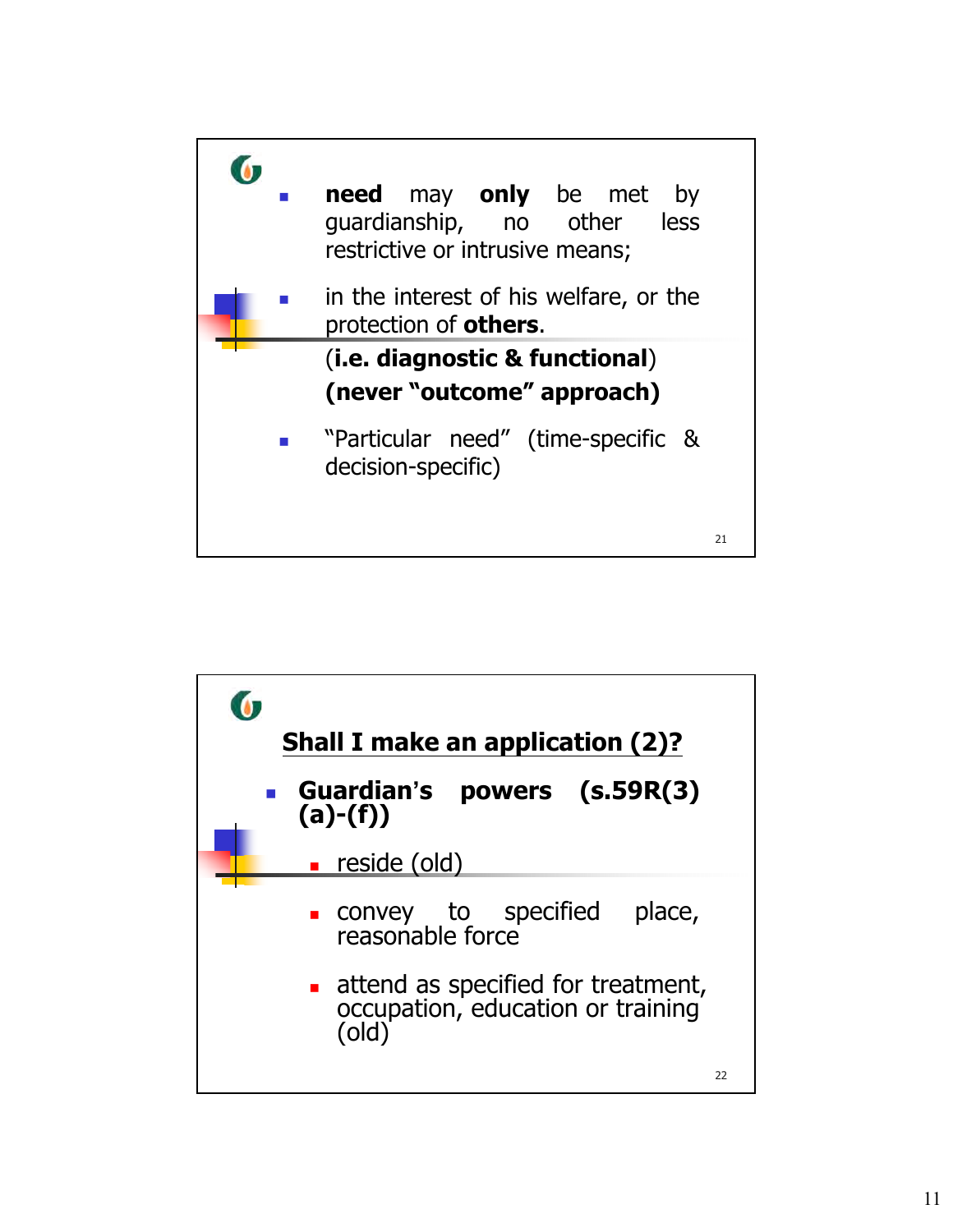

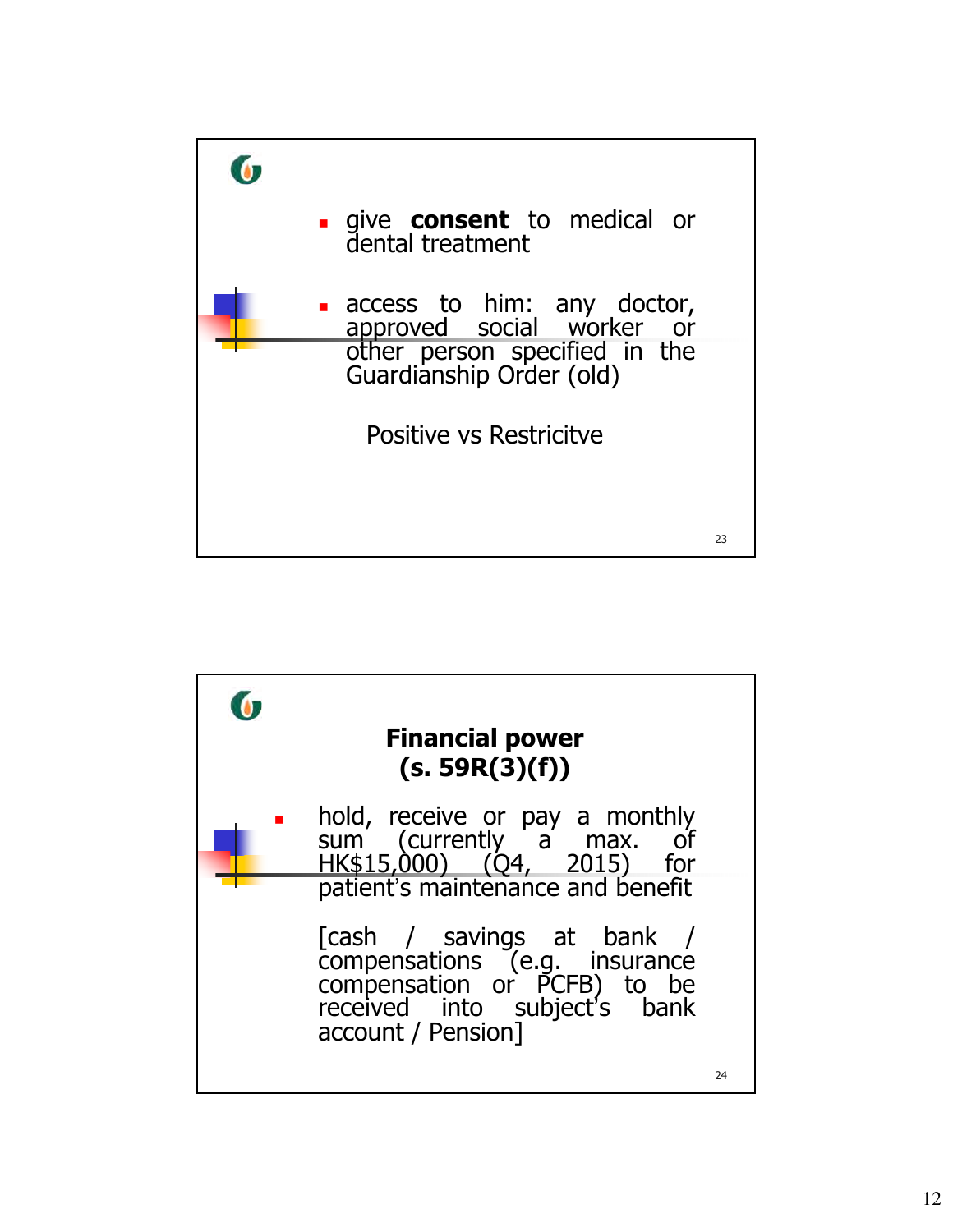

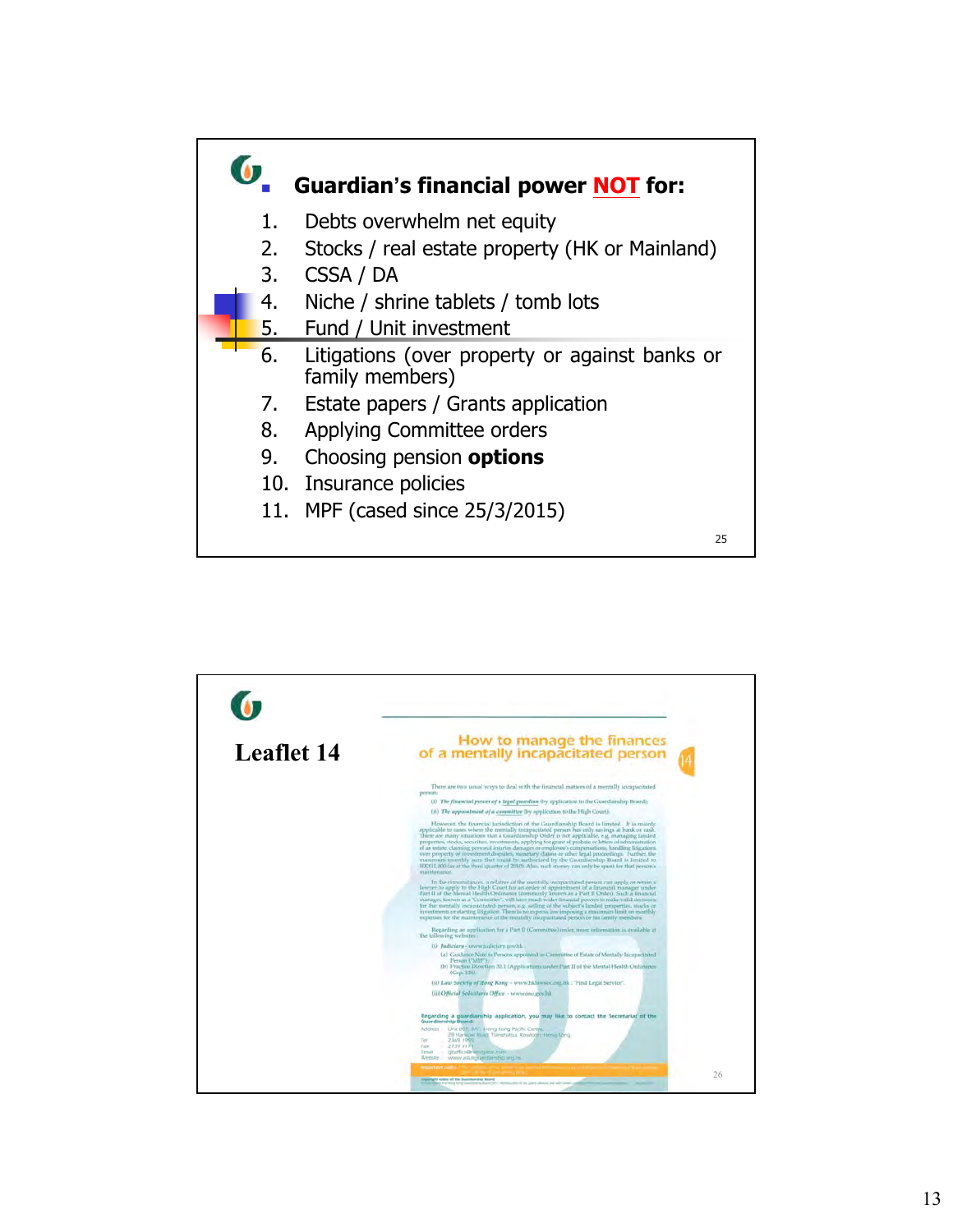

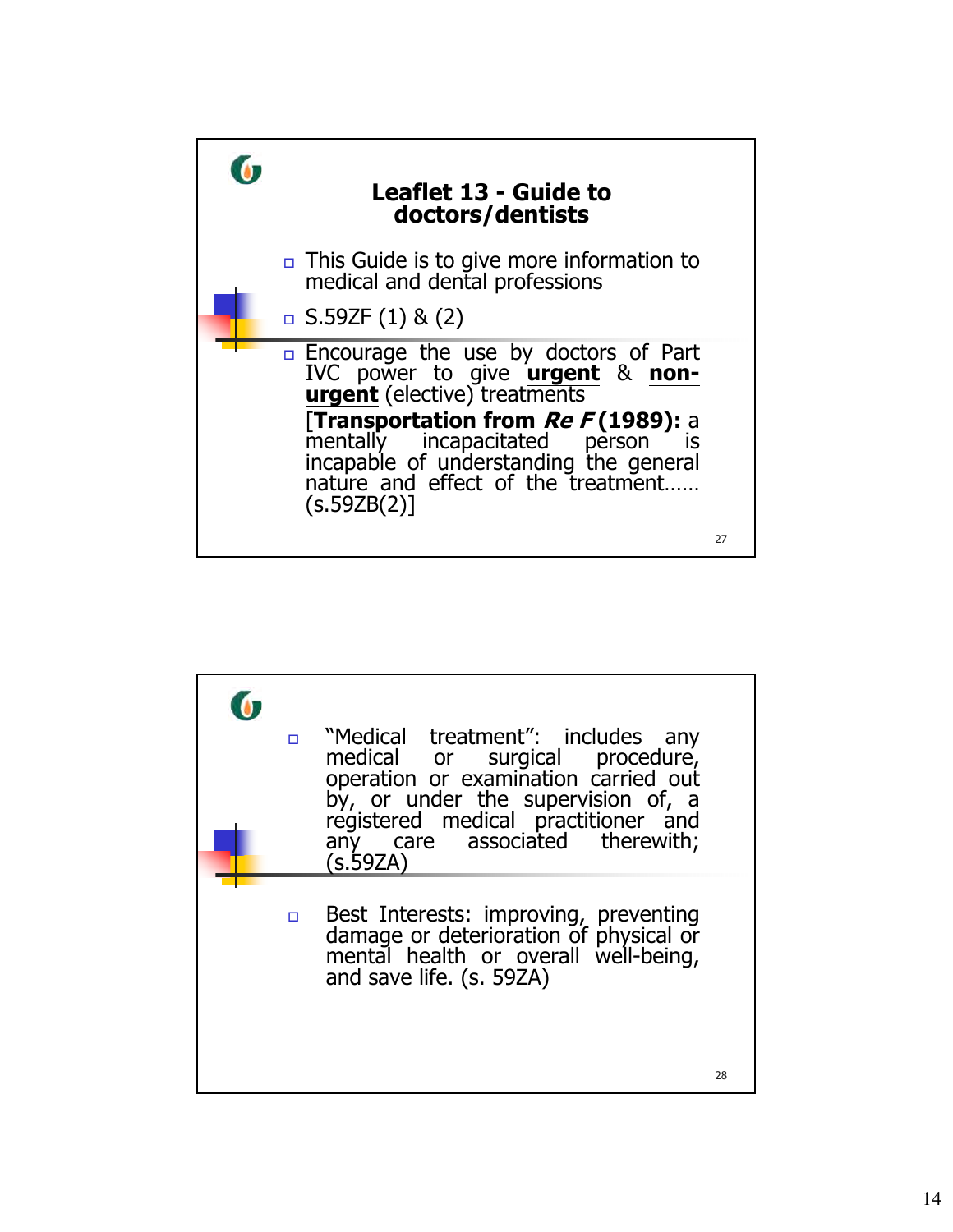

|   | Type of surgery / treatment                                                 | Number of case |
|---|-----------------------------------------------------------------------------|----------------|
| 1 | excision biopsy of $(2 \times 1.5 \text{ cm})$ mass at right leg            |                |
| 2 | trigger finger release                                                      |                |
| 3 | decompression of fixation of lumbar spine                                   | 1              |
| 4 | Thyroidectomy                                                               | 1              |
| 5 | aldosteronism / aldosteronoma / adrenoma (for<br>investigation and surgery) | 1              |
| 6 | Cataract (bil)                                                              | 1              |
| 7 | General / critical treatment                                                | 1              |
| 8 | Esophageal Polyp                                                            | 1              |
|   | <b>TOTAL</b>                                                                | 8              |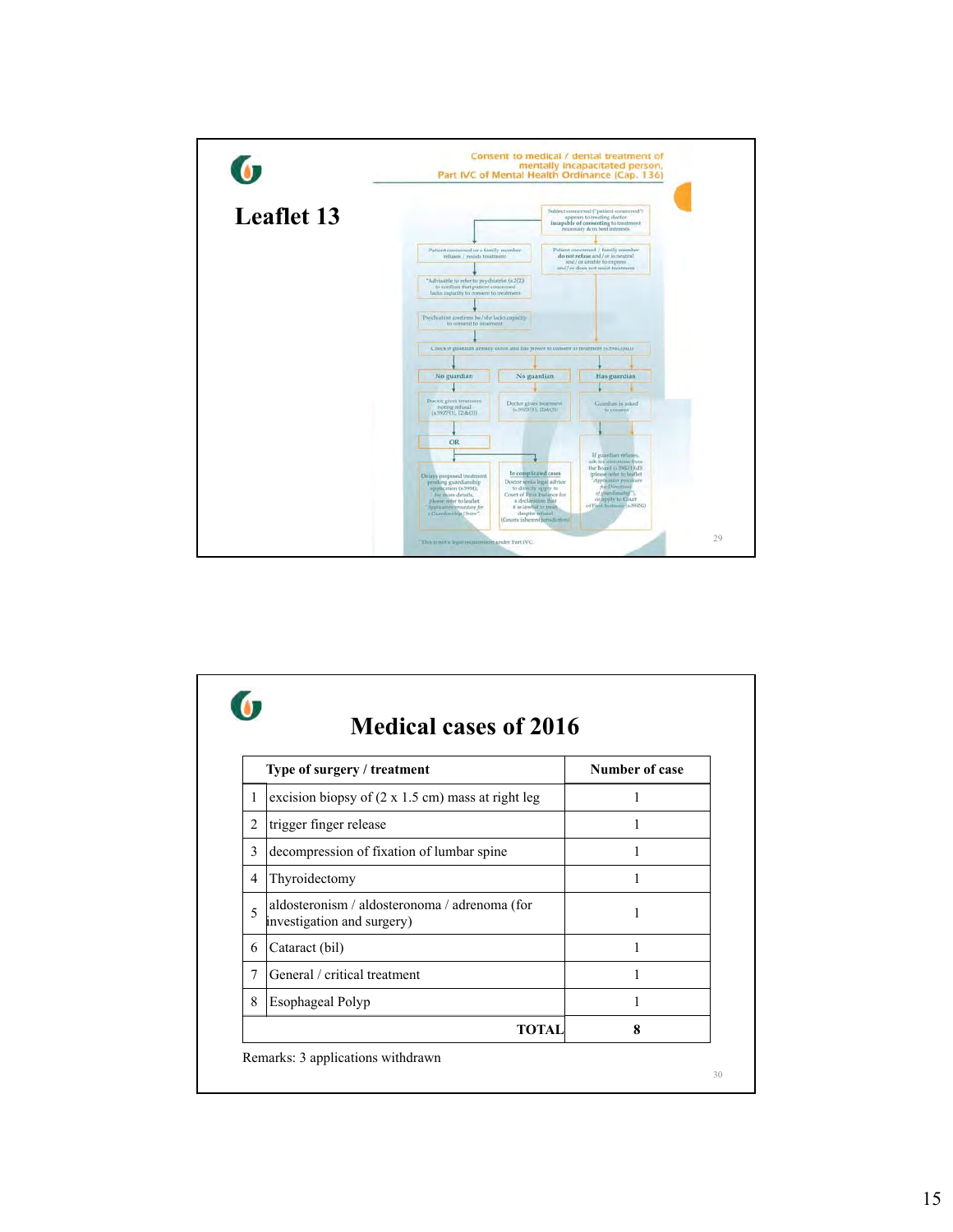

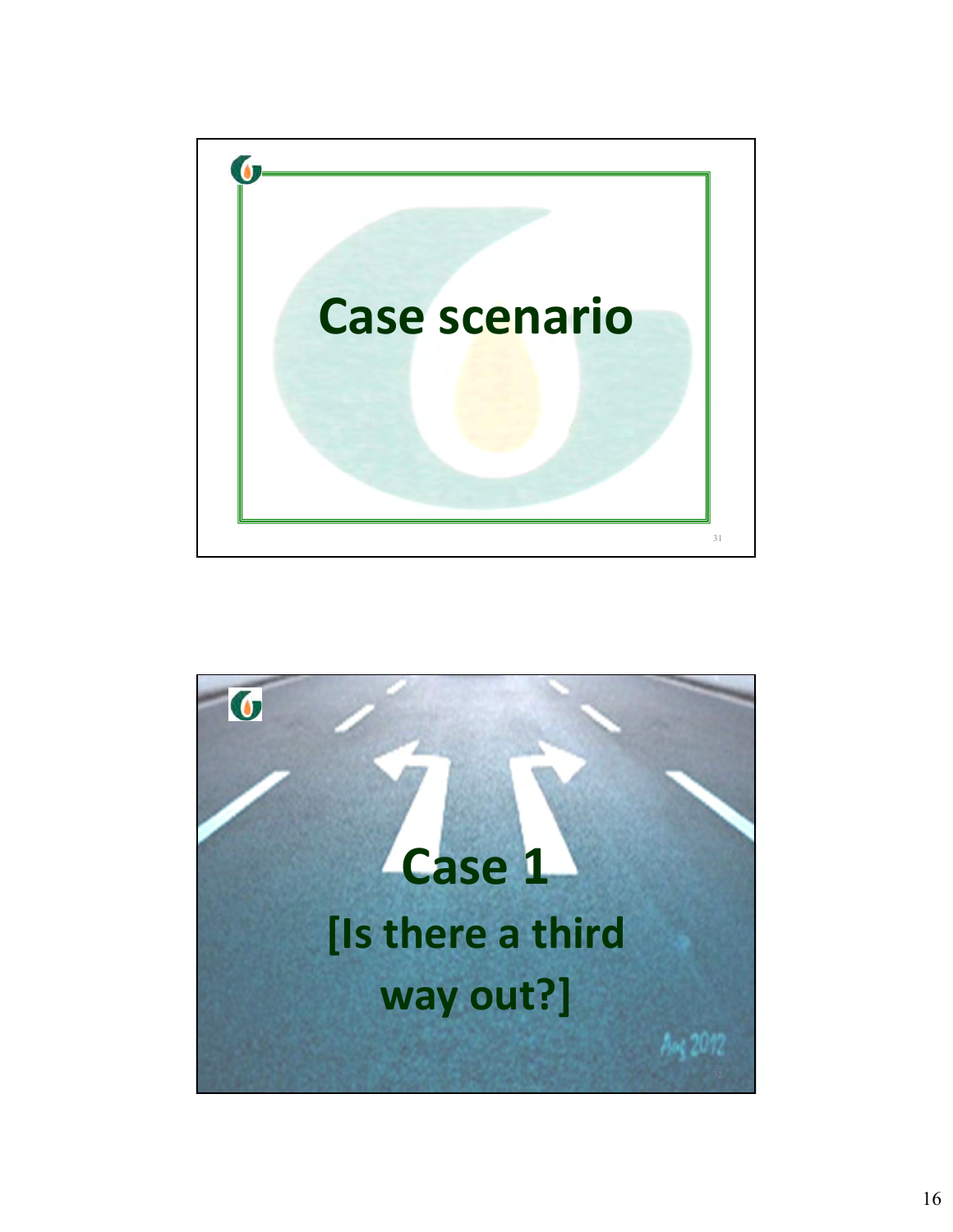# $\bullet$

 **A very complicated and bitter case due to the conflict between the (caring) daughter of the subject and a well established subvented residential care home for elderly ("Home"). The subject's stay there was long and got gradual and later step‐wise deteriorations till total dependency and finally lost most of her sentience.**

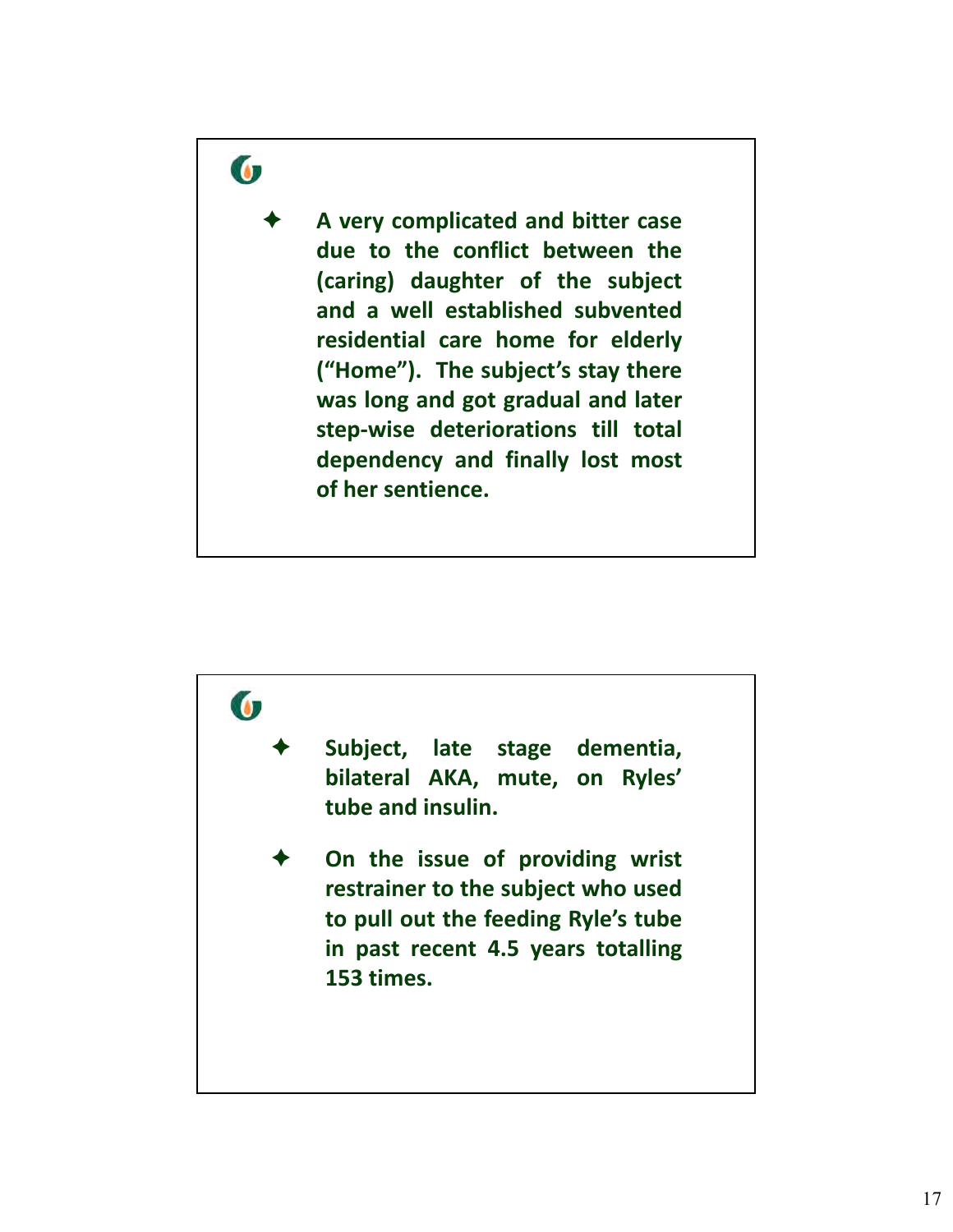

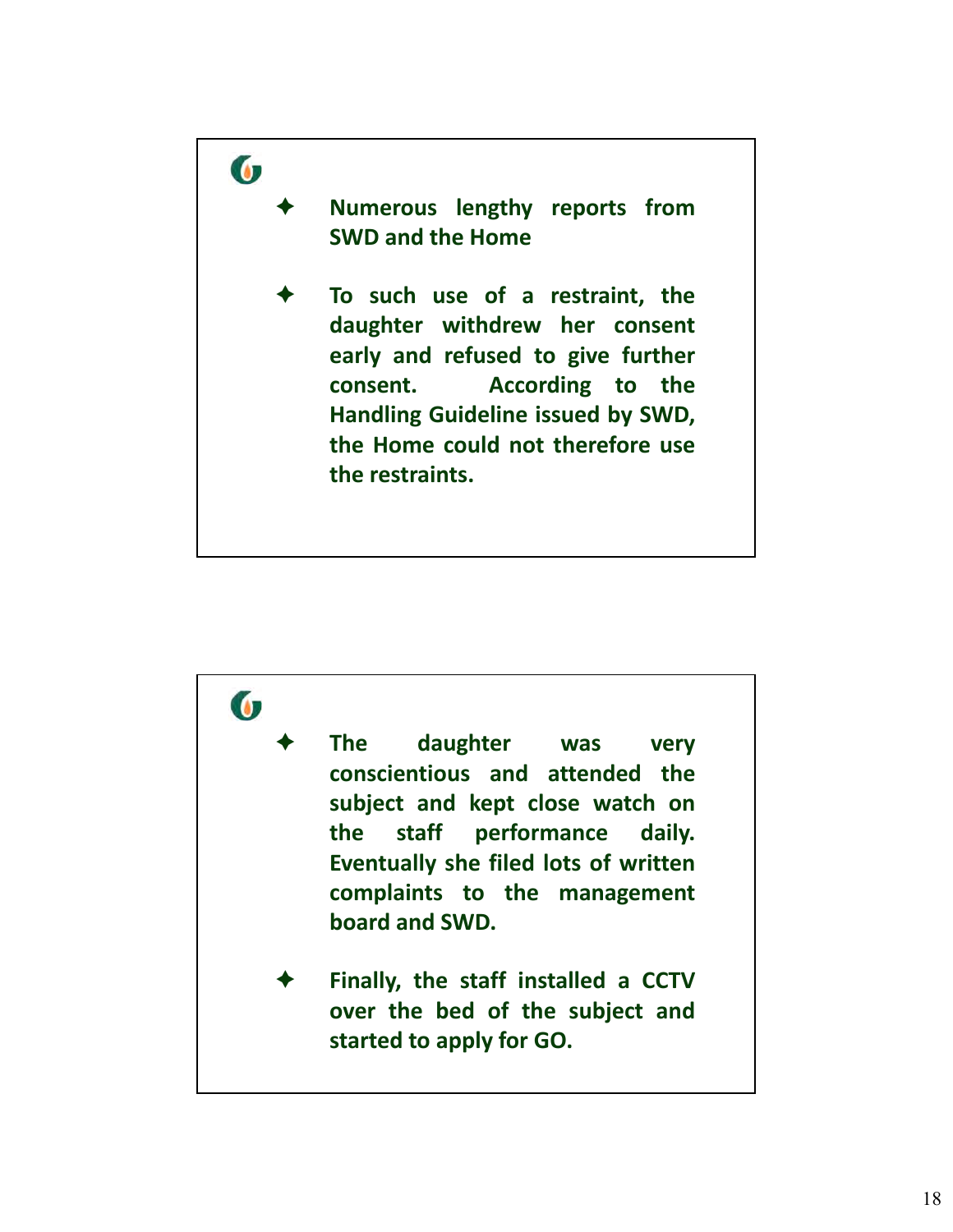

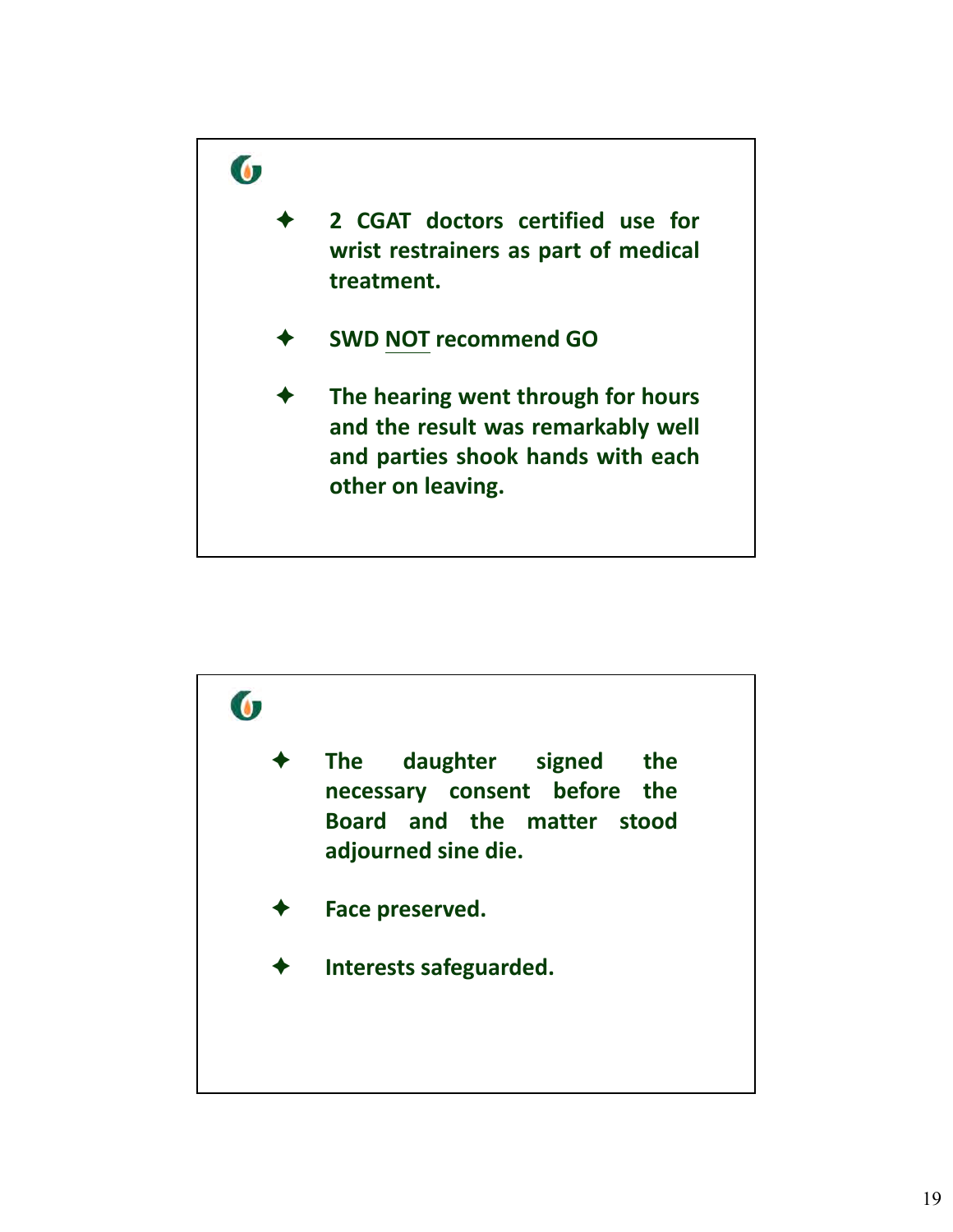

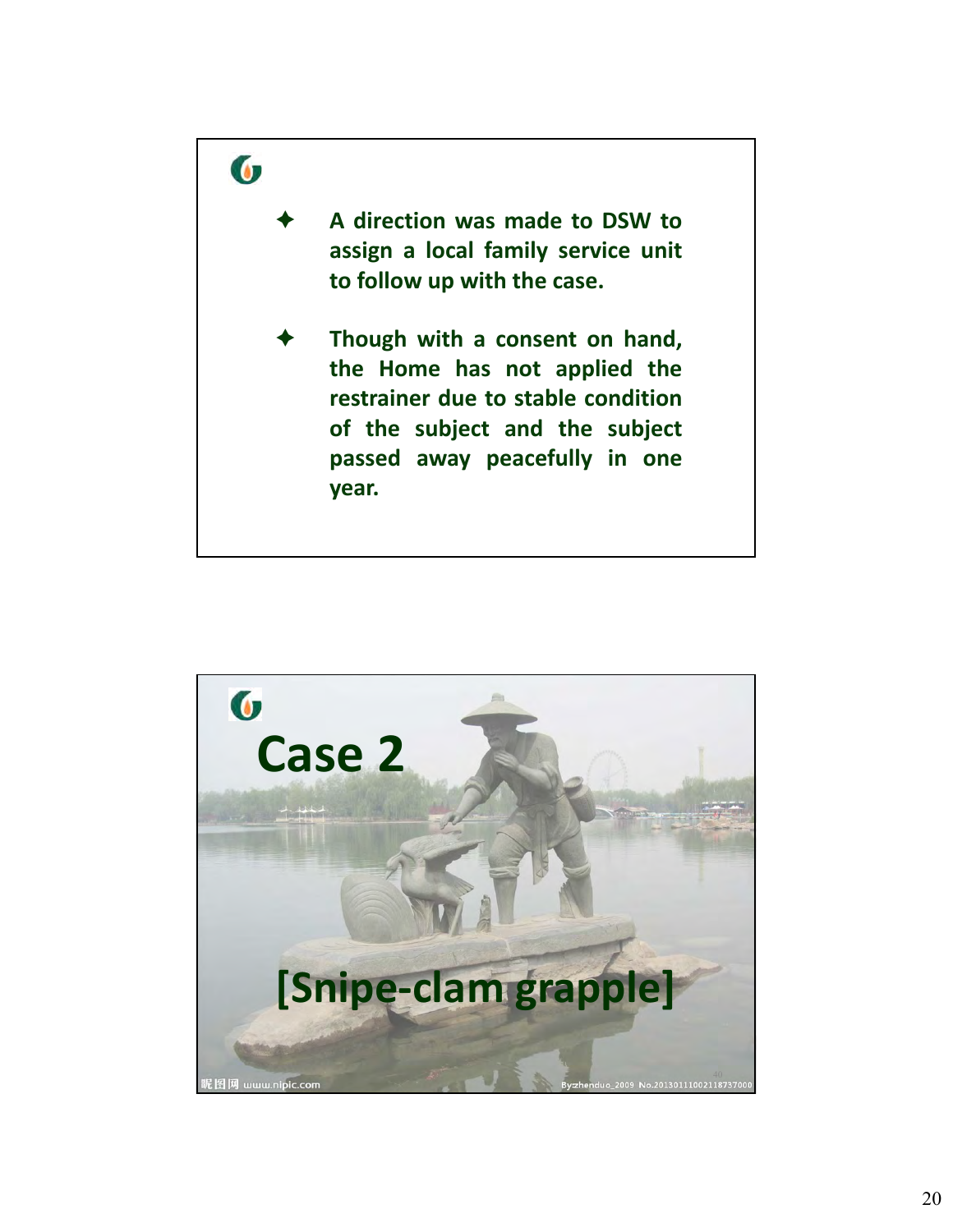

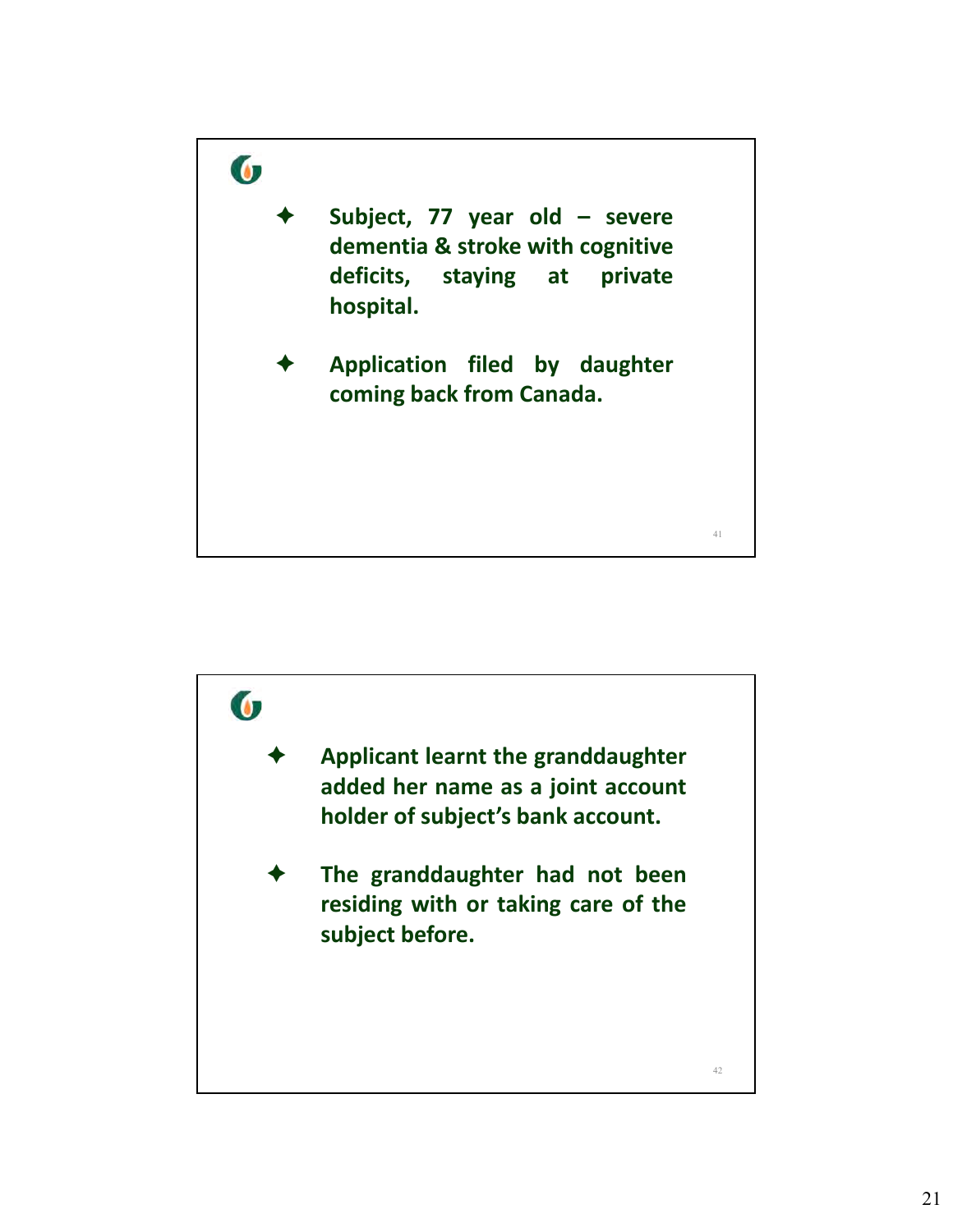

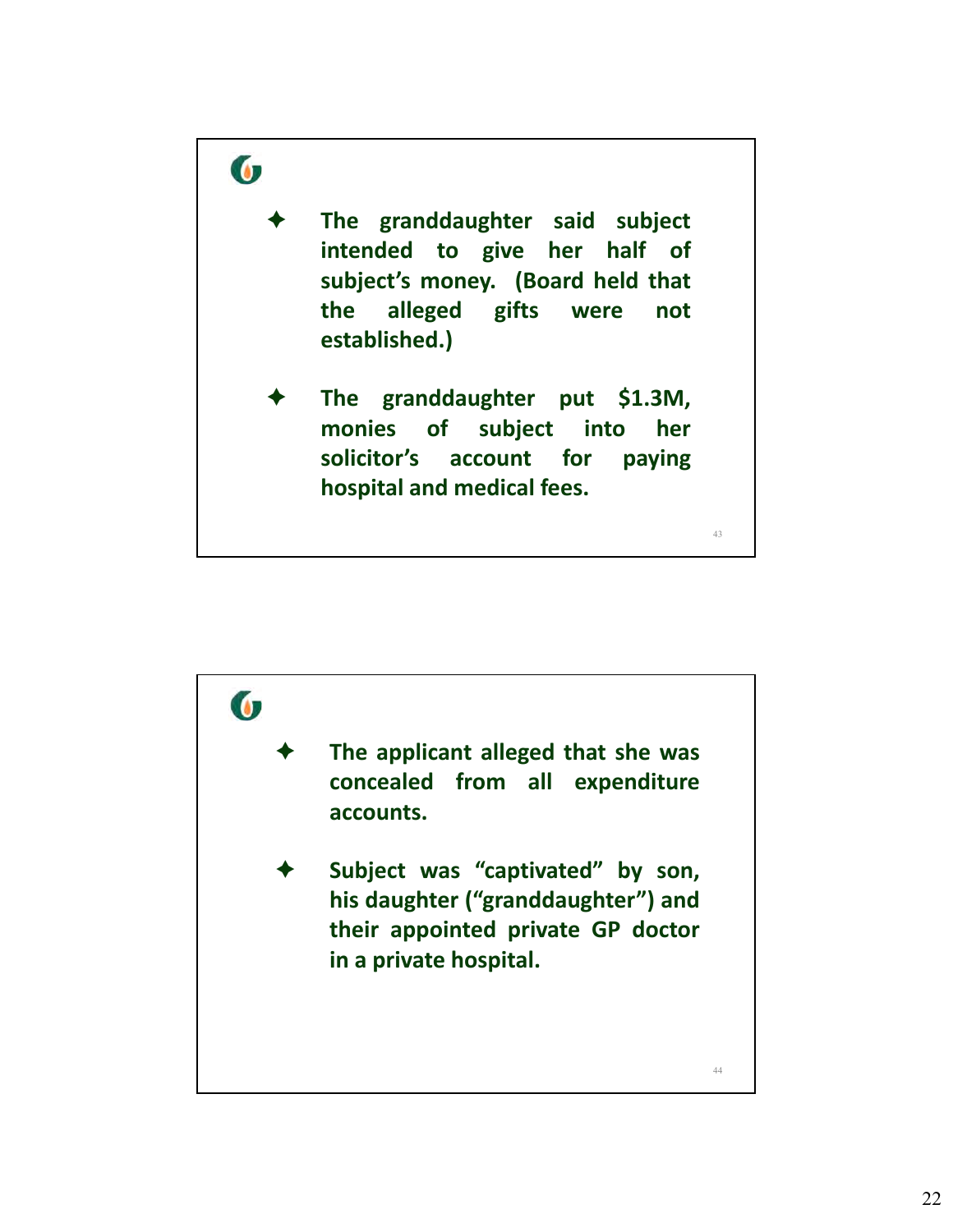

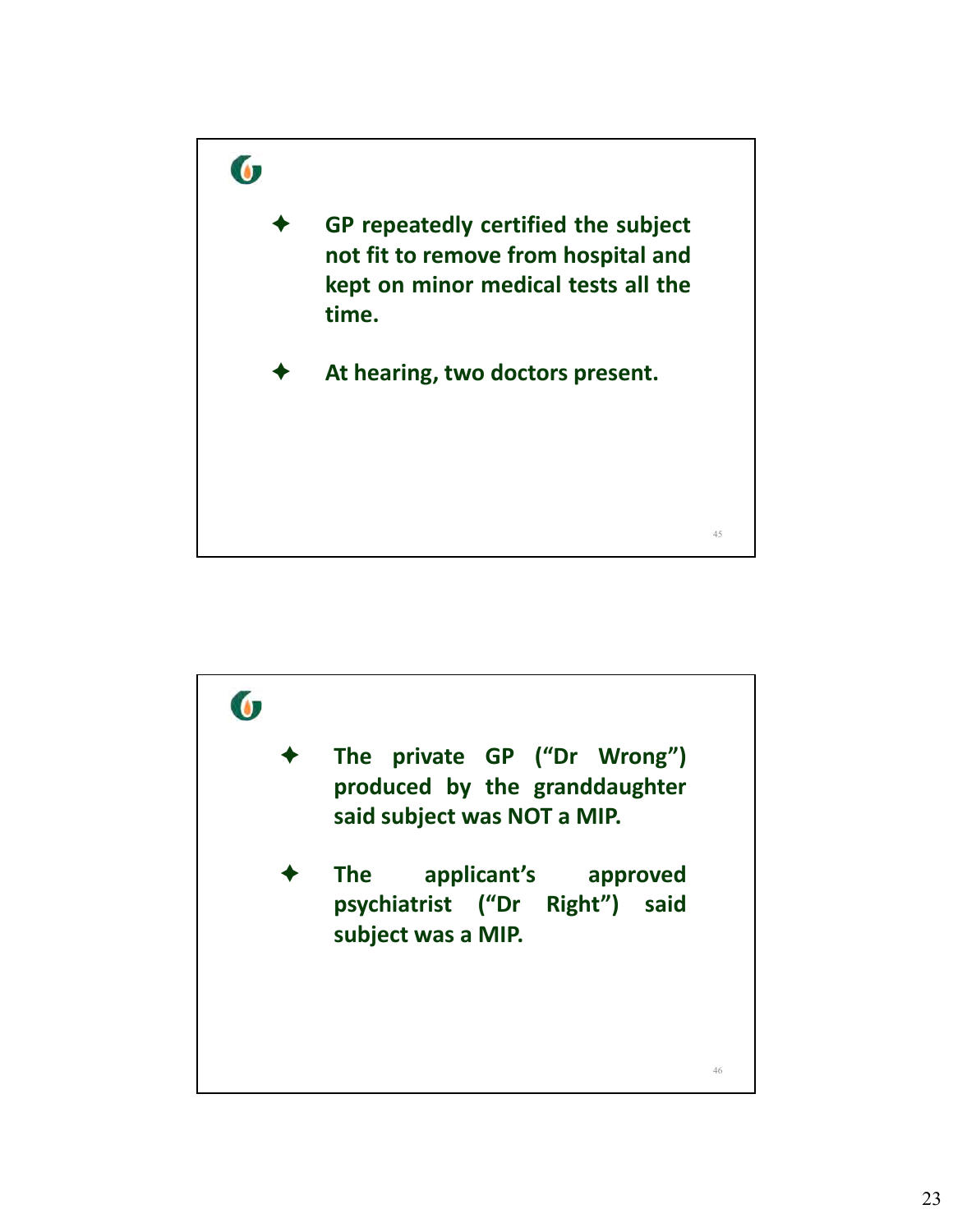

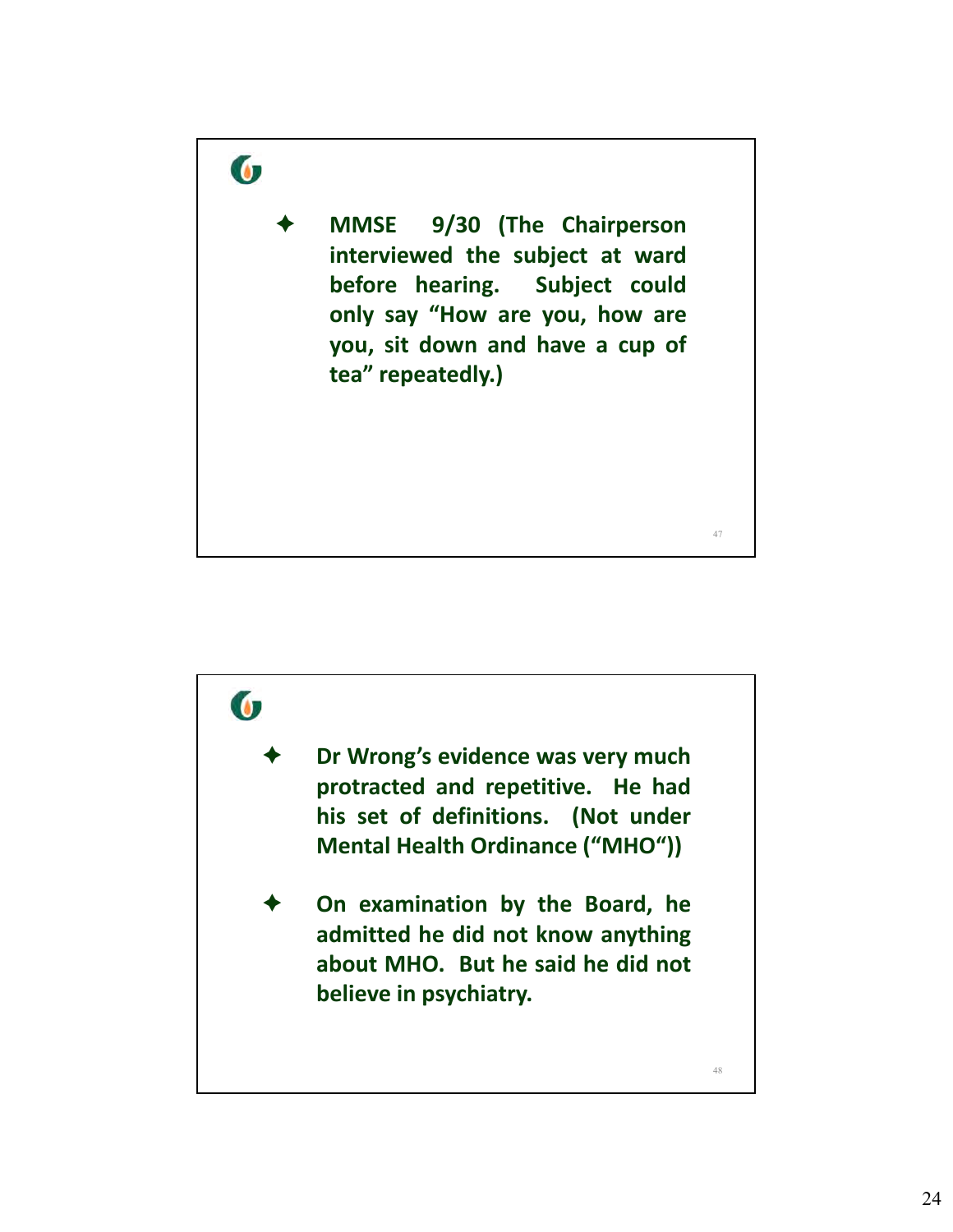

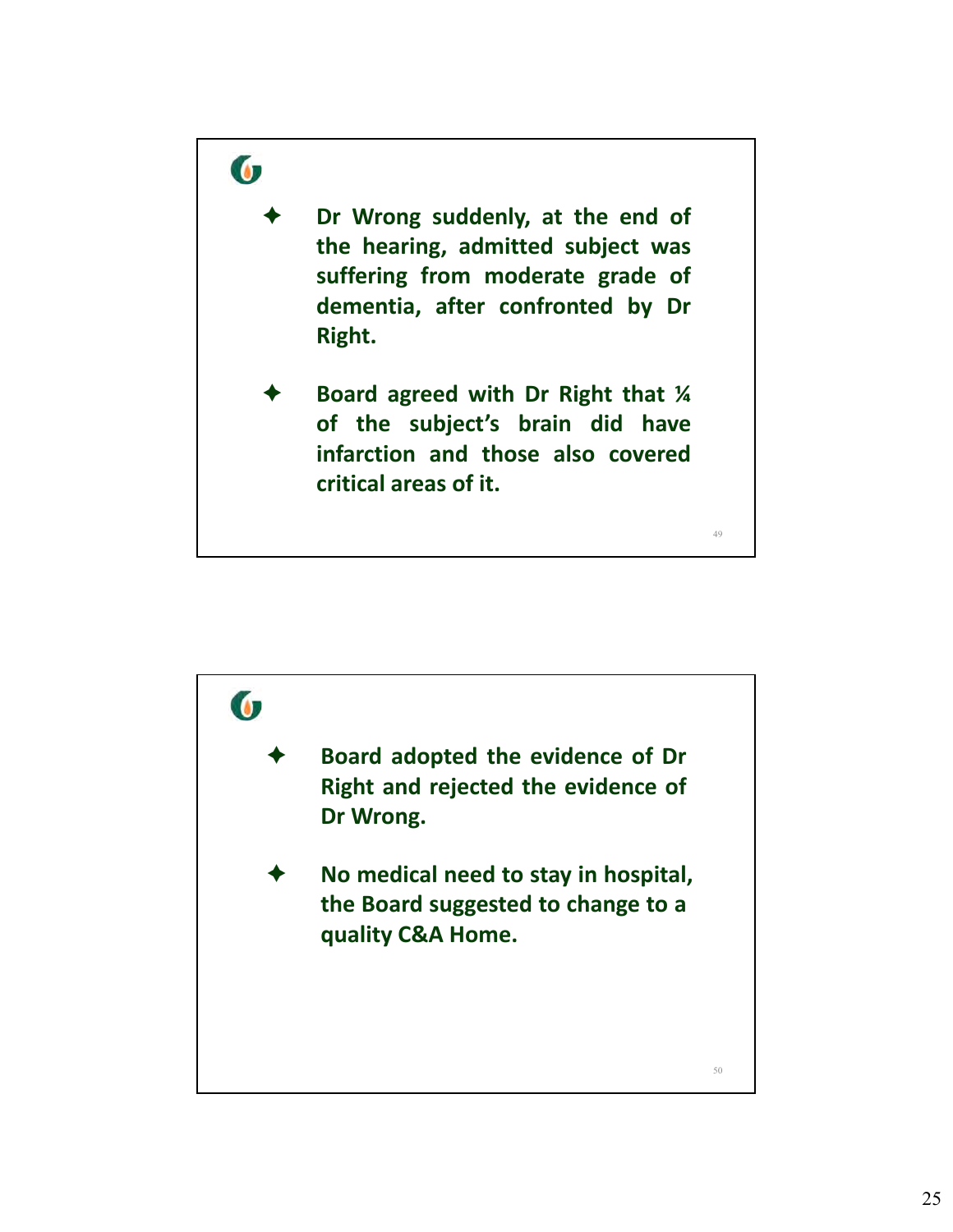

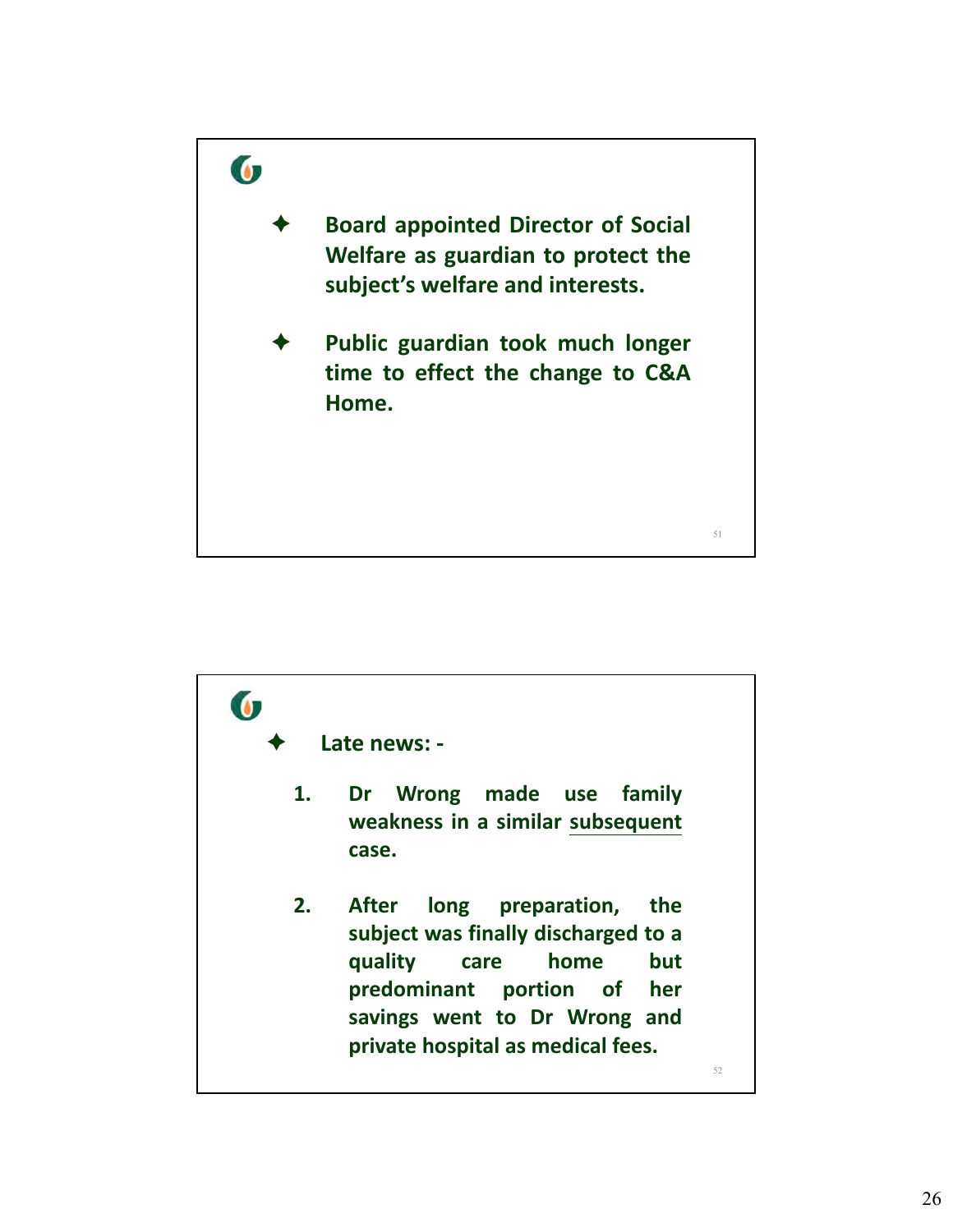

**G Part B Enduring Powers of Attorney (EPA)** 持久授權書 54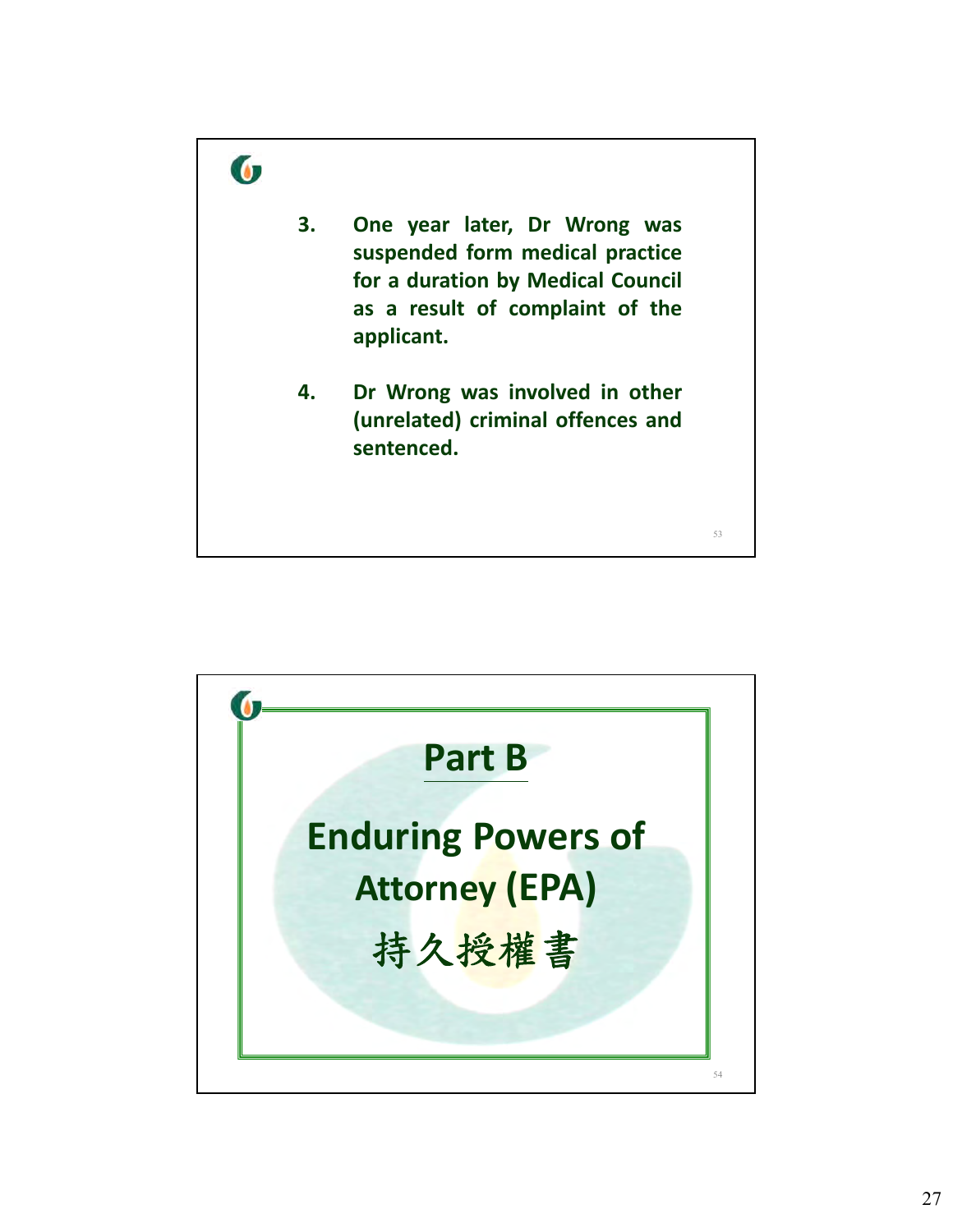

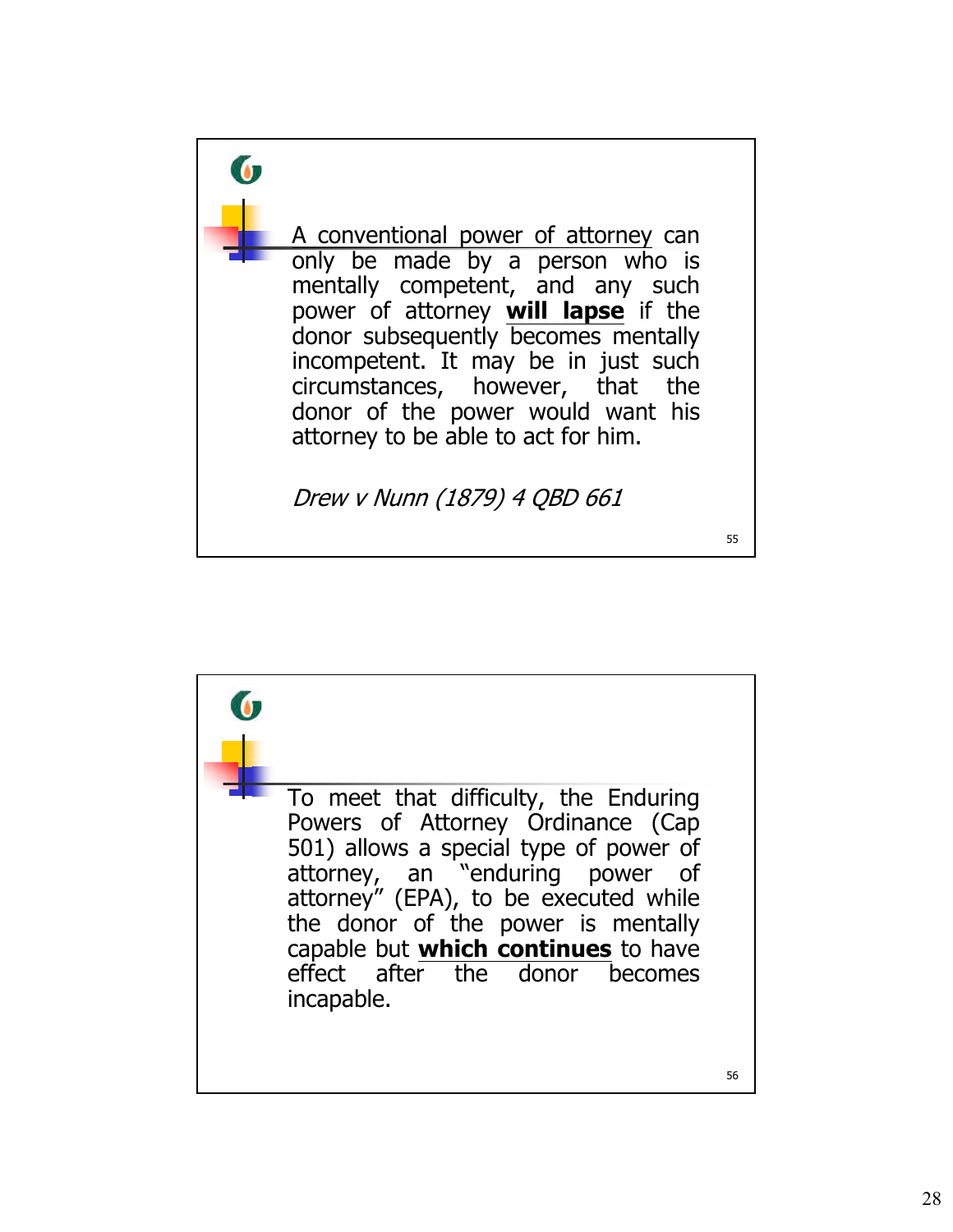

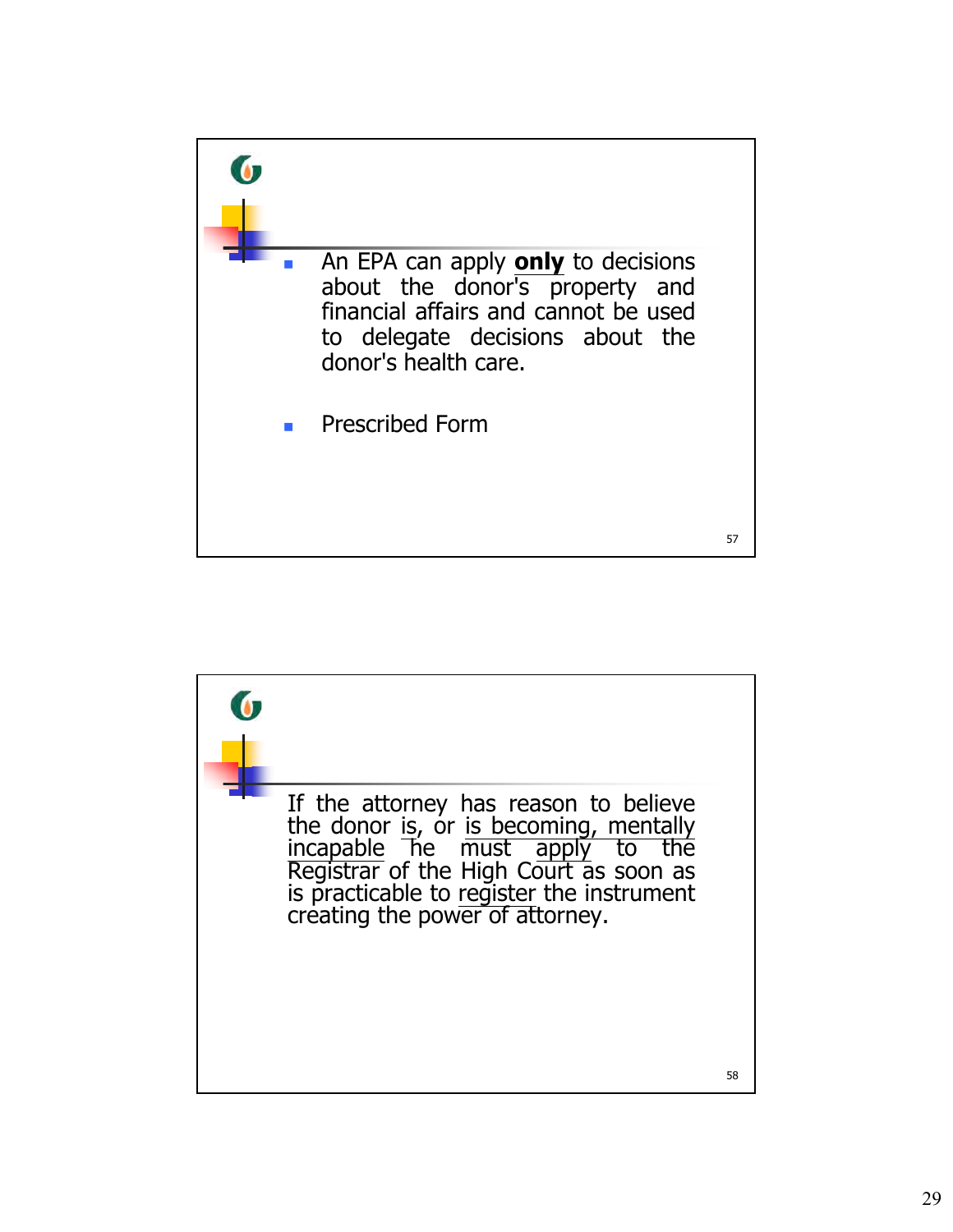

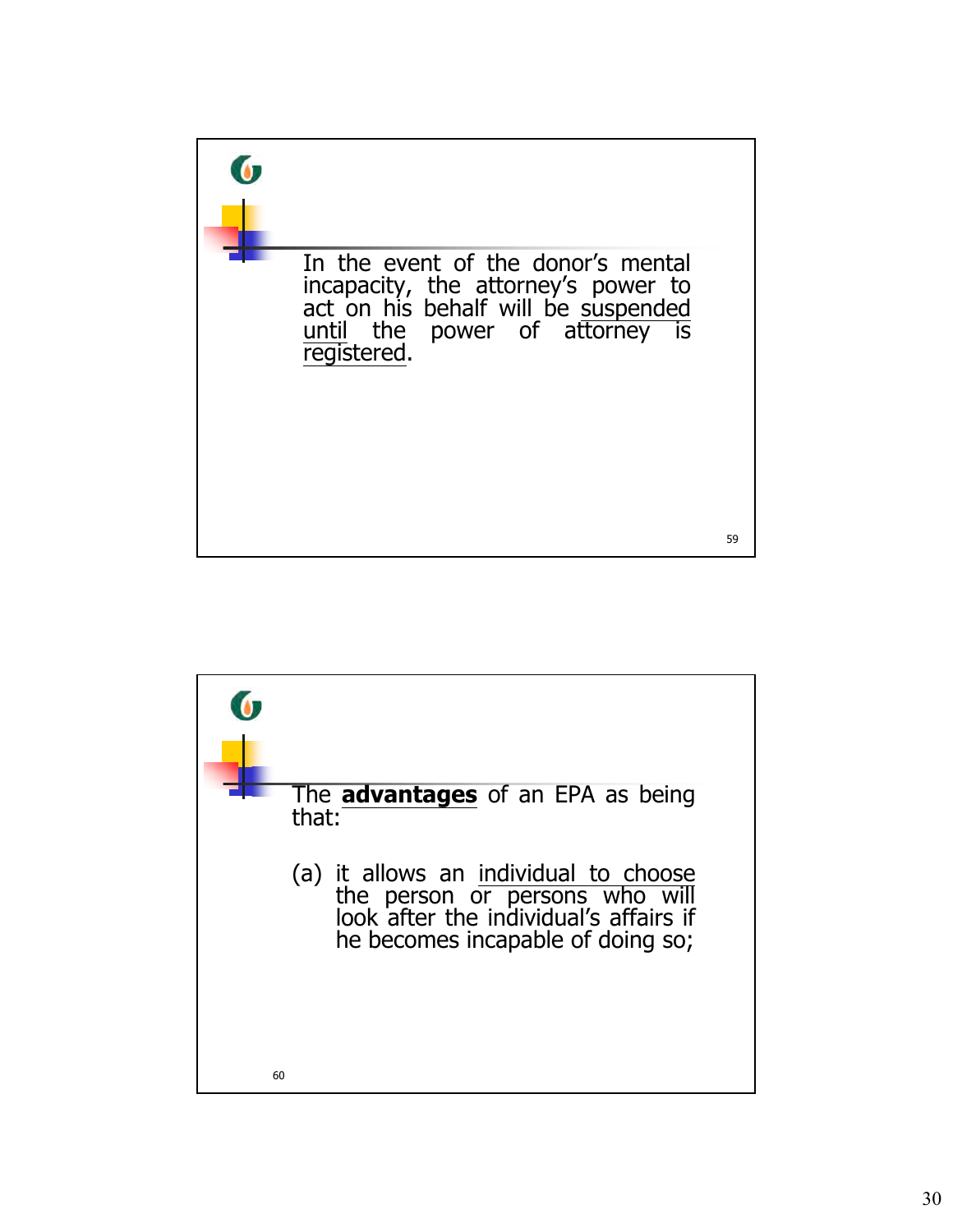

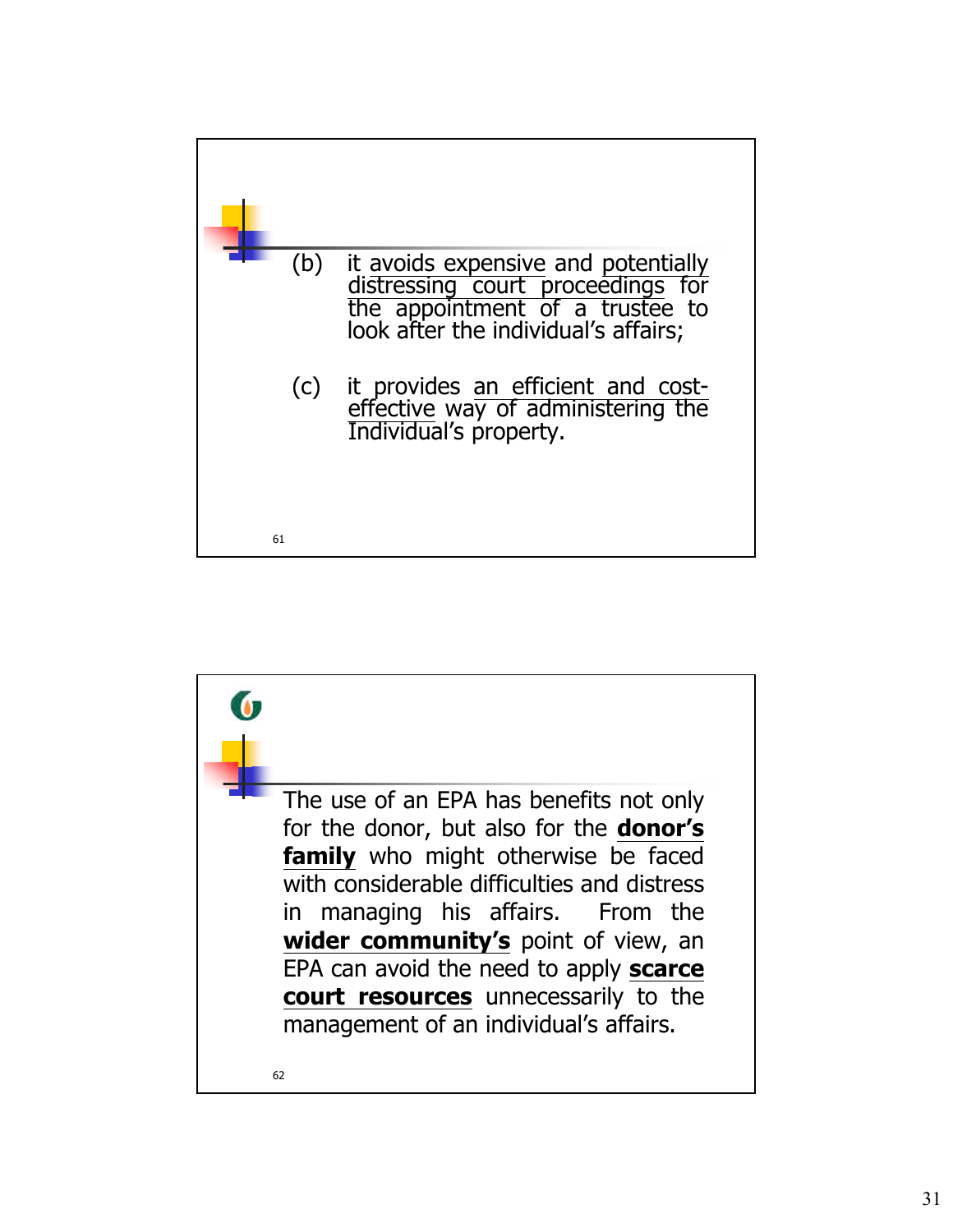

|    | Why need to change?                                 |                                                   |    |
|----|-----------------------------------------------------|---------------------------------------------------|----|
|    | <b>EPAs registration</b>                            |                                                   |    |
| 1. | Hong Kong<br>the Ordinance was enacted)             | 435<br>(Up to December 2016 in the 20 years since |    |
| 2. | <b>England and Wales</b><br>13/14<br>14/15<br>15/16 | 311,000<br>410,000<br>547,021                     |    |
|    |                                                     |                                                   | 64 |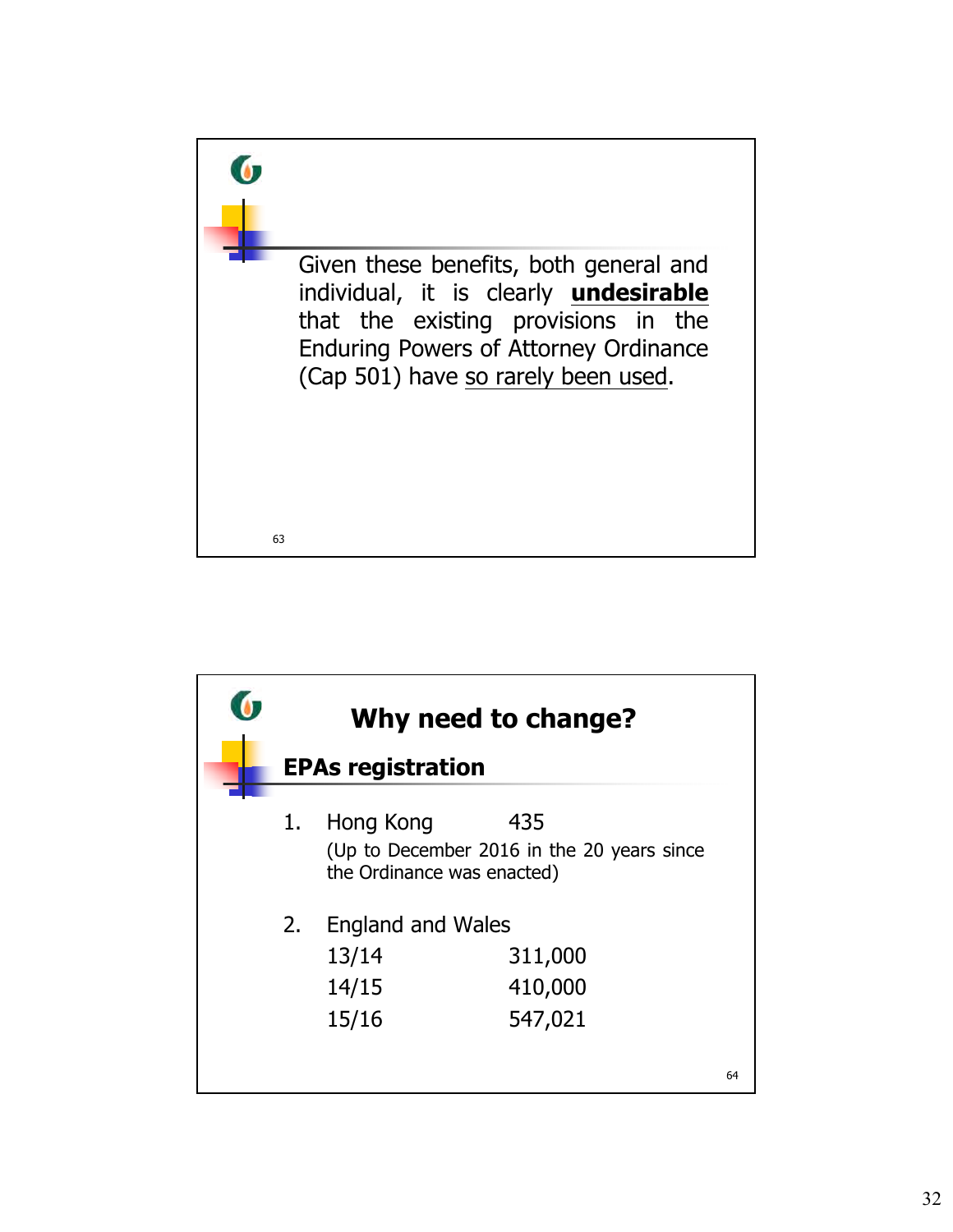| O              |                               | Why need to change?                       |    |
|----------------|-------------------------------|-------------------------------------------|----|
|                | <b>LPAs Received (Annual)</b> |                                           |    |
| $\mathbf{r}_3$ | Singapore                     |                                           |    |
|                | 2010                          | 476                                       |    |
|                | 2011                          | 871                                       |    |
|                | 2012                          | 1,763                                     |    |
|                | 2013                          | 2,375                                     |    |
|                | 2014                          | 5,134                                     |    |
|                | 2015                          | 8,456                                     |    |
|                | <b>TOTAL</b>                  | 19,075                                    |    |
|                |                               | Source: Korean Conference (December 2015) | 65 |

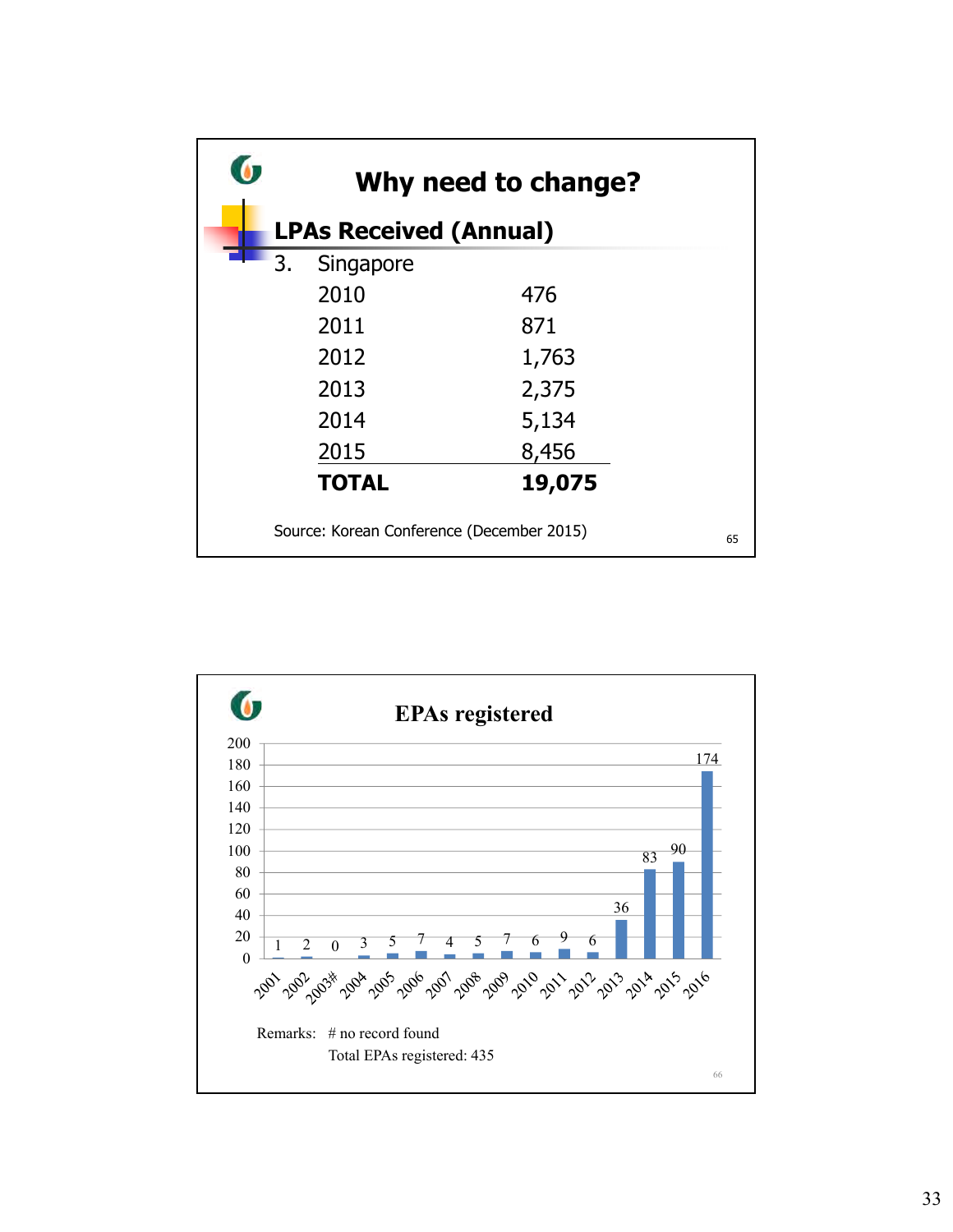

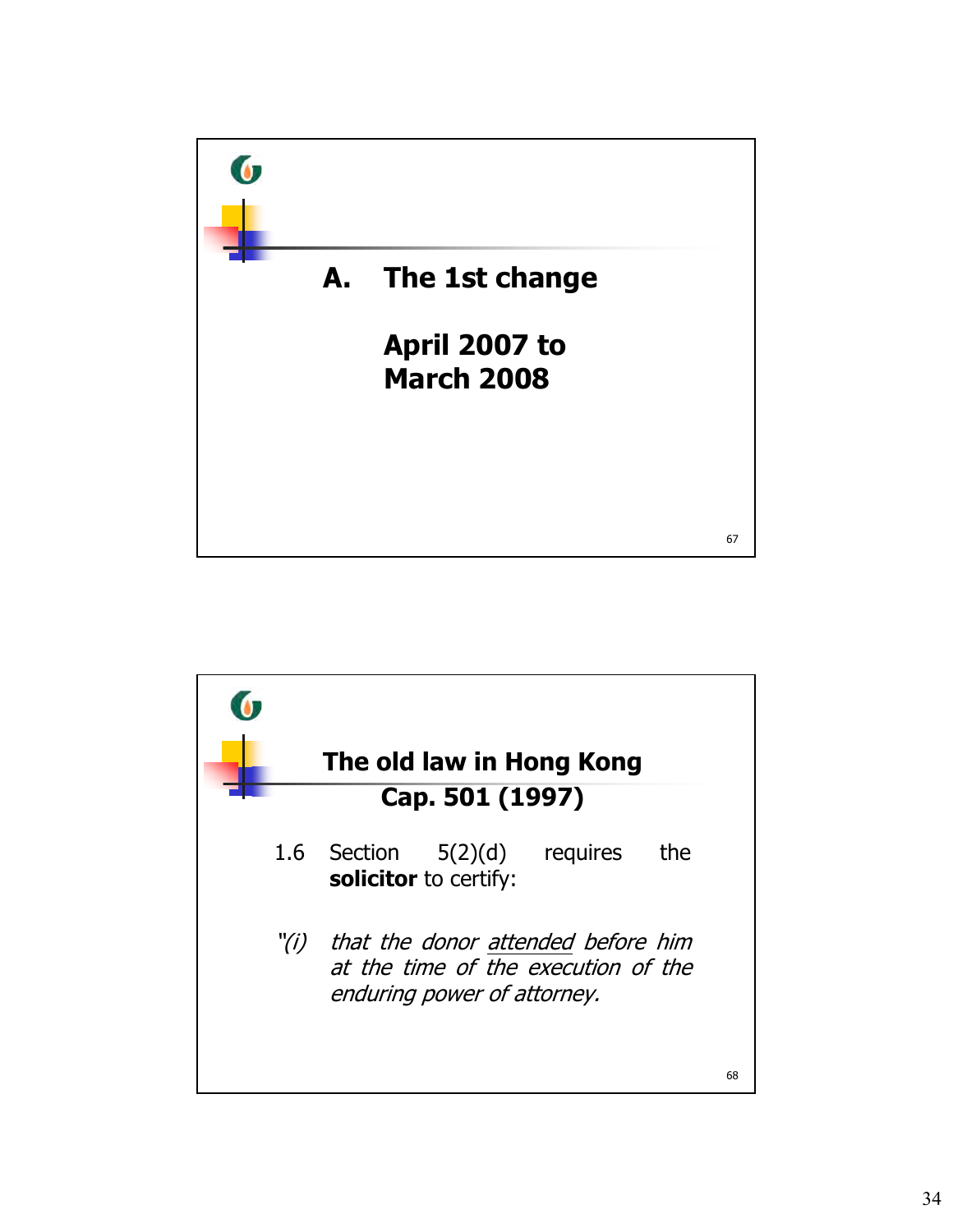

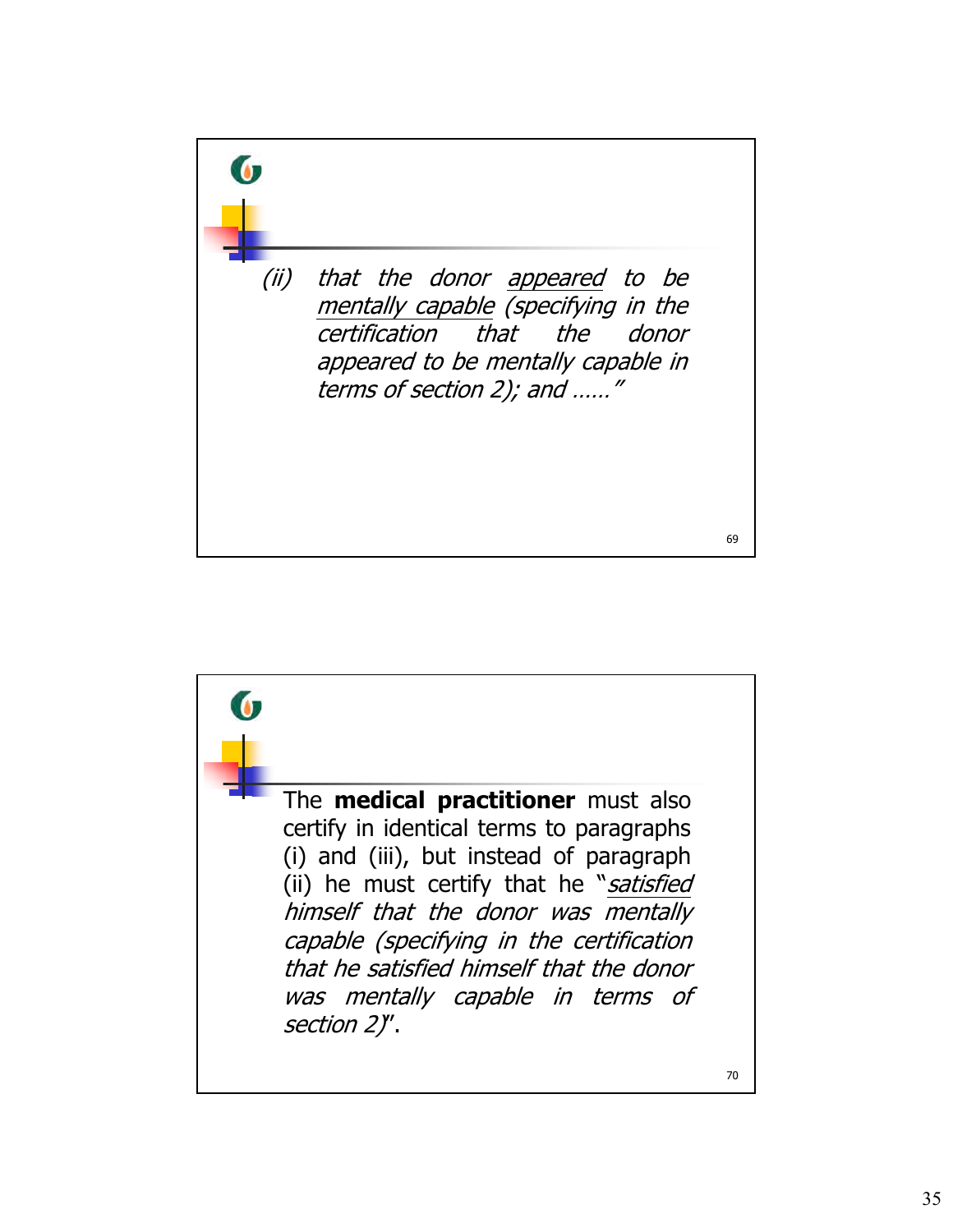

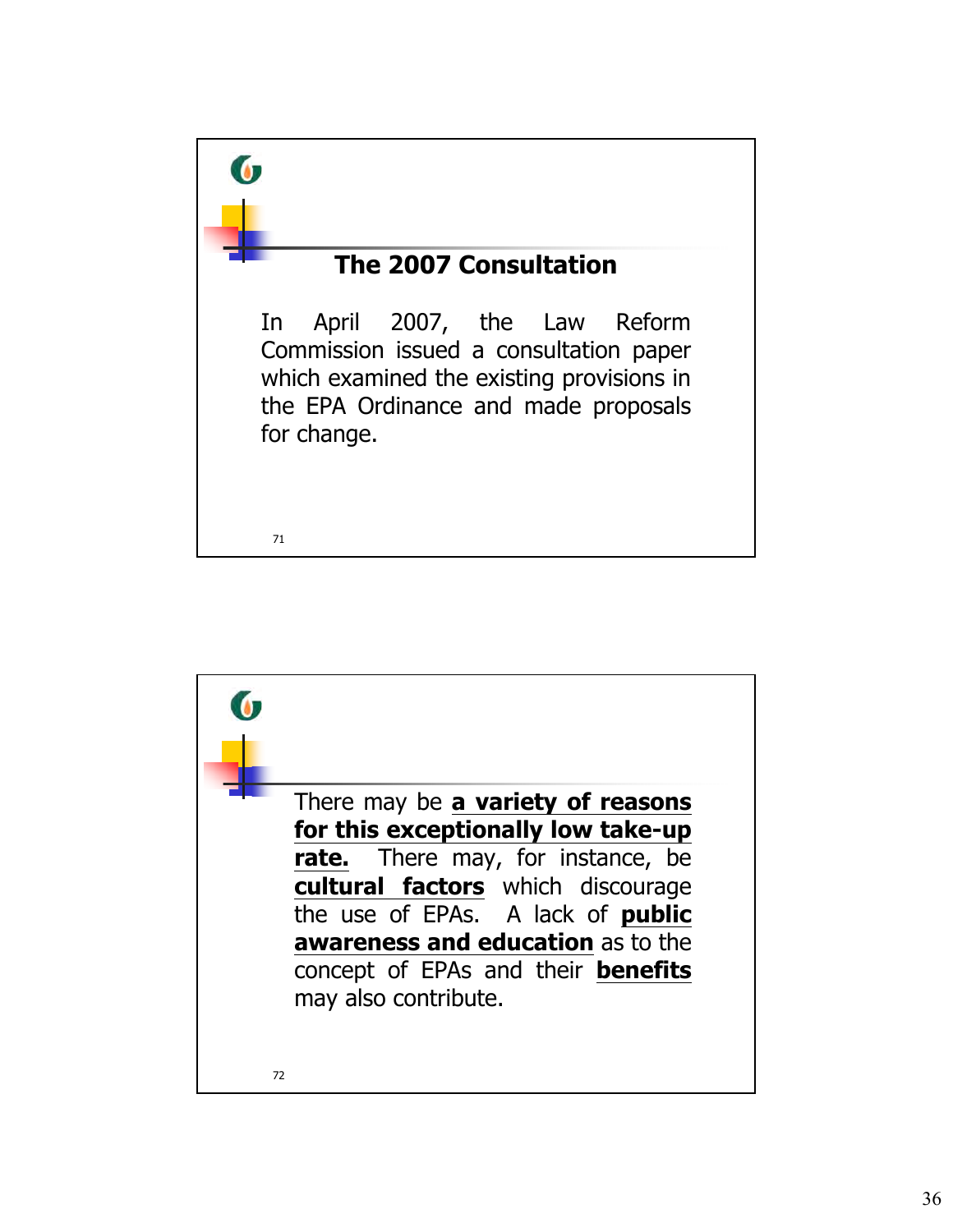

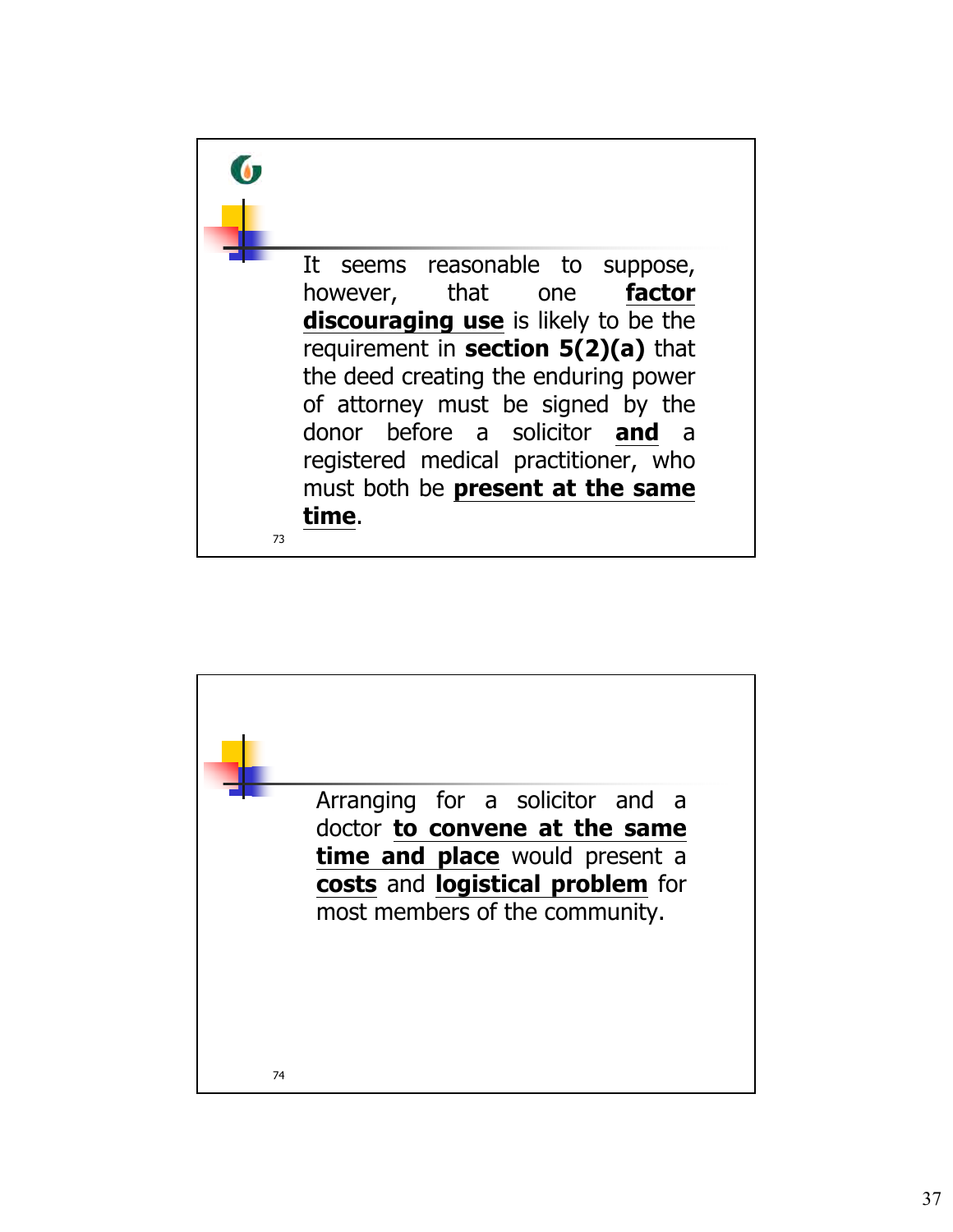

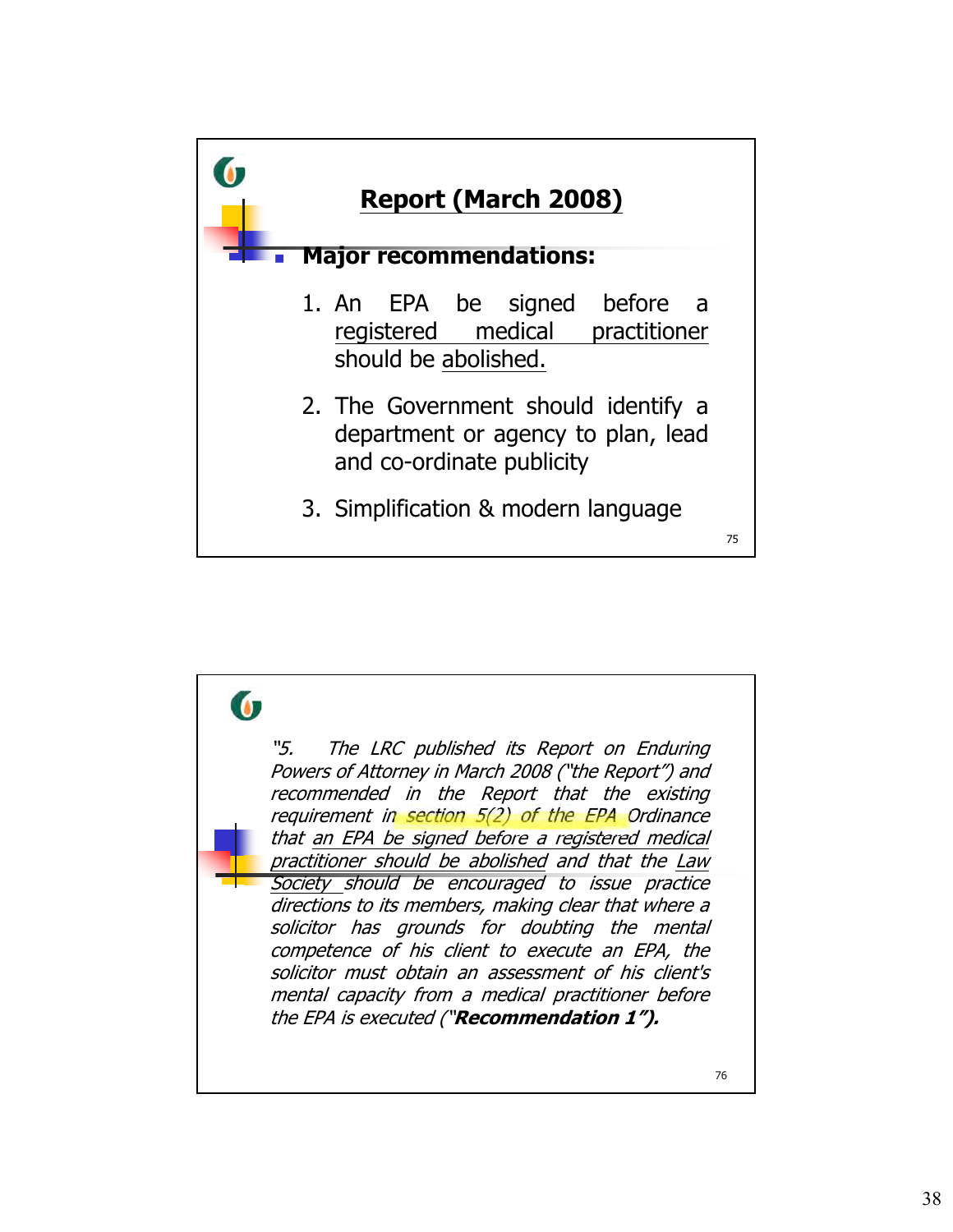

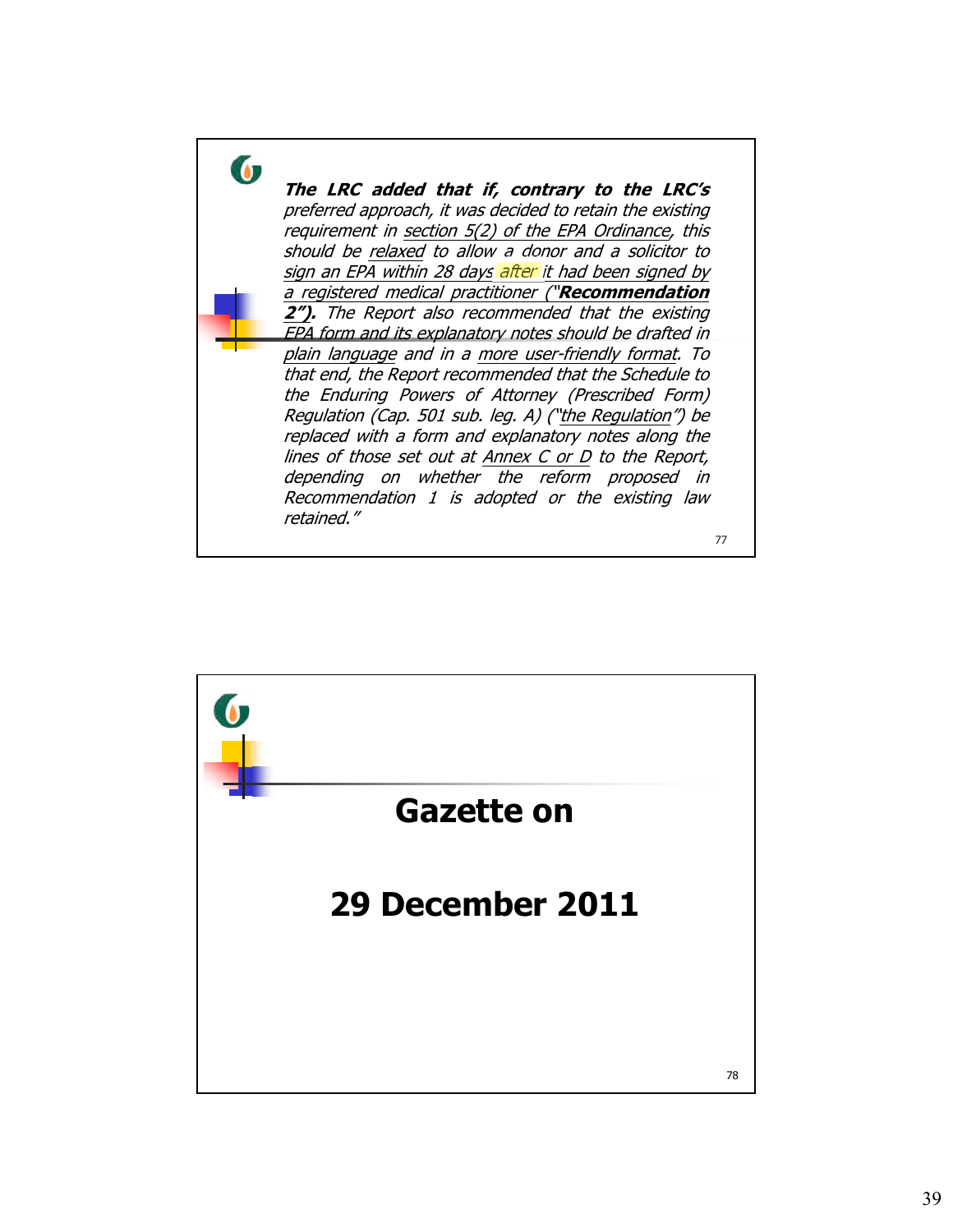

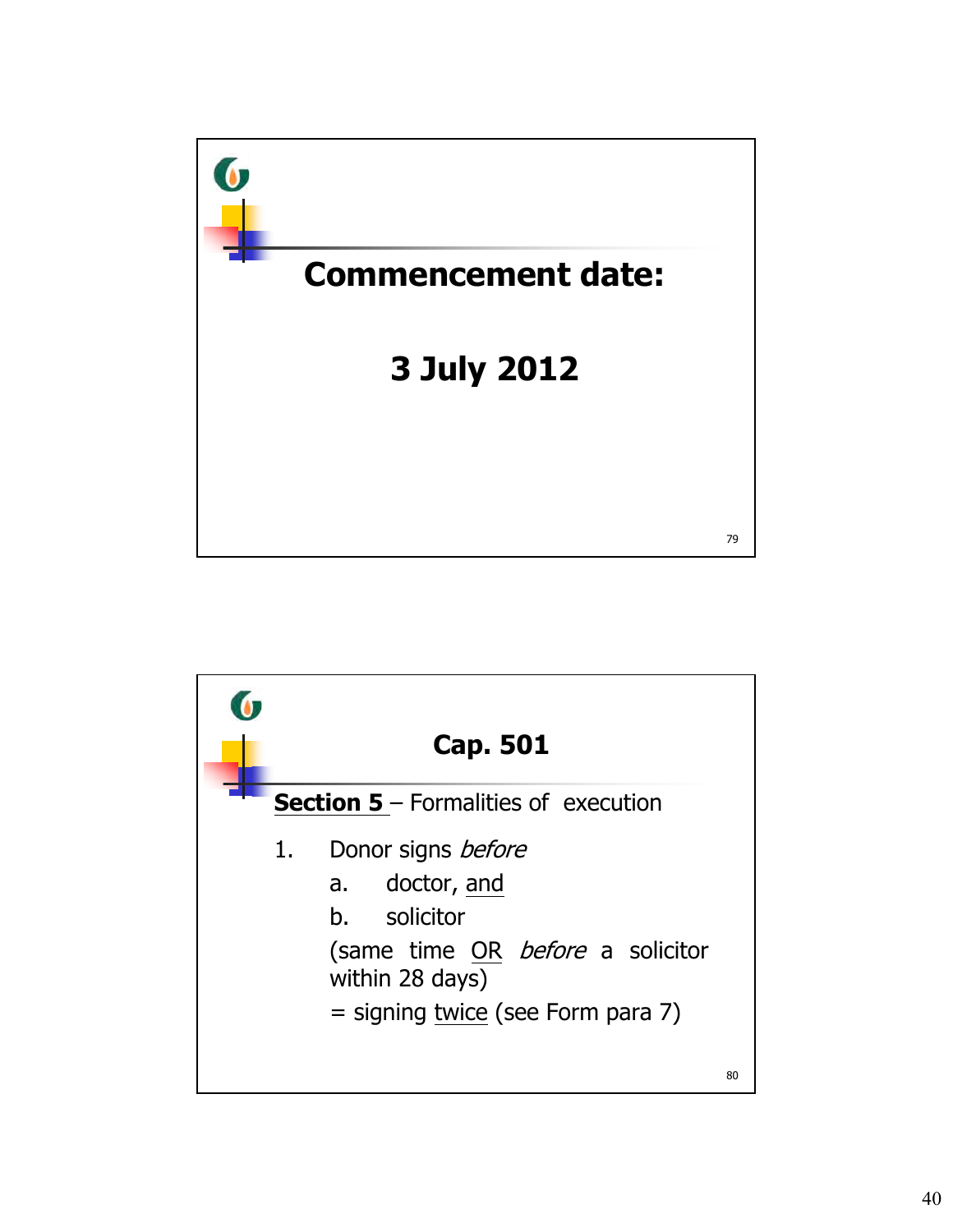

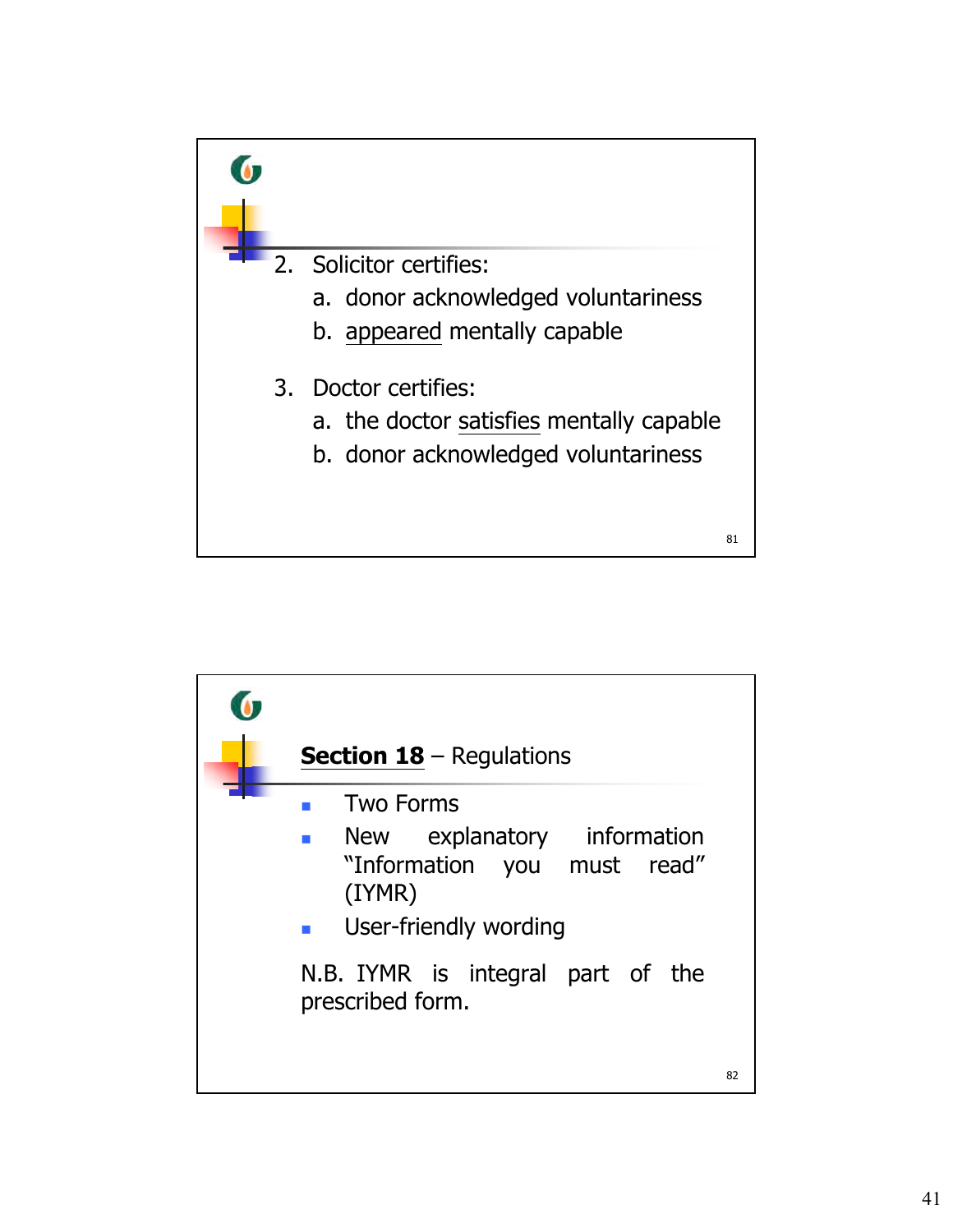|        | <b>Enduring Powers of Attorney (Prescribed Form)</b><br>Gasetto Number Version Date<br>Chanter.<br><b>SOIA</b><br>Regulation                                                                                                                                                                                                                                                                                                                                                                                                                                                                                                                                                                                                                                                                                                                                                                                                                                                                                                                                                                                                              |    |
|--------|-------------------------------------------------------------------------------------------------------------------------------------------------------------------------------------------------------------------------------------------------------------------------------------------------------------------------------------------------------------------------------------------------------------------------------------------------------------------------------------------------------------------------------------------------------------------------------------------------------------------------------------------------------------------------------------------------------------------------------------------------------------------------------------------------------------------------------------------------------------------------------------------------------------------------------------------------------------------------------------------------------------------------------------------------------------------------------------------------------------------------------------------|----|
|        | E.R. 2 of 2012 02/08/2012<br><b>Empowering section</b>                                                                                                                                                                                                                                                                                                                                                                                                                                                                                                                                                                                                                                                                                                                                                                                                                                                                                                                                                                                                                                                                                    |    |
| Form 1 | (Cap 501 section 18)<br>(Enecting provision omitted-E.R. 2 of 2012)<br>[27 June 1997] L.M. 365 of 1997                                                                                                                                                                                                                                                                                                                                                                                                                                                                                                                                                                                                                                                                                                                                                                                                                                                                                                                                                                                                                                    |    |
|        | (Originally L.N. 271 of 1997)<br>(*Format changes=E.R. 2 of 2012)<br>Note:                                                                                                                                                                                                                                                                                                                                                                                                                                                                                                                                                                                                                                                                                                                                                                                                                                                                                                                                                                                                                                                                |    |
|        | *The format of the Regulation has been updated to the current legislative styles.                                                                                                                                                                                                                                                                                                                                                                                                                                                                                                                                                                                                                                                                                                                                                                                                                                                                                                                                                                                                                                                         |    |
|        | E.R. 2 of 2012 02:03:2012<br>Section:<br>(Omitted as spent-E.R. 2 of 2012)                                                                                                                                                                                                                                                                                                                                                                                                                                                                                                                                                                                                                                                                                                                                                                                                                                                                                                                                                                                                                                                                |    |
|        | Section:<br>٦W<br>Interpretation<br>L.N. 50 of 2012 03/07/2012                                                                                                                                                                                                                                                                                                                                                                                                                                                                                                                                                                                                                                                                                                                                                                                                                                                                                                                                                                                                                                                                            |    |
|        | In this Regulation-<br>Form 1 (表格)) means the form set out in Schedule 1;<br>Form 2 (He (S2) means the form set out in Schedule 2.                                                                                                                                                                                                                                                                                                                                                                                                                                                                                                                                                                                                                                                                                                                                                                                                                                                                                                                                                                                                        |    |
|        | $(25 \text{ of } 2011 \text{ s. } 7)$<br>Section:<br>$\overline{12}$<br>Prescribed form<br>[L.N. 50 of 2012   03/07/2012                                                                                                                                                                                                                                                                                                                                                                                                                                                                                                                                                                                                                                                                                                                                                                                                                                                                                                                                                                                                                  |    |
|        | (1) An instrument creating an enduring power of attorney which appoints only one attorney must be in Form 1.<br>(2) An instrument creating an enduring power of attentity which appoints more than one attorney must be in Form 2.<br>(3) If an instrument which purposes to create an enduring power of attorney does not contain the explanatory<br>information given under the heading "Information you must read" in Form 1 or Fone 2, it does not create<br>an enduring power of attorney.<br>(4) An enduring power of attempy suay include any conditions or reatrictions that the donor specifies in paragraph 3<br>of Part A of Form 1 or paragraph 4 of Part A of Form 2 (as the case requires).<br>(5) The form of execution by an astomey may be adapted to provide for execution by a trust corporation.<br>(25 of 2011 s.8)                                                                                                                                                                                                                                                                                                  |    |
|        | Section:<br>Execution<br>L.N. 50 of 2012 03/07/2012<br>$\overline{\mathbf{a}}$<br>(1) An instrument creating an enduring power of attorney must be signed by both the donor and the attorney,<br>although not necessarily at the same time, in necordance with this section and section 5 of the Ordinance.<br>The attorney must sign in the presence of a witness.<br>(2)<br>The witness roust sign the instrument and provide his or her full name and address in the instrument.<br>631<br>(4) The donor must not witness the signature of the attorney nor one attorney wintess the signature of another<br>attorney.<br>(5) The solicitor and the registered medical practitioner who certify as to the matters specified in sections S(2)(d)<br>and 5(2)(e) of the Ordinance respectively must provide their full names and addresses in the instrument.<br>(6) If, under section 5(2)(b) of the Ordinance, the instrument is signed in the presence, and under the depetion, of<br>the donor, passgraph R of Part A of Form 1 or paragraph 9 of Part A of Form 2 (as the case requires) must be<br>completed<br>(25 of 2011 s. 9). |    |
|        | Cap 1014 - Enduring Possers of Aturnay (Prescribed Furn) Regulation<br>$\mathbf{a}$                                                                                                                                                                                                                                                                                                                                                                                                                                                                                                                                                                                                                                                                                                                                                                                                                                                                                                                                                                                                                                                       |    |
|        |                                                                                                                                                                                                                                                                                                                                                                                                                                                                                                                                                                                                                                                                                                                                                                                                                                                                                                                                                                                                                                                                                                                                           | 83 |

| Section:<br>14<br>Execution if more than one attorney is appointed<br>L.N. 50 of 2012 03/07/2012                                                                                                                                                                                                                                                                                                                                                                                                                                                                                                                                                                                                                                                                                                                                                                                                                                                                                                                                                                                                                                                                                                                                                                                                                                                                                                                                                                                                                                                                                                                                                                                                                                                                                                                                                                                        |    |
|-----------------------------------------------------------------------------------------------------------------------------------------------------------------------------------------------------------------------------------------------------------------------------------------------------------------------------------------------------------------------------------------------------------------------------------------------------------------------------------------------------------------------------------------------------------------------------------------------------------------------------------------------------------------------------------------------------------------------------------------------------------------------------------------------------------------------------------------------------------------------------------------------------------------------------------------------------------------------------------------------------------------------------------------------------------------------------------------------------------------------------------------------------------------------------------------------------------------------------------------------------------------------------------------------------------------------------------------------------------------------------------------------------------------------------------------------------------------------------------------------------------------------------------------------------------------------------------------------------------------------------------------------------------------------------------------------------------------------------------------------------------------------------------------------------------------------------------------------------------------------------------------|----|
| (1) If more than one attorney is appointed and they are to act jointly and acverally, then at least one of the attorneys<br>so appointed must sign the instrument for it to take effect as an enduring power of attorney.<br>(2)<br>Only an attorney who has signed the instrument has the functions of an attorney under an enduring power of<br>attorney in this event of the registration of the instrument under section 9 of the Ordinance or the donor's<br>mental incapacity, whichever first occurs.<br>$(25$ of $2011$ s. $10)$                                                                                                                                                                                                                                                                                                                                                                                                                                                                                                                                                                                                                                                                                                                                                                                                                                                                                                                                                                                                                                                                                                                                                                                                                                                                                                                                                |    |
| Section:<br>ls.<br>Donor to specify decisions attorney may make<br>13 of 2013<br>01/12/2013                                                                                                                                                                                                                                                                                                                                                                                                                                                                                                                                                                                                                                                                                                                                                                                                                                                                                                                                                                                                                                                                                                                                                                                                                                                                                                                                                                                                                                                                                                                                                                                                                                                                                                                                                                                             |    |
| (1) This section applies for the purposes of section 8(1) of the Ordinance.<br>(2) The donor must-<br>(a) specify, with reference to the list set out in subsection (3), the matters in which the attorney is given<br>authority to act: or<br>(b) specify the particular property or financial affairs in respect of which the attorney is given such authority.<br>(2A) To avoid doubt, subsection (2) is not to be construed as preventing the donor from specifying under both<br>paragraphs of that subsection. (25 of 2011 s. 11)<br>$(3)$ The list for the purposes of subsection $(2)(s)$ is as follows-<br>(a) to collect any income due to the donor:<br>(b) to collect any capital due to the donor:<br>(c) to sell any of the donor's movable property;<br>(d) to sell, lease or surrender the donor's home or any of the donor's immovable property; (25 of 2011 s, 11)<br>(c) to spend any of the donor's income; or (13 of 2013 s, 58)<br>(f) to spend any of the donor's capital. (13 of 2013 s. 58)<br>(g) (Repealed 13 of 2013 s. 58)<br>Section:<br>$\sqrt{6}$<br>L.N. 50 of 2012 03/07/2012<br>Nomination of persons to be notified<br>(1) The donor may, in the instrument, nominate all or any of the following persons to be notified by the attorney<br>applying for the registration of the instrument under section 9 of the Ordinance before the application is made-<br>(a) the donor;<br>(b) any attorney who does not join in the application;<br>(c) a maximum of 2 other persons.<br>(2) The donor must provide in the instrument the address of any person nominated under subsection (1).<br>(3) If the donor' s intention is not to make any nomination under subsection (1), the donor must indicate that<br>intention by deleting paragraph 4 of Part A of Form 1 or paragraph 5 of Part A of Form 2 (as the case requires).<br>(25 of 2011 s. 12) |    |
| Schedule: 1<br>Form 1<br>13 of 2013<br>01/12/2013                                                                                                                                                                                                                                                                                                                                                                                                                                                                                                                                                                                                                                                                                                                                                                                                                                                                                                                                                                                                                                                                                                                                                                                                                                                                                                                                                                                                                                                                                                                                                                                                                                                                                                                                                                                                                                       |    |
| [section 1A]                                                                                                                                                                                                                                                                                                                                                                                                                                                                                                                                                                                                                                                                                                                                                                                                                                                                                                                                                                                                                                                                                                                                                                                                                                                                                                                                                                                                                                                                                                                                                                                                                                                                                                                                                                                                                                                                            |    |
| Information you must read                                                                                                                                                                                                                                                                                                                                                                                                                                                                                                                                                                                                                                                                                                                                                                                                                                                                                                                                                                                                                                                                                                                                                                                                                                                                                                                                                                                                                                                                                                                                                                                                                                                                                                                                                                                                                                                               |    |
| 1. This form is a legal document that allows you to create an enduring power of attorney (EPA). An EPA enables<br>you to authorize another person (your attorney) to act on your behalf in relation to your property and financial affairs.<br>You must use this form if you intend to appoint only one attorney. If you become mentally incapable, your attorney<br>will be able to make decisions for you after your attorney has registered this form with the Registrar of the High<br>Court.                                                                                                                                                                                                                                                                                                                                                                                                                                                                                                                                                                                                                                                                                                                                                                                                                                                                                                                                                                                                                                                                                                                                                                                                                                                                                                                                                                                       |    |
| 2.<br>(Repealed 13 of 2013 s. 59)                                                                                                                                                                                                                                                                                                                                                                                                                                                                                                                                                                                                                                                                                                                                                                                                                                                                                                                                                                                                                                                                                                                                                                                                                                                                                                                                                                                                                                                                                                                                                                                                                                                                                                                                                                                                                                                       |    |
| You must complete Part A.<br>3.                                                                                                                                                                                                                                                                                                                                                                                                                                                                                                                                                                                                                                                                                                                                                                                                                                                                                                                                                                                                                                                                                                                                                                                                                                                                                                                                                                                                                                                                                                                                                                                                                                                                                                                                                                                                                                                         |    |
| Cap 3014 - Énducase Passers of America (Prescribed Form) Regulation<br>$\overline{2}$                                                                                                                                                                                                                                                                                                                                                                                                                                                                                                                                                                                                                                                                                                                                                                                                                                                                                                                                                                                                                                                                                                                                                                                                                                                                                                                                                                                                                                                                                                                                                                                                                                                                                                                                                                                                   | 84 |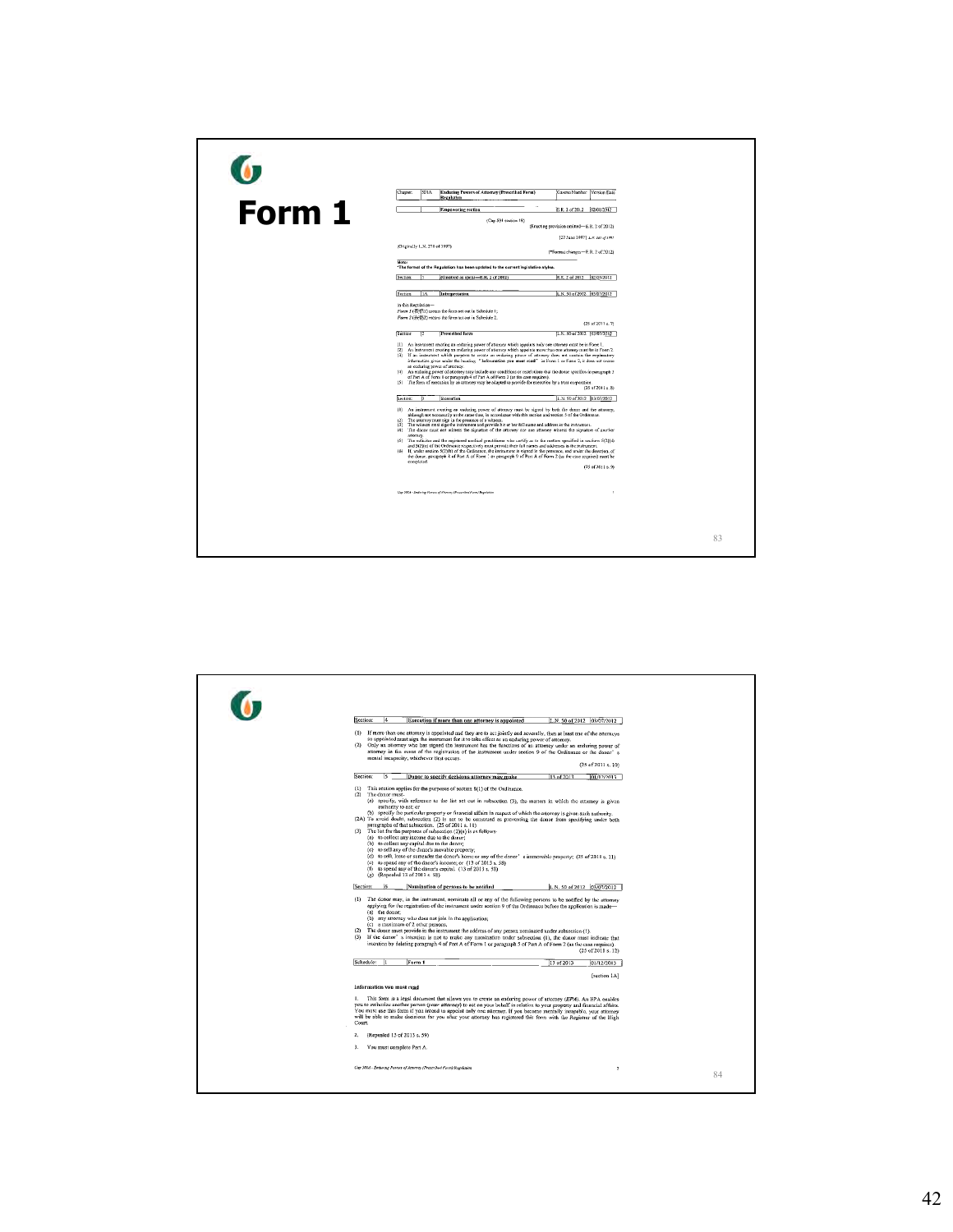

| case you must specify this later date or event in paragraph 5 of Part A.<br>Form of enduring power of attorney (for appointment of only one attorney)<br>Part A<br>[This Part must be completed by the person appointing the attorney (the donor), except for paragraphs 9 and 10,<br>which must be completed by a registered medical practitioner and a solicitor respectively. You should read the<br>explanatory information given under the heading "Information you must read" before you fill it in. Do not sign<br>this form unless you understand what it means.)<br>1. Appointment of attorney by donor<br>to be my attorney under the Enduring Powers of Attorney Ordinance (Cap 501).<br>2. Attorney' sauthority<br>[You midt specify what you authorize your attorney to do. You cannot give a general authority over all your<br>property and financial affairs. If you do, your EPA will not be valid. You can either specify at subparagraph (1)<br>what you authorize your attorney to do by ticking any or all of the appropriate bazes, or tick no box, in which<br>case you must list at subparagraph (2) the particular property or financial affairs for which you have given your<br>attorney authority to act. If you have ticked any or all the boxes at subparagraph (1), you may still list at<br>subparagraph (2) any particular property or financial affairs in relation to which you have given your attorney<br>authority to act. You must not make no ticks at subparagraph (1) and list no property at subparagraph (2).]<br>(1) My attorney has authority to act on my behalf:<br>$\Box$ (a) to collect any income due to me:<br>$\Box$ (b) to collect any capital due to me;<br>.1 (c) to sell any of my movable property;<br>$\Box$ (d) to sell, lease or surrender my home or any of my immovable property;<br>$\Box$ (e) to spend any of my income:<br>$\Box$ (f) to spend any of my capital. (13 of 2013 s. 59)<br>(g) (Repealed 13 of 2013 s. 59)<br>(2) My attorney has authority to act on my behalf in respect of the following property or financial affairs: /i/<br>you want your attorney to act for you only in relation to some of your property or financial affairs, you<br>must list them here.] |    |
|-----------------------------------------------------------------------------------------------------------------------------------------------------------------------------------------------------------------------------------------------------------------------------------------------------------------------------------------------------------------------------------------------------------------------------------------------------------------------------------------------------------------------------------------------------------------------------------------------------------------------------------------------------------------------------------------------------------------------------------------------------------------------------------------------------------------------------------------------------------------------------------------------------------------------------------------------------------------------------------------------------------------------------------------------------------------------------------------------------------------------------------------------------------------------------------------------------------------------------------------------------------------------------------------------------------------------------------------------------------------------------------------------------------------------------------------------------------------------------------------------------------------------------------------------------------------------------------------------------------------------------------------------------------------------------------------------------------------------------------------------------------------------------------------------------------------------------------------------------------------------------------------------------------------------------------------------------------------------------------------------------------------------------------------------------------------------------------------------------------------------------------------------------------------------------------------------------------------------------------------------------|----|
|                                                                                                                                                                                                                                                                                                                                                                                                                                                                                                                                                                                                                                                                                                                                                                                                                                                                                                                                                                                                                                                                                                                                                                                                                                                                                                                                                                                                                                                                                                                                                                                                                                                                                                                                                                                                                                                                                                                                                                                                                                                                                                                                                                                                                                                     |    |
| 3. Restrictions on attorney<br>Cop 101.4 - Enduring Foreca of Attorney (Prescribed Form) Kegulation<br>٠                                                                                                                                                                                                                                                                                                                                                                                                                                                                                                                                                                                                                                                                                                                                                                                                                                                                                                                                                                                                                                                                                                                                                                                                                                                                                                                                                                                                                                                                                                                                                                                                                                                                                                                                                                                                                                                                                                                                                                                                                                                                                                                                            | 86 |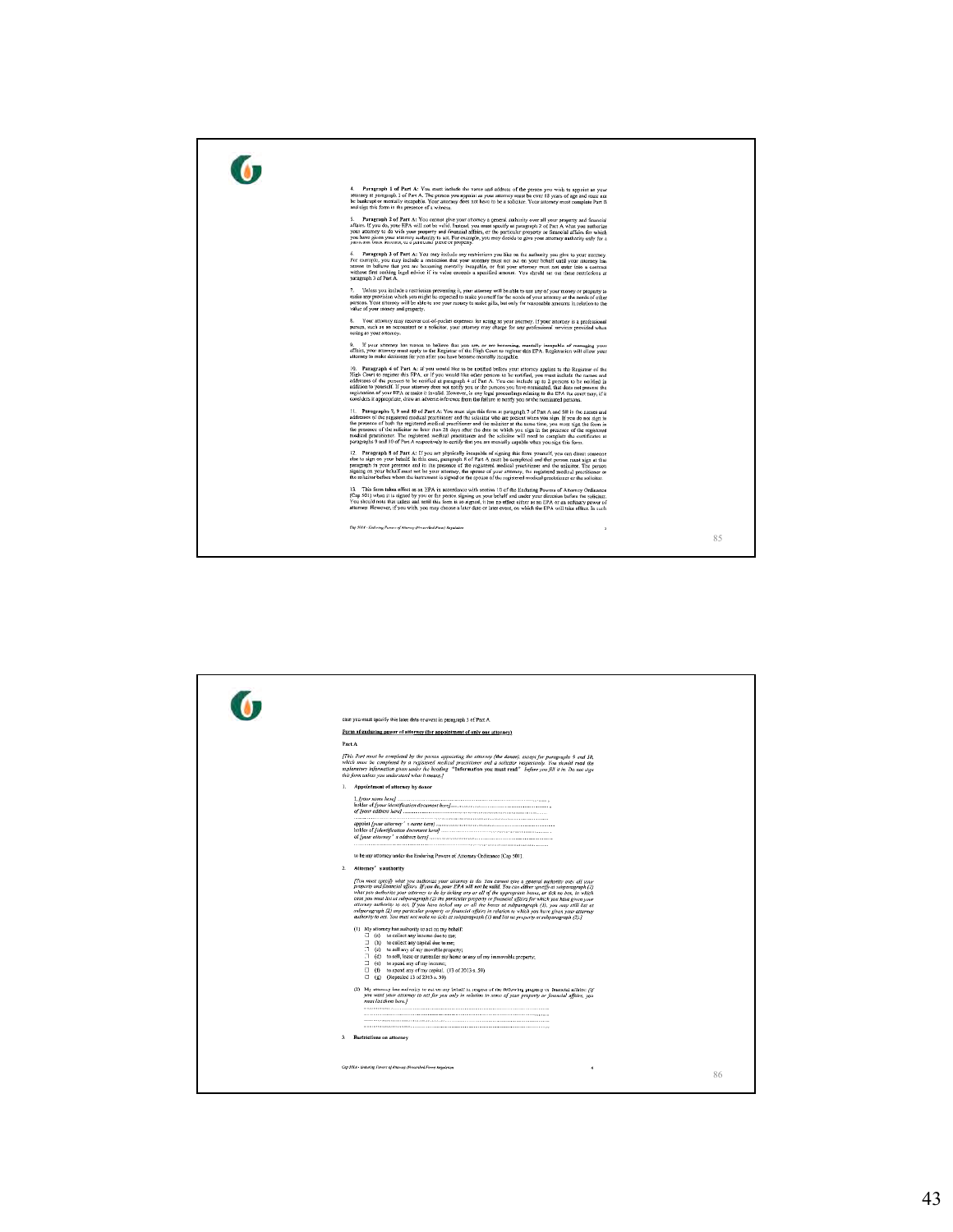

|    | This enduring power of atterney has been signed by frame of person signing on your behalf!                                                                                                                                                                                                                                                                                                                                                                                                                                                                                                                  |    |
|----|-------------------------------------------------------------------------------------------------------------------------------------------------------------------------------------------------------------------------------------------------------------------------------------------------------------------------------------------------------------------------------------------------------------------------------------------------------------------------------------------------------------------------------------------------------------------------------------------------------------|----|
|    |                                                                                                                                                                                                                                                                                                                                                                                                                                                                                                                                                                                                             |    |
|    | under the direction and in the presence of the donor.                                                                                                                                                                                                                                                                                                                                                                                                                                                                                                                                                       |    |
|    |                                                                                                                                                                                                                                                                                                                                                                                                                                                                                                                                                                                                             |    |
|    | in the presence of the donor and [name and address of registered medical practitioner]                                                                                                                                                                                                                                                                                                                                                                                                                                                                                                                      |    |
|    |                                                                                                                                                                                                                                                                                                                                                                                                                                                                                                                                                                                                             |    |
|    |                                                                                                                                                                                                                                                                                                                                                                                                                                                                                                                                                                                                             |    |
|    |                                                                                                                                                                                                                                                                                                                                                                                                                                                                                                                                                                                                             |    |
|    |                                                                                                                                                                                                                                                                                                                                                                                                                                                                                                                                                                                                             |    |
|    |                                                                                                                                                                                                                                                                                                                                                                                                                                                                                                                                                                                                             |    |
| 9. | Certificate by registered medical practitioner                                                                                                                                                                                                                                                                                                                                                                                                                                                                                                                                                              |    |
|    | I certify that:<br>(a) I am satisfied that the donor is mentally capable in terms of section 2 of the Enduring Powers of<br>Attorney Ordinance (Cap 501); and<br>(b) this form was signed by the donor in my presence and the donor acknowledged signing it voluntarily.<br>[If someone cise signs this form on the donor' s behalf, this statement must be deleted.]<br>(c) this form was signed, in the presence of the donor and me, by <i>[name of person signing on donor' s</i><br>on behalf and under the direction of the donor. [If the donor signs this form, this statement must be<br>daleted./ |    |
|    |                                                                                                                                                                                                                                                                                                                                                                                                                                                                                                                                                                                                             |    |
|    | 10. Certificate by solicitor                                                                                                                                                                                                                                                                                                                                                                                                                                                                                                                                                                                |    |
|    | I certify that:<br>(a) the donor appears to be mentally capable in terms of section 2 of the Enduring Powers of Attorney<br>Ordinance (Cap 501); and<br>(b) this form was signed by the donor in my presence and the donor acknowledged signing it voluntarily.<br>[If someone else signs this form on the donor' s behalf, this statement must be deleted I<br>(c) this form was signed, in the presence of the donor and me, by fname of person signing on donor's                                                                                                                                        |    |
|    | on behalf and under the direction of the donor. [If the donor signs this form, this statement must be<br>deleted.1                                                                                                                                                                                                                                                                                                                                                                                                                                                                                          |    |
|    |                                                                                                                                                                                                                                                                                                                                                                                                                                                                                                                                                                                                             |    |
|    | Cap 501A - Enduring Persons of Attorney (Prescribed Form) Regulation                                                                                                                                                                                                                                                                                                                                                                                                                                                                                                                                        | 88 |
|    |                                                                                                                                                                                                                                                                                                                                                                                                                                                                                                                                                                                                             |    |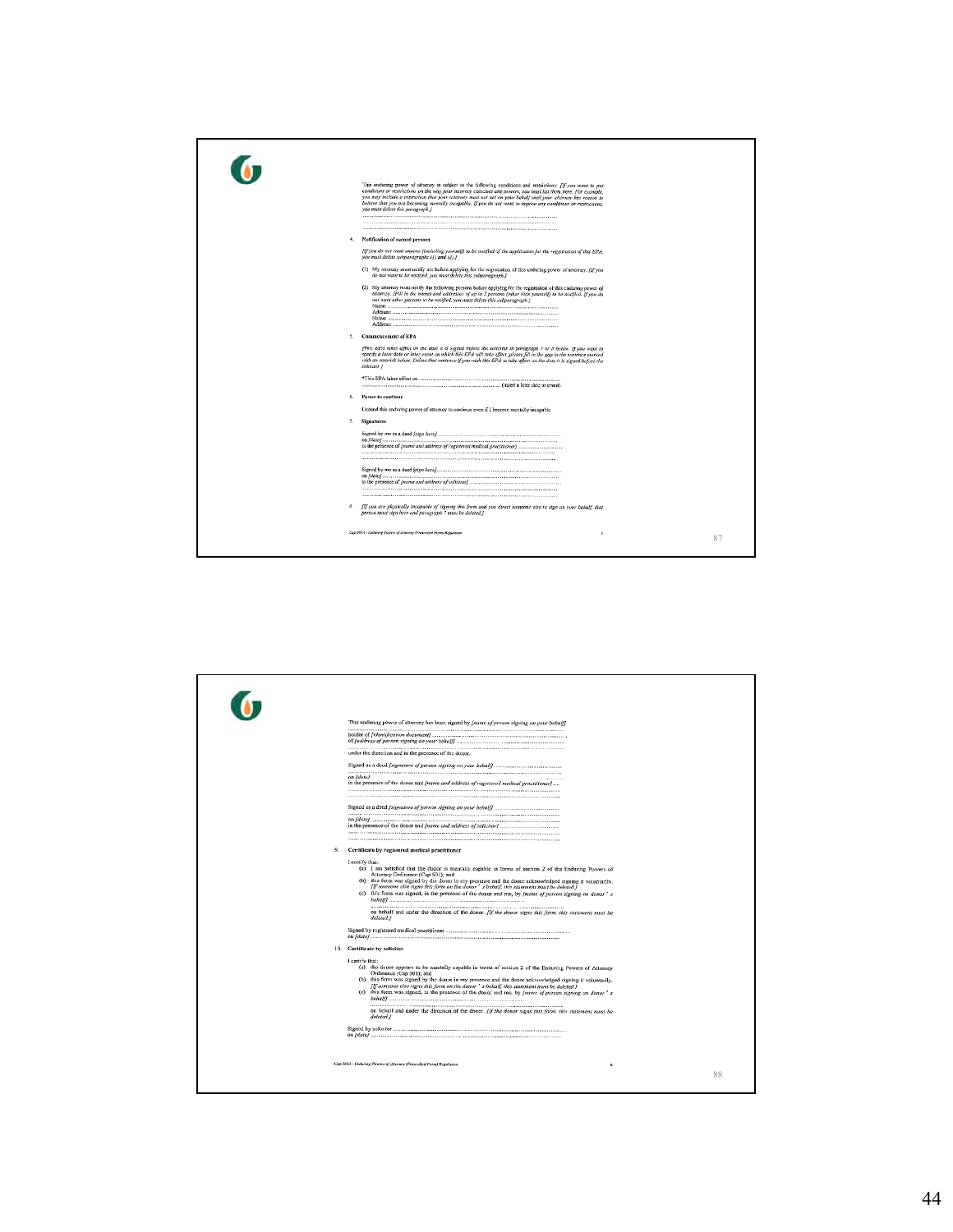

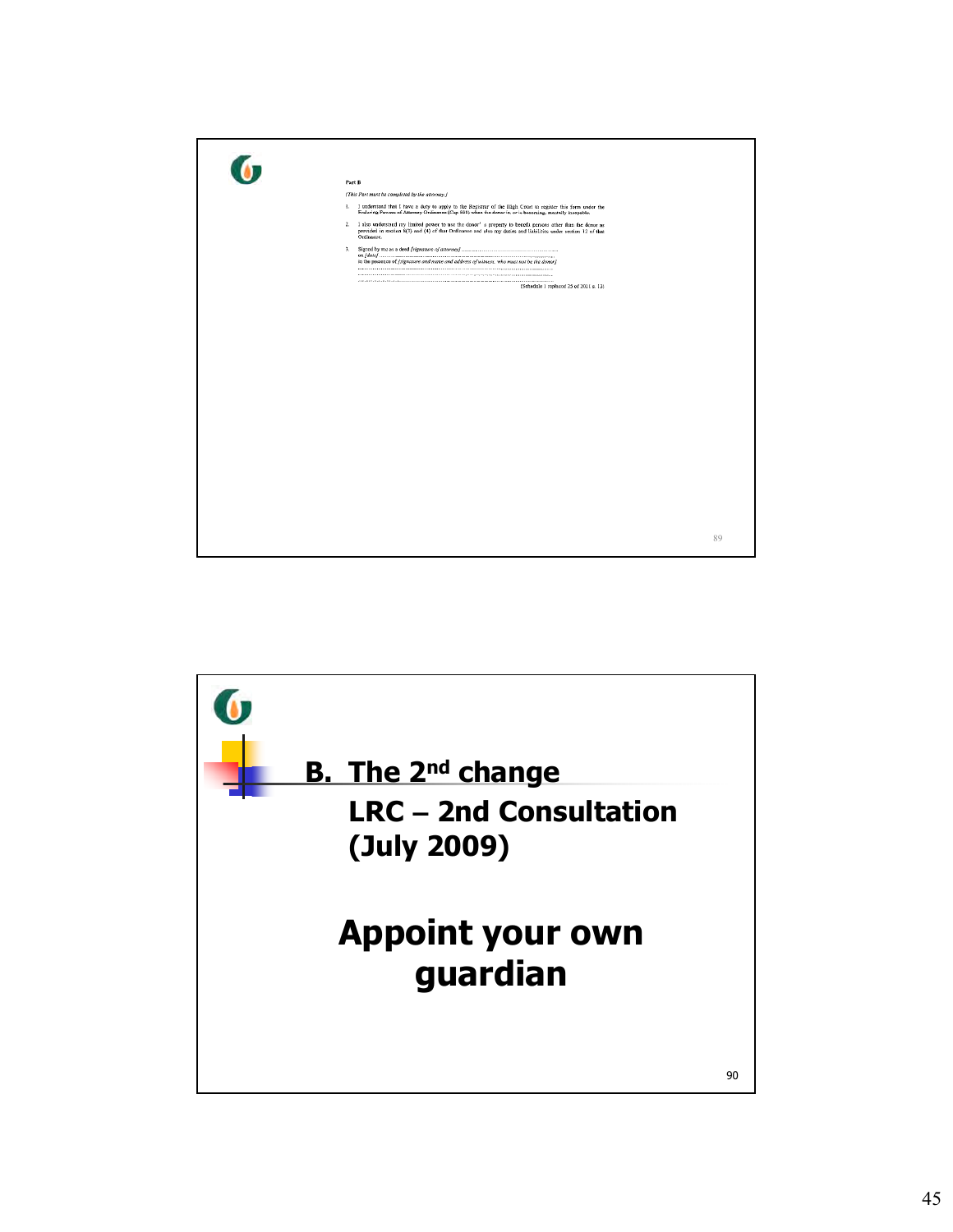

| Personal care                                                                                                                                                                                                                |    |
|------------------------------------------------------------------------------------------------------------------------------------------------------------------------------------------------------------------------------|----|
| "Personal care" for these purposes<br>should include everyday decisions as<br>to the <b>donor's health (medical)</b><br><b>care</b> , but not decisions involving the<br>giving or refusing of life-sustaining<br>treatment. |    |
| The Commission recommends that the<br>personal care decisions which an<br>attorney may make under an EPA<br>should include:                                                                                                  | 92 |
|                                                                                                                                                                                                                              |    |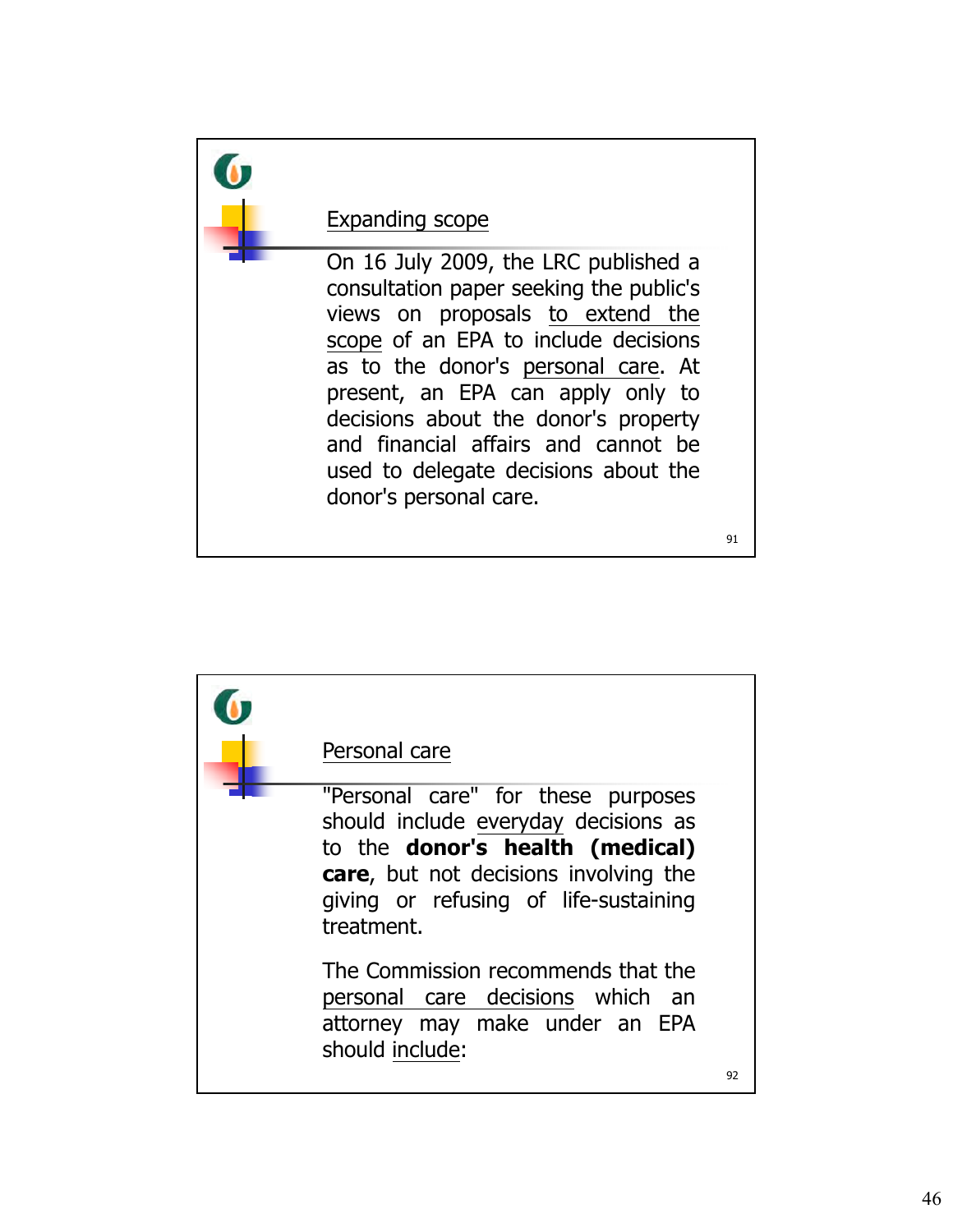

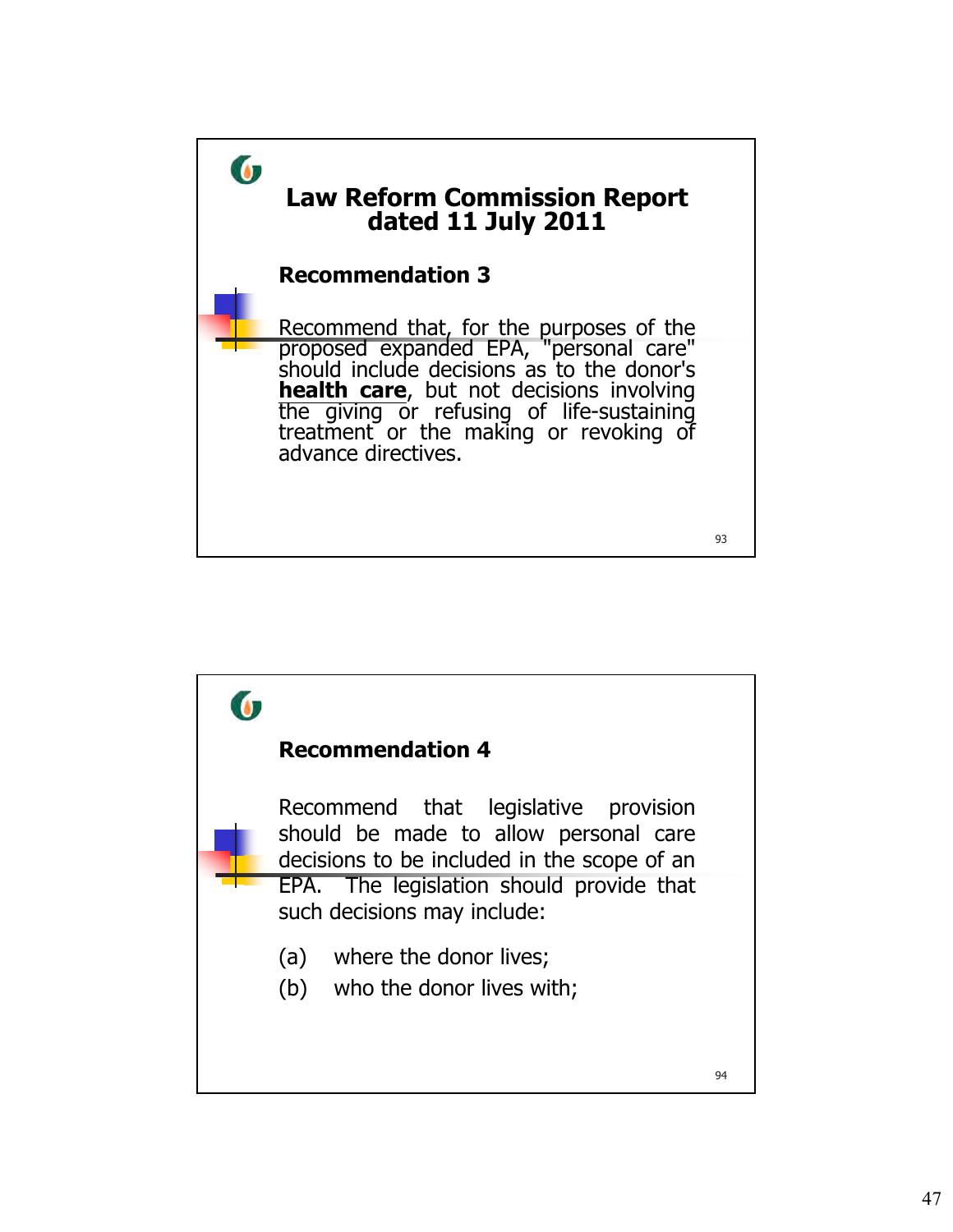

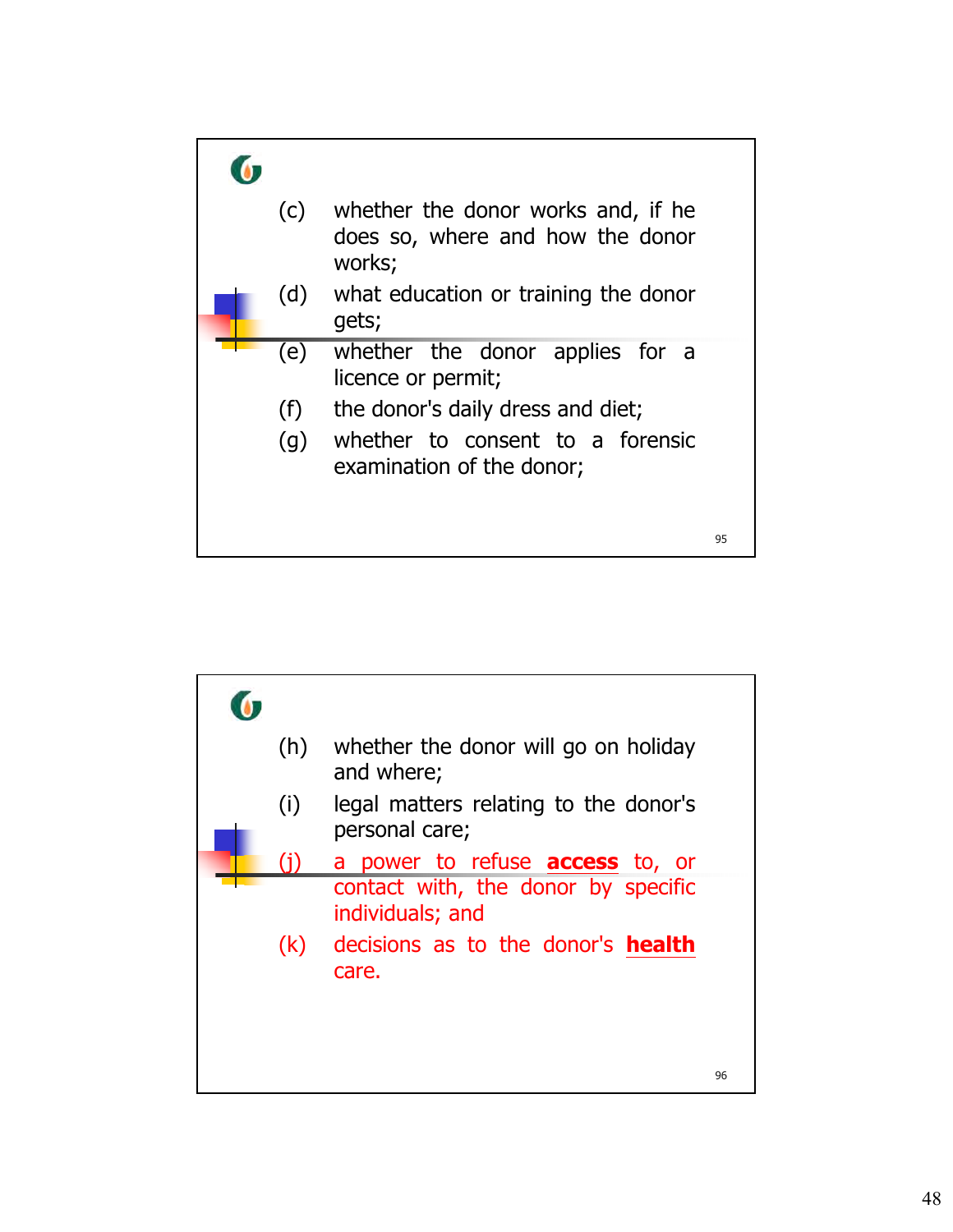

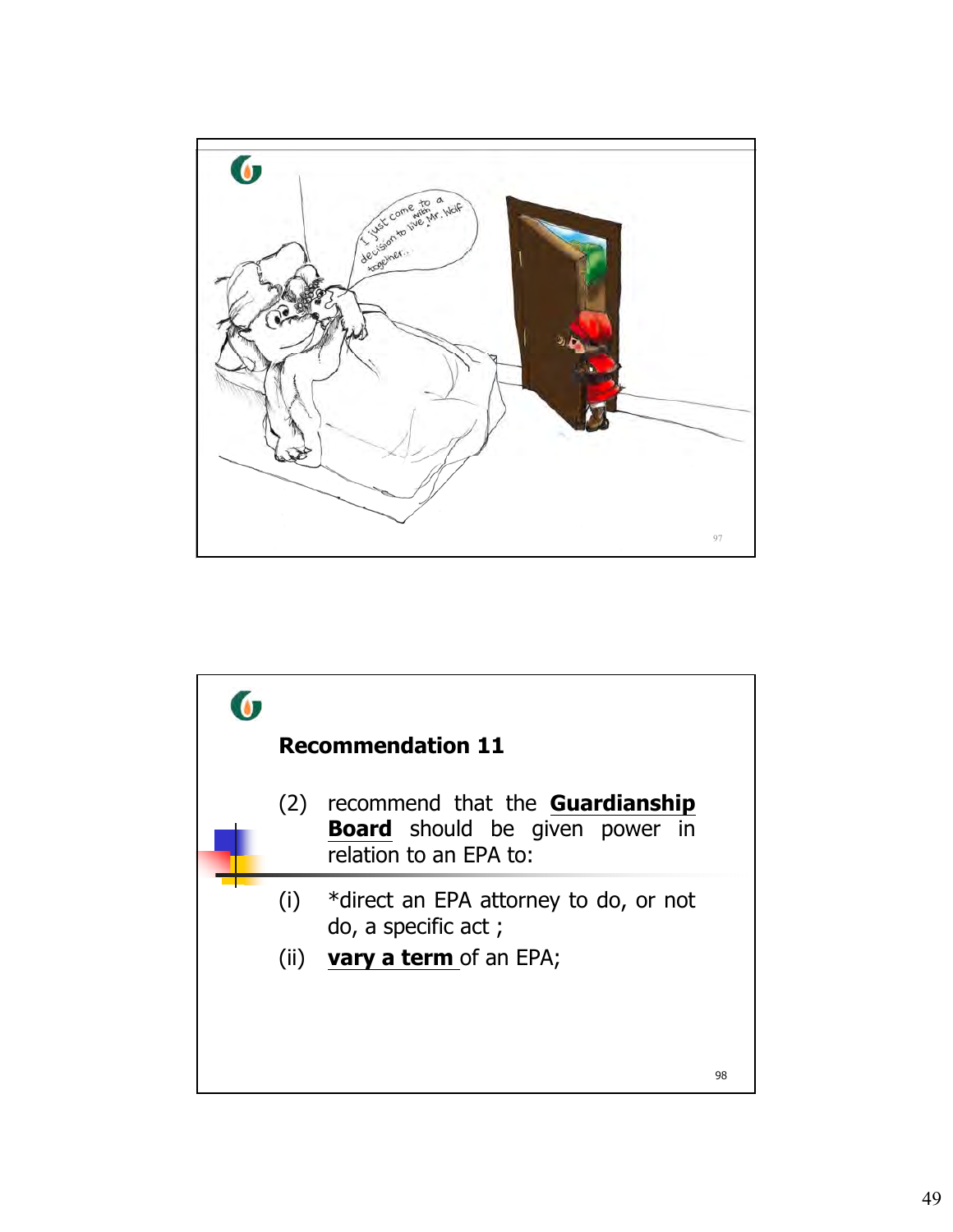

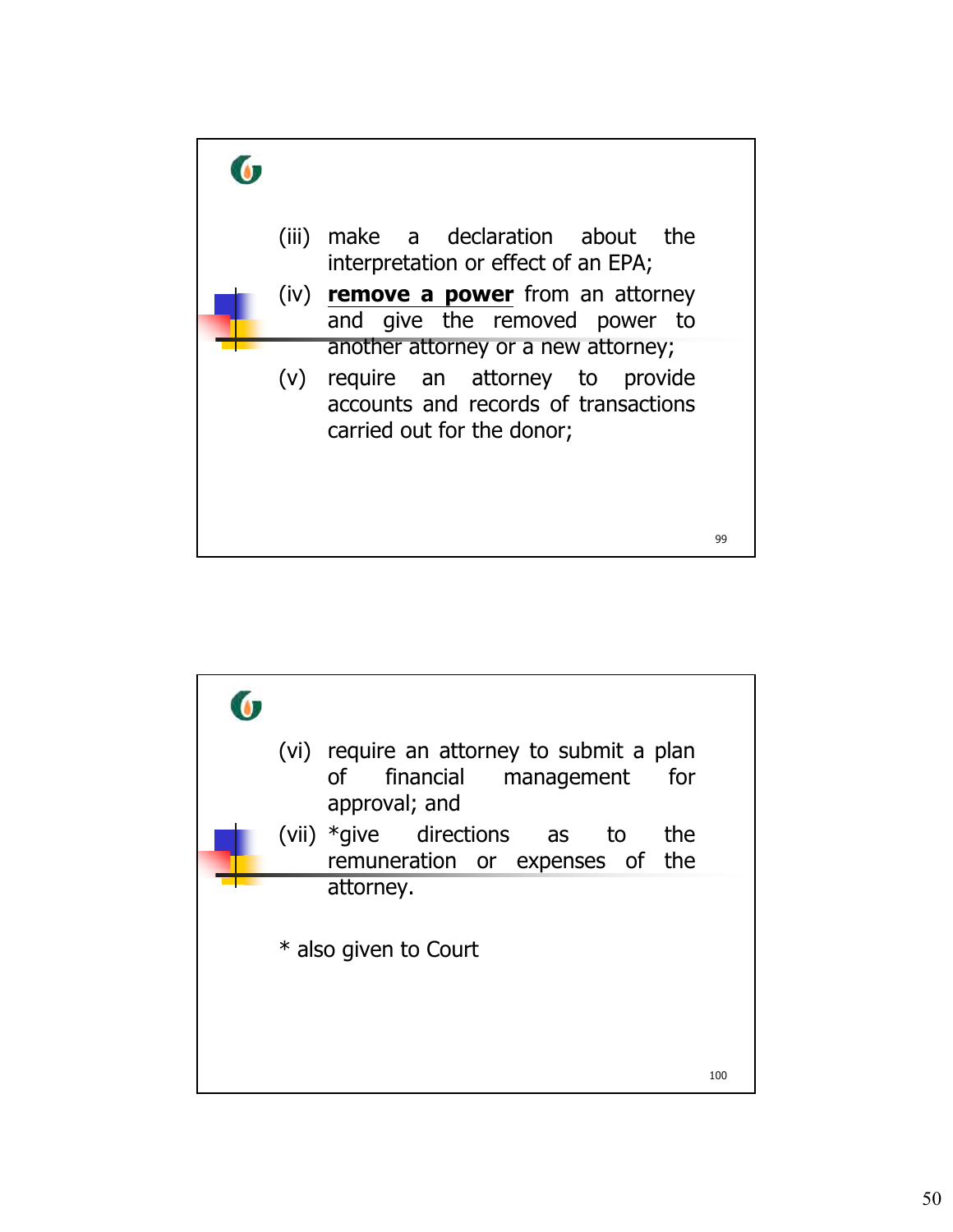

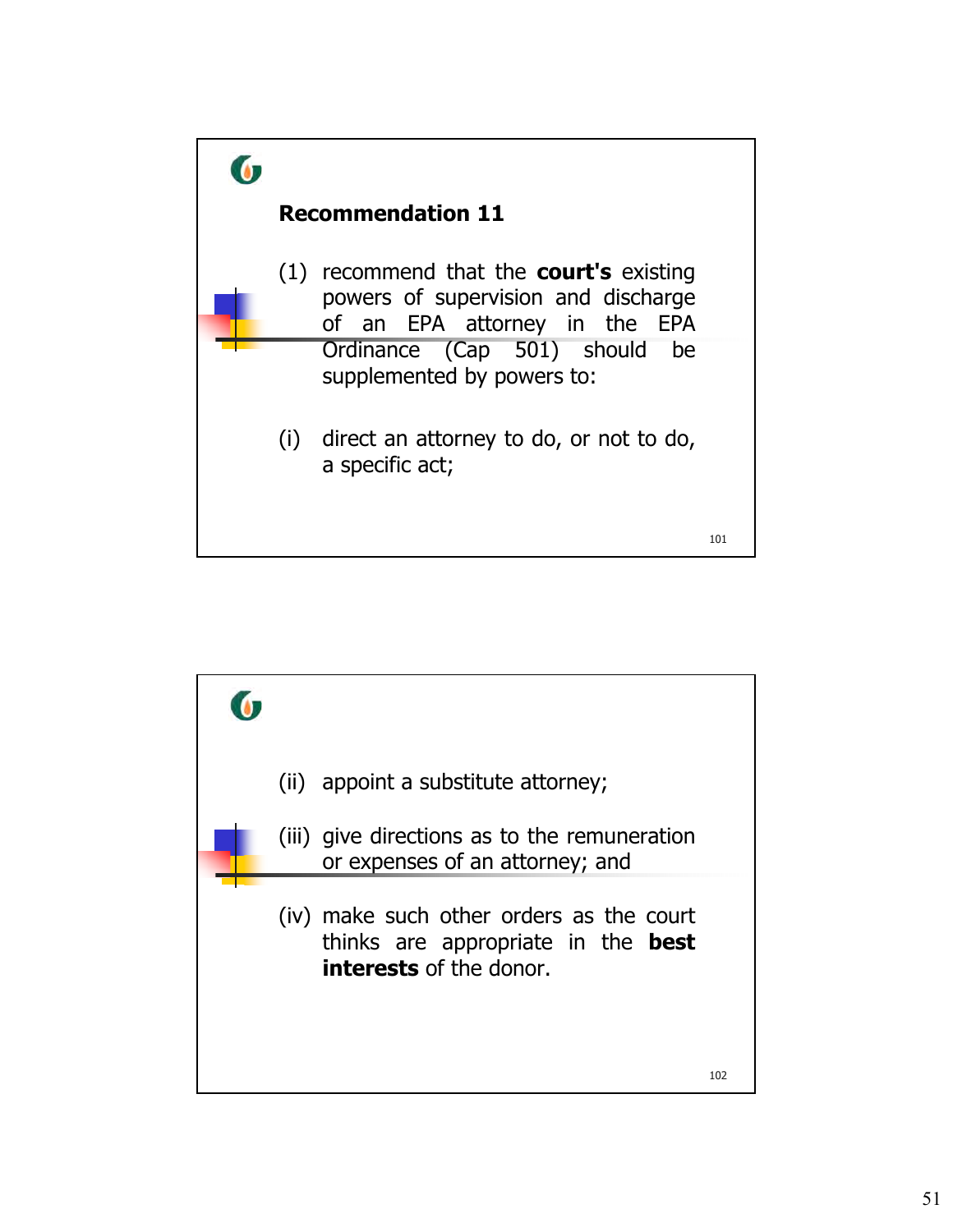

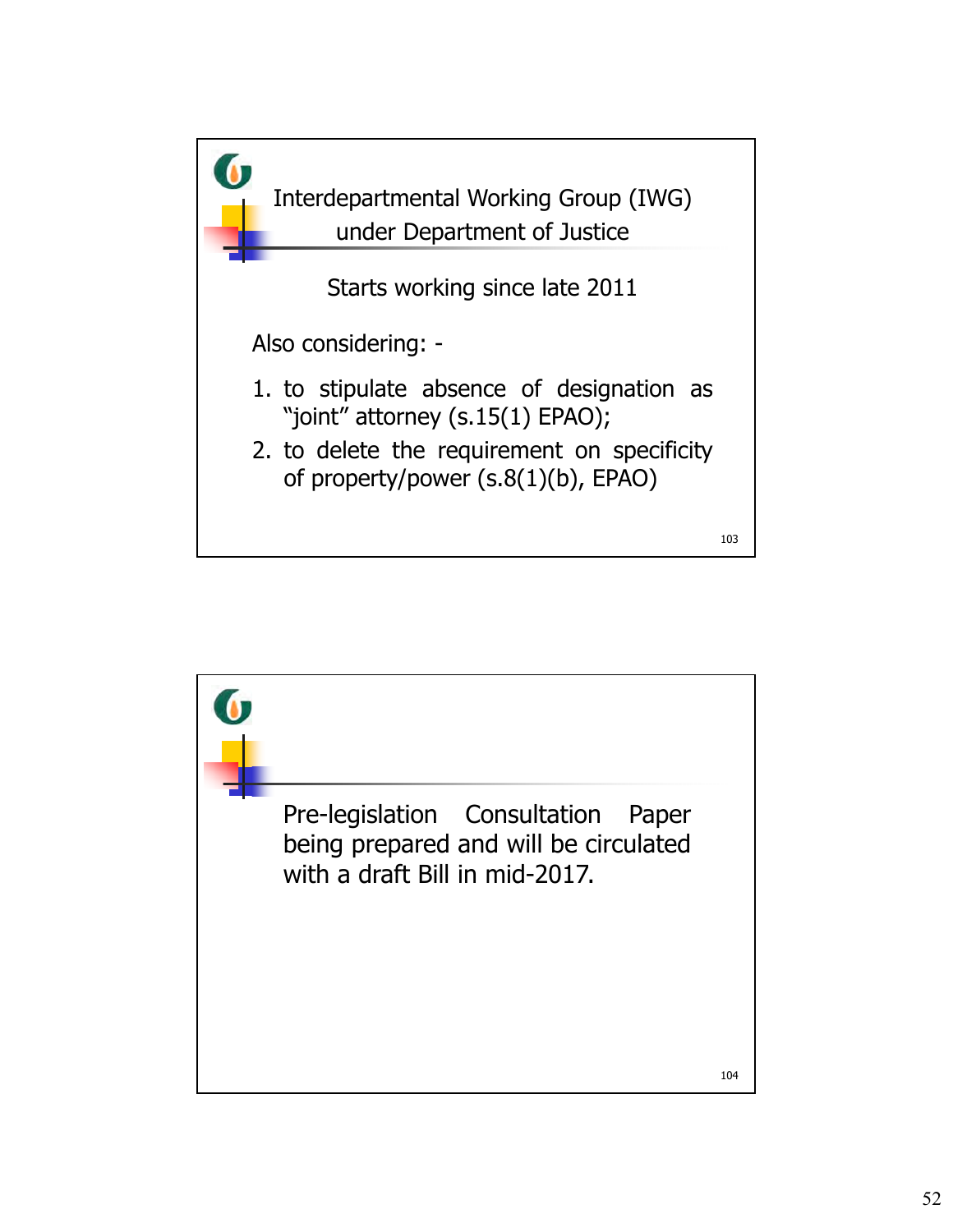

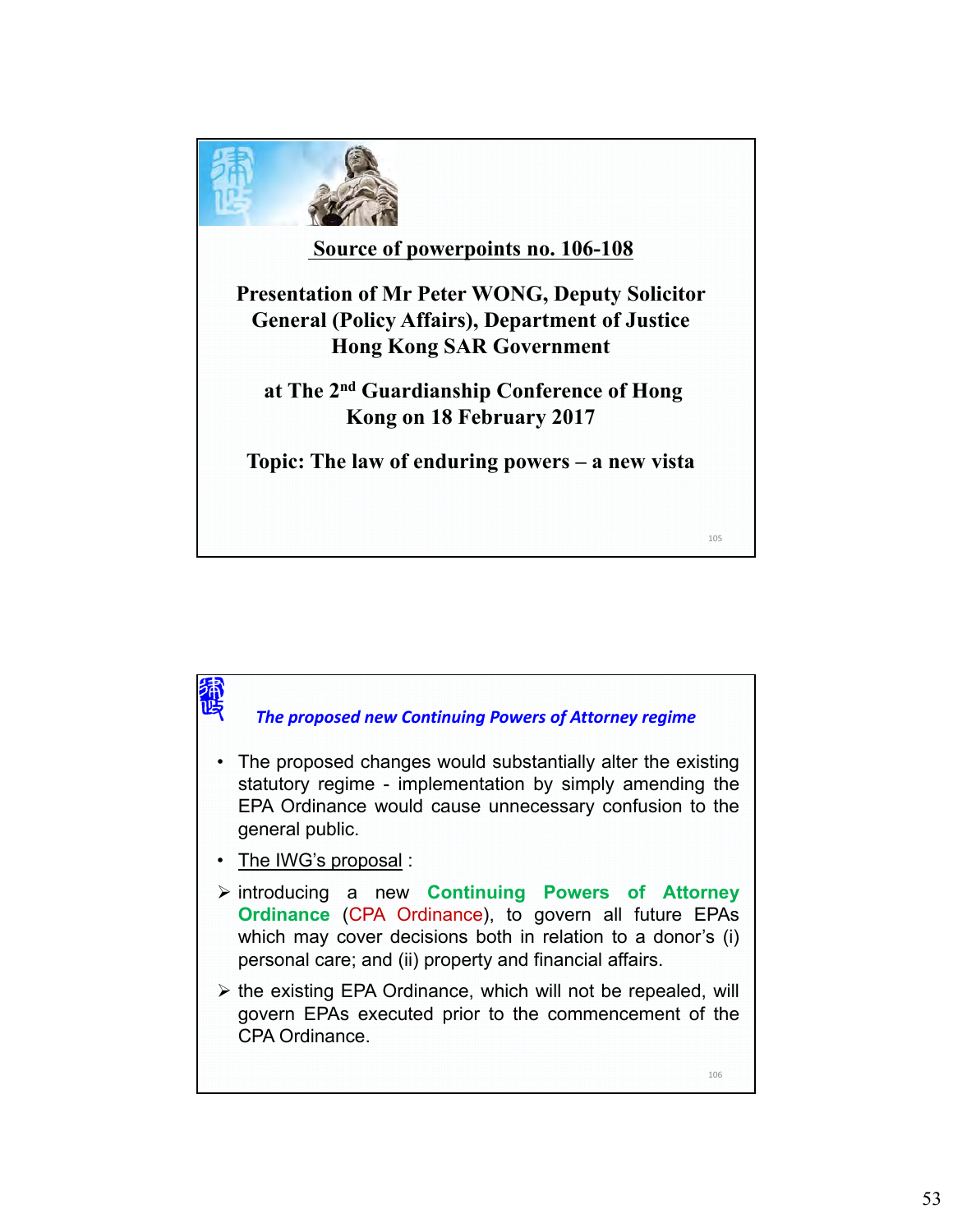|                                           | <b>EPAS VS CPAS</b>                                                                                                                                                                                                                                                                                                                |                                                                                                                                                                                                                                                          |
|-------------------------------------------|------------------------------------------------------------------------------------------------------------------------------------------------------------------------------------------------------------------------------------------------------------------------------------------------------------------------------------|----------------------------------------------------------------------------------------------------------------------------------------------------------------------------------------------------------------------------------------------------------|
|                                           | <b>EPAs</b>                                                                                                                                                                                                                                                                                                                        | <b>Proposed CPAs</b>                                                                                                                                                                                                                                     |
| <b>Execution of</b><br>instrument         | under<br>prescribed<br>form<br>$\ln$<br>subsidiary legislation                                                                                                                                                                                                                                                                     | In prescribed form under subsidiary<br>legislation<br>The prescribed form will provide for a<br>CPA which delegates decisions as to:<br>(a) the donor's property and financial<br>affairs; or (b) the donor's personal<br>care; or (c) both (a) and (b). |
| Registration                              | $\bullet$                                                                                                                                                                                                                                                                                                                          | Must be made to the Registrar of the High Court                                                                                                                                                                                                          |
| <b>Notification</b><br>of<br>registration | The donor<br>$\bullet$<br>Any attorney who does not join<br>in the application<br>A maximum of 2 other persons<br>$\bullet$<br>If the donor's intention is not to<br>make any nomination, the<br>indicate<br>donor<br>must<br>that<br>the<br>deleting<br>intention<br>by<br>paragraph<br>the<br>relevant<br>in<br>prescribed form. | The donor may specify a maximum of<br>$\bullet$<br>5 persons to be nominated for<br>notification.<br>If the donor does not wish to make<br>$\bullet$ .<br>such nomination, the donor must<br>make a statement in the instrument<br>to that effect.       |
|                                           |                                                                                                                                                                                                                                                                                                                                    | 107                                                                                                                                                                                                                                                      |

|                                                                 | <b>EPAS VS CPAS</b>                                                                                                                                                                                                                                                                                                                                              |                                                                                                                                                                                                                                                                                     |  |
|-----------------------------------------------------------------|------------------------------------------------------------------------------------------------------------------------------------------------------------------------------------------------------------------------------------------------------------------------------------------------------------------------------------------------------------------|-------------------------------------------------------------------------------------------------------------------------------------------------------------------------------------------------------------------------------------------------------------------------------------|--|
|                                                                 | <b>EPAs</b>                                                                                                                                                                                                                                                                                                                                                      | <b>Proposed CPAs</b>                                                                                                                                                                                                                                                                |  |
| Forum of<br>proceedings<br>relating to a<br>continuing<br>power | The court                                                                                                                                                                                                                                                                                                                                                        | The Guardianship Board and the court<br>$\bullet$<br>Application for proceedings – to be made to the<br>Guardianship Board first<br>The Guardianship Board must take into account a<br>$\bullet$<br>number of matters* in deciding whether to refer the<br>application to the court |  |
| Practice<br><b>Directions</b>                                   | n/a                                                                                                                                                                                                                                                                                                                                                              | The court may issue Practice Directions governing the<br>$\bullet$<br>procedures on the transfer of proceedings between<br>the court and the Guardianship Board                                                                                                                     |  |
| ∗.                                                              | (a) whether the application relates to the effect of a continuing power, or a<br>revocation of the continuing power, on a third party;<br>(b) whether the application is likely to raise for consideration complex or novel legal<br>issues that the court is better suited to determine; and<br>(c) any other matter that may be relevant in the circumstances. |                                                                                                                                                                                                                                                                                     |  |
| Acknowledge:                                                    |                                                                                                                                                                                                                                                                                                                                                                  |                                                                                                                                                                                                                                                                                     |  |
|                                                                 |                                                                                                                                                                                                                                                                                                                                                                  | Powerpoints 124-127: Source- Policy Affairs, Department of Justice, HKSAR.                                                                                                                                                                                                          |  |
|                                                                 |                                                                                                                                                                                                                                                                                                                                                                  | 108                                                                                                                                                                                                                                                                                 |  |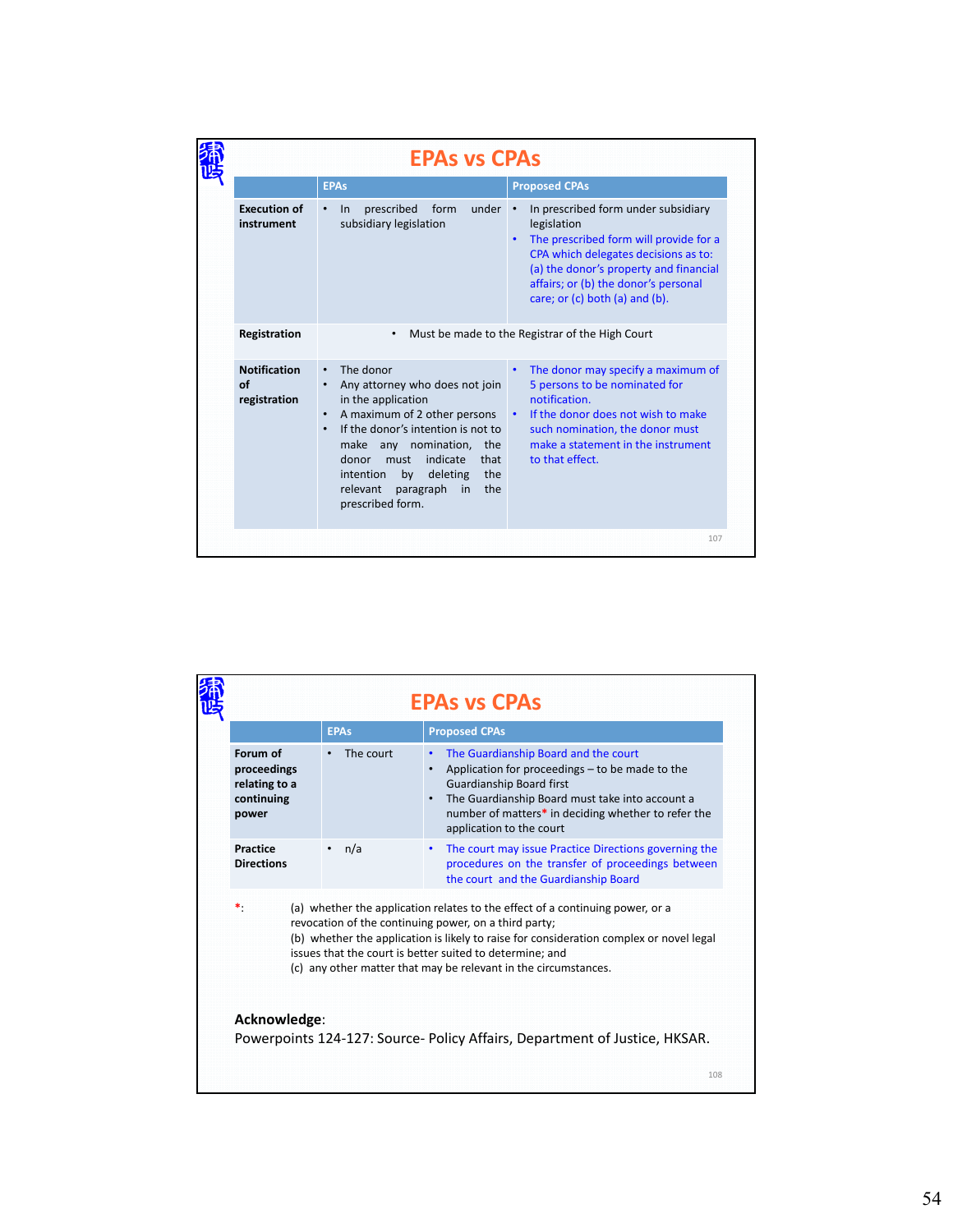

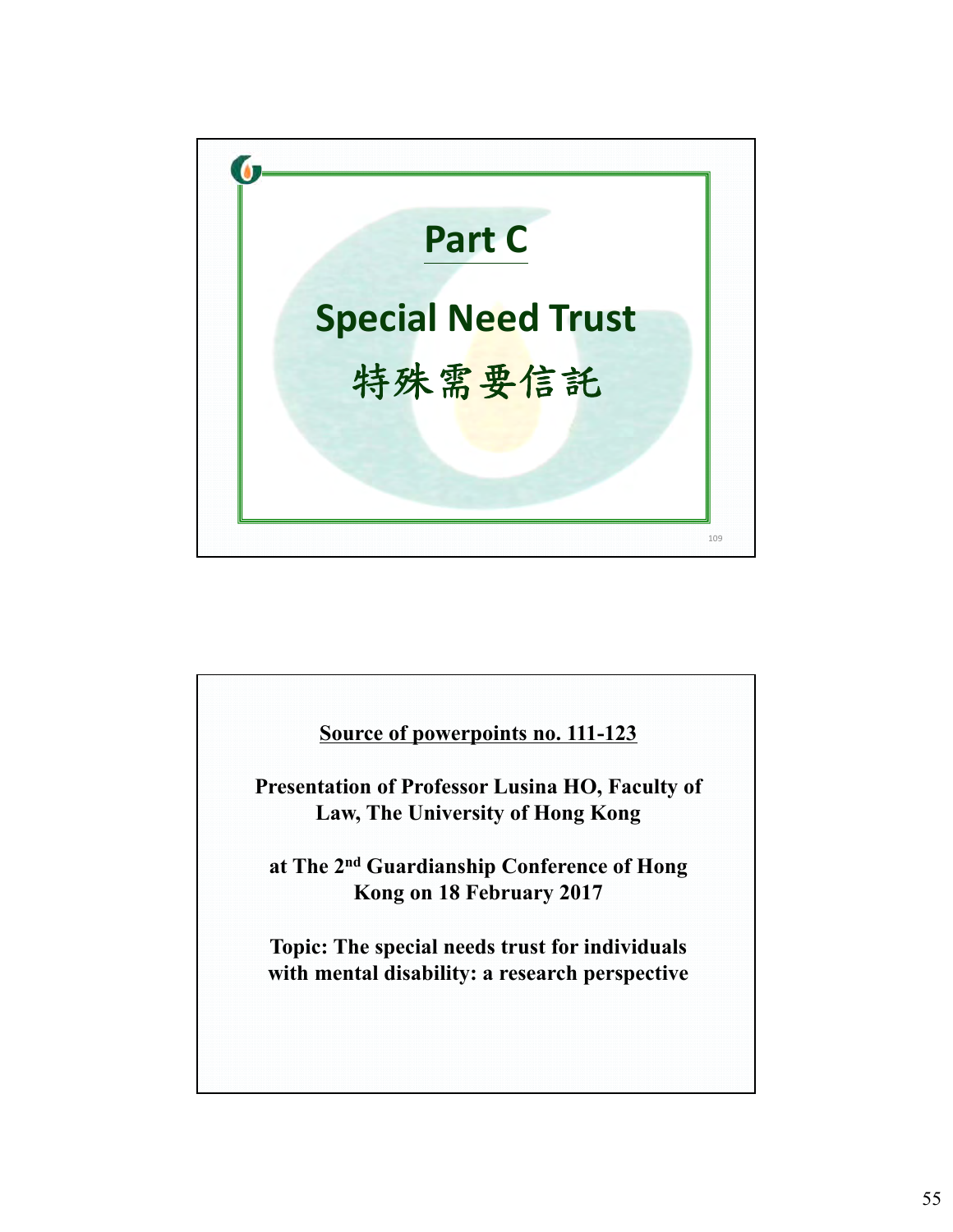## **SNT initiative by the HK Government**

• Policy Address of the Chief Executive of the Hong Kong Government, Feb 2016 "**Paragraph 158 ‐ Children with Special Needs** *Some middle‐income parents are concerned that after their passing, the care for their children with special needs, particularly those with intellectual disabilities, would be upset. The Labour and Welfare Bureau will establish a working group to explore the feasibility of setting up a public trust and review the related guardianship system, with a view to providing affordable services."*

111

• Task force on Feasibility Study

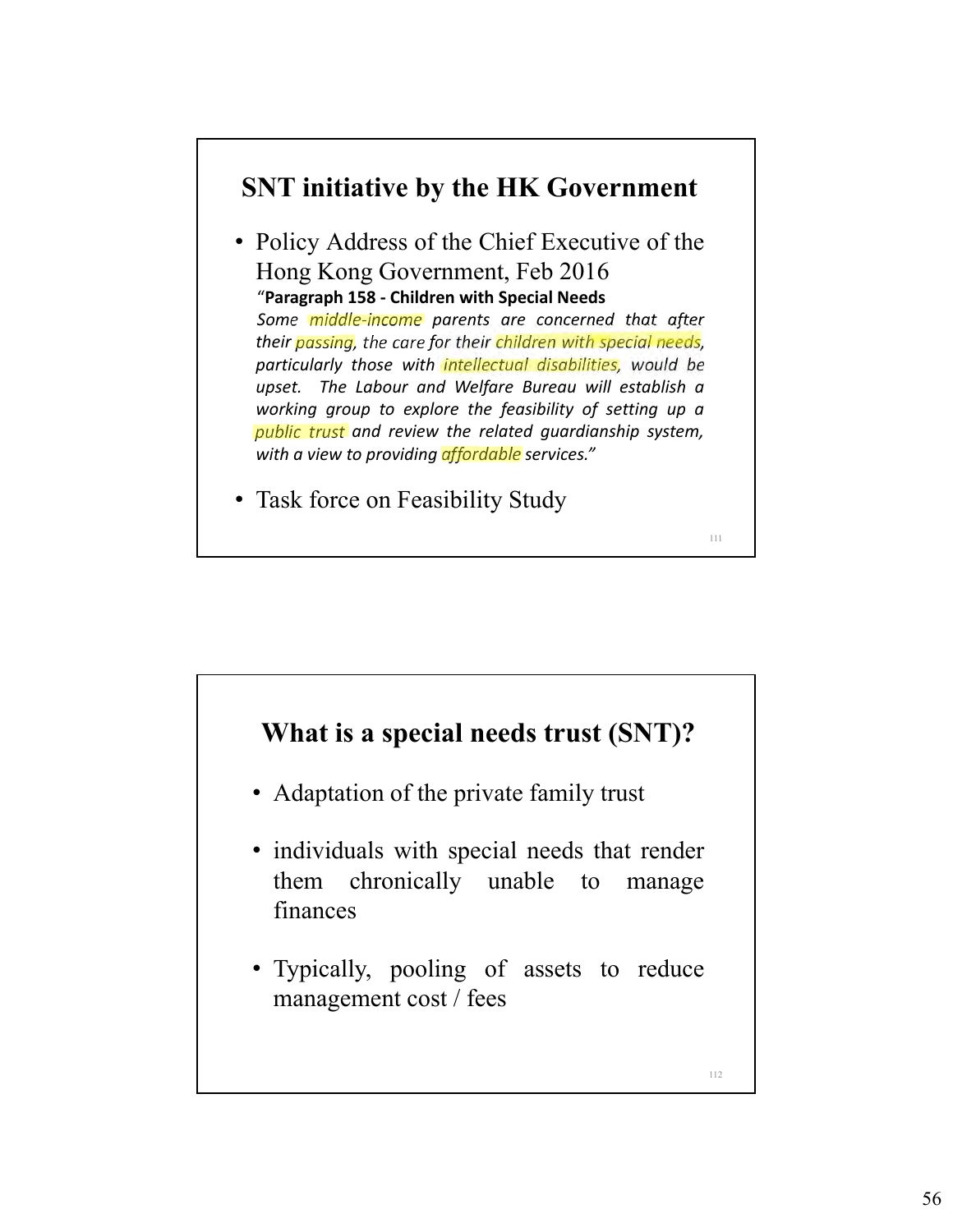## **Benefits of an SNT**

- Affordable trust service
- Reduces risk of financial abuses by caregivers

- Reduces burden of caregivers
- Reduces burden on social welfare

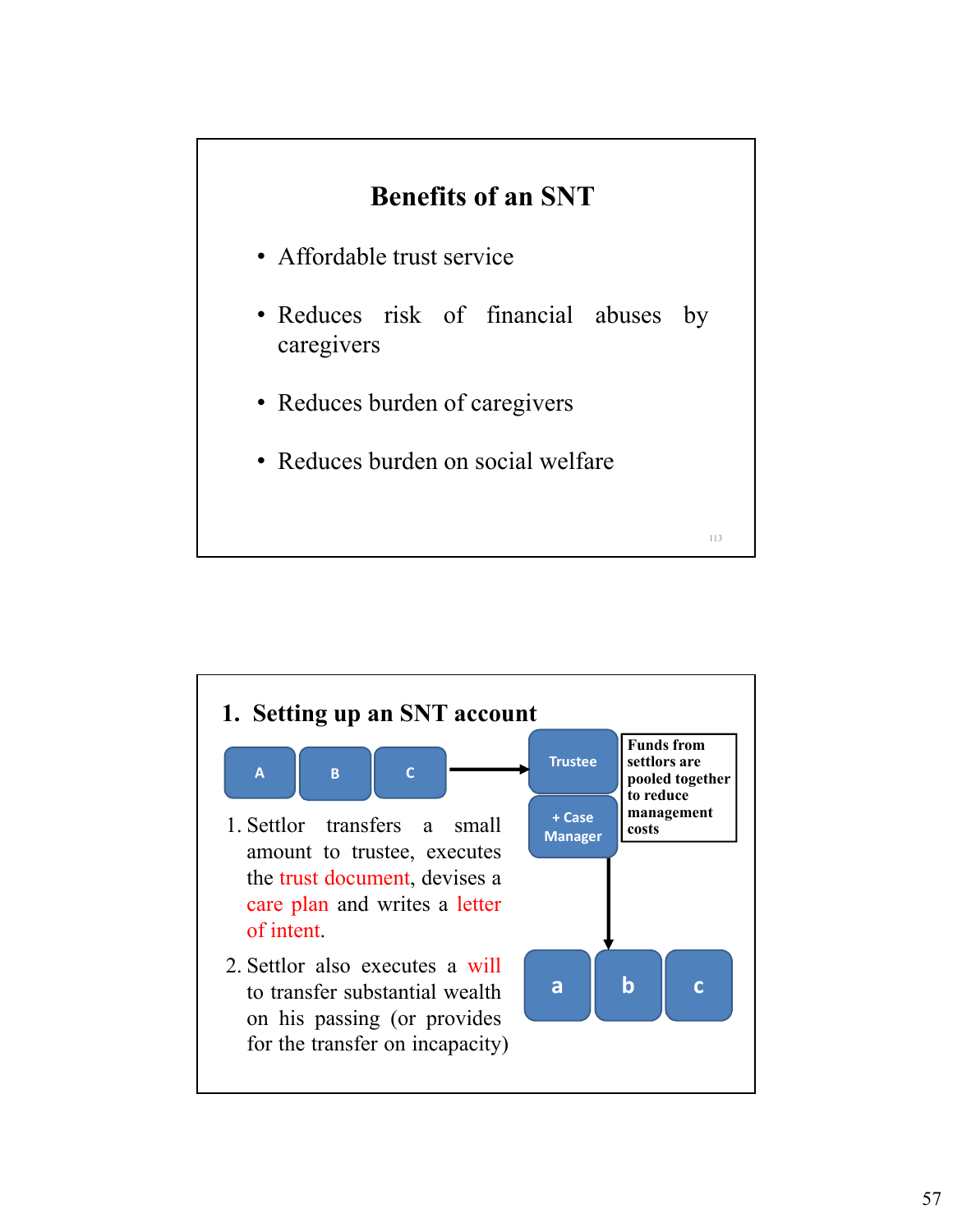

Trust activated upon settlor's death or incapacity.

Trustee disburses funds to the caregiver as per the care plan.

Case Manager makes periodic visit to the Beneficiary.



#### **3. Terminating the SNT**

When beneficiary passes, surplus goes to residuary beneficiary named by settlor.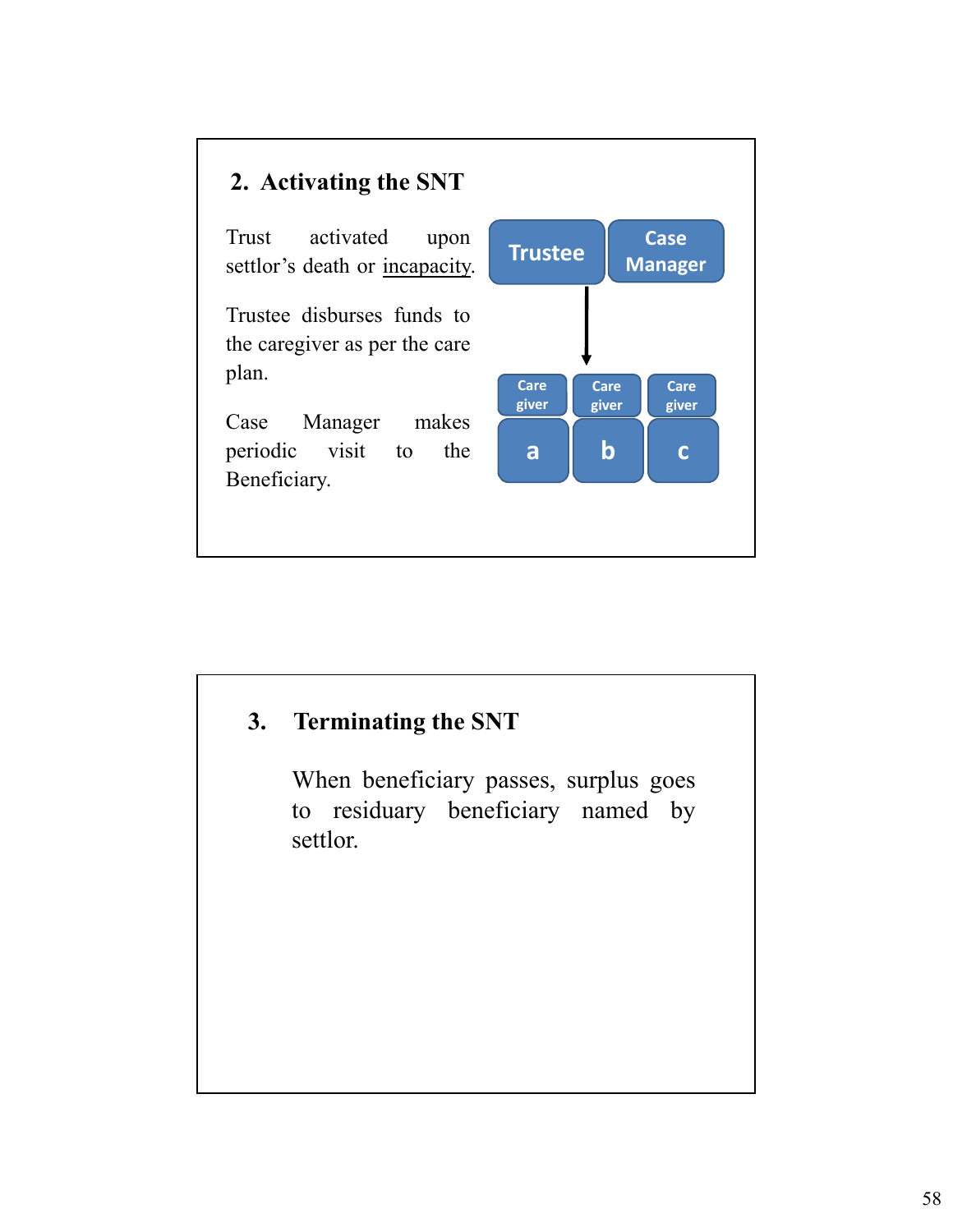

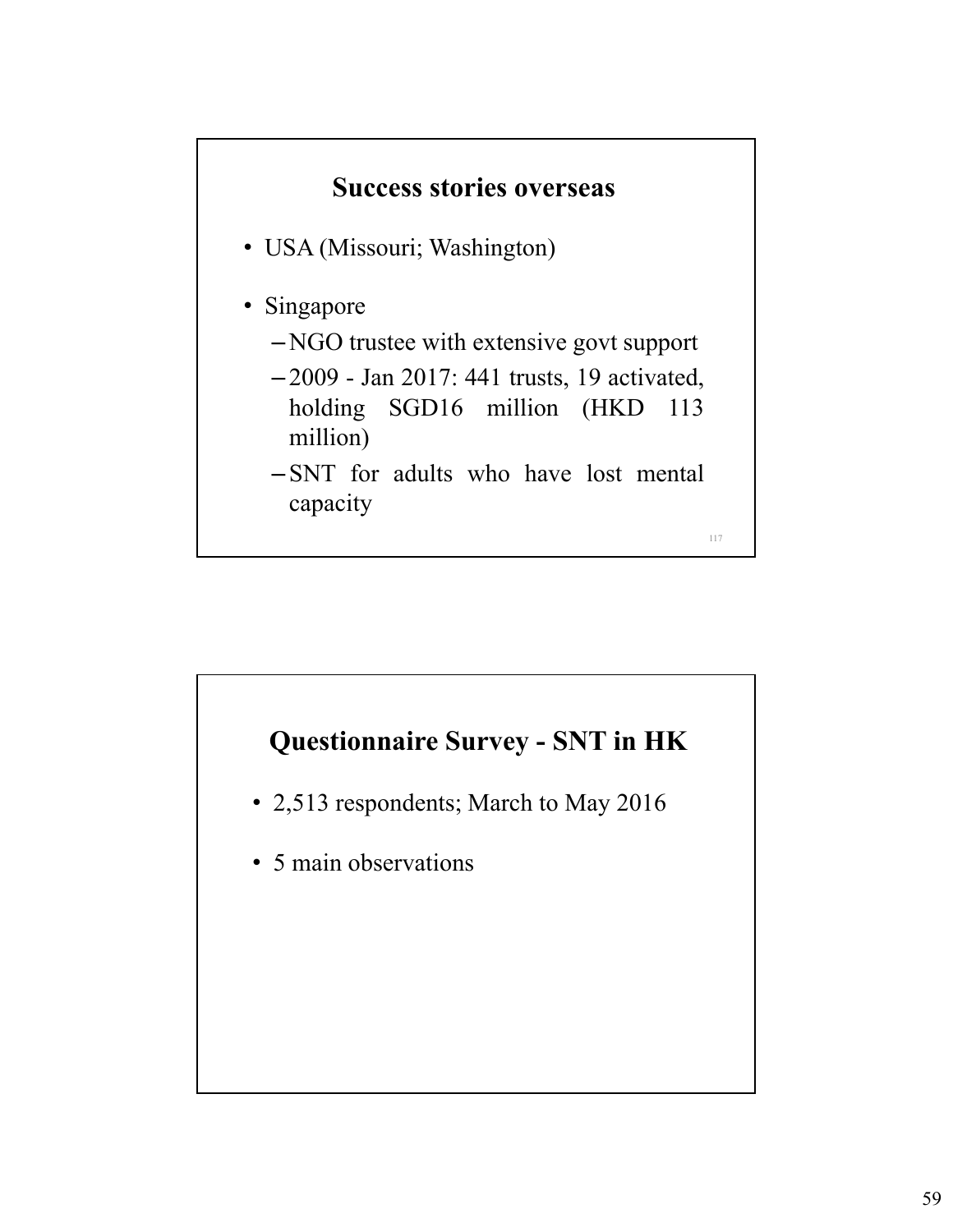## **1. Strong demand for SNT in HK**

- Limited take up of existing mechanisms
	- –Less than 10% executed a will or an enduring power of attorney
	- Over 50% could not find a suitable guardian
	- Only 5% able to set up a private trust
- Strong demand for SNT

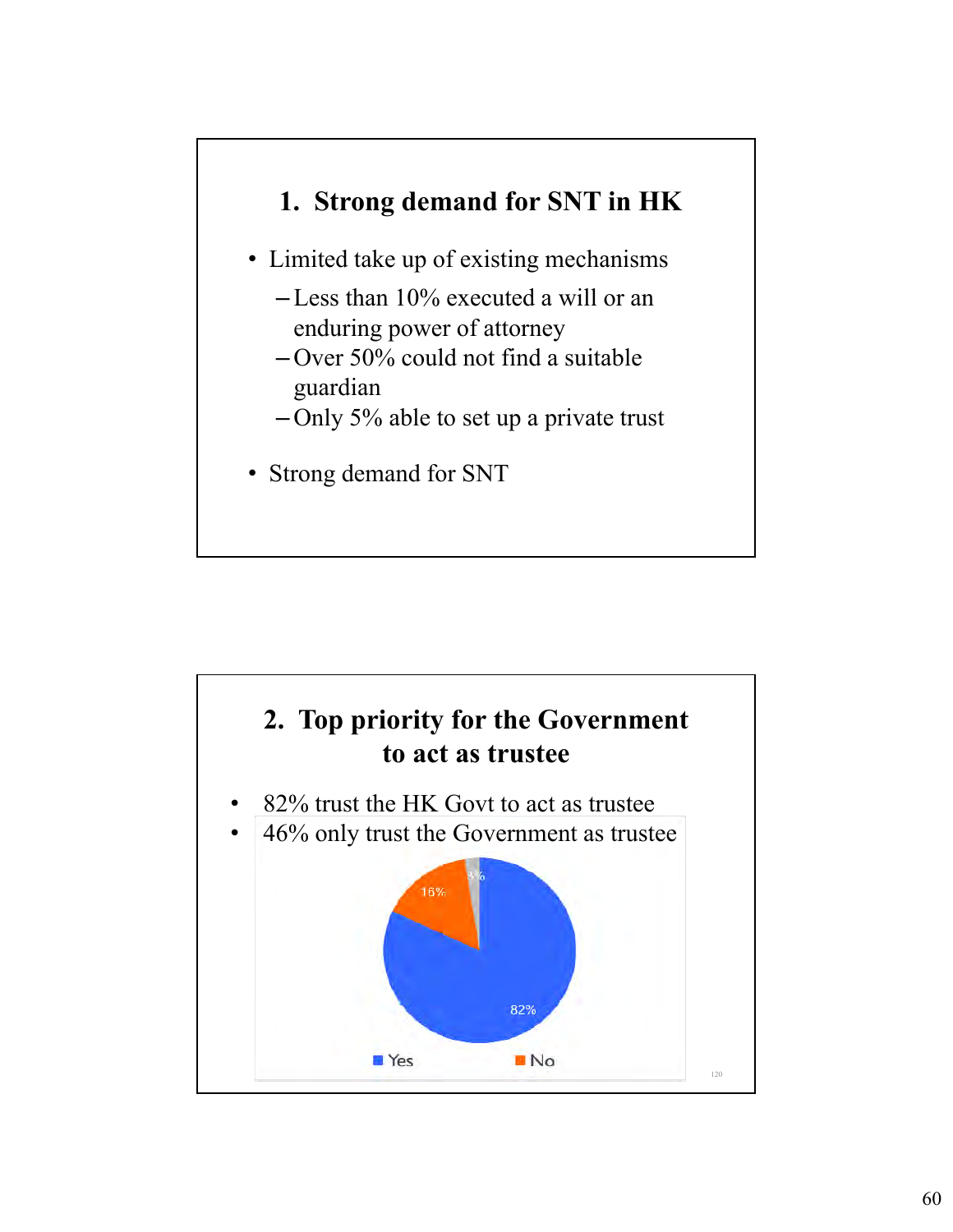| 3. Fees must be very low                      |        |
|-----------------------------------------------|--------|
| Not prepared to pay service fee               | $51\%$ |
| Less than $1\%$ p.a. of the managed<br>assets | 35%    |
| More than $2\%$ p.a. of the<br>managed assets | $3\%$  |
|                                               |        |

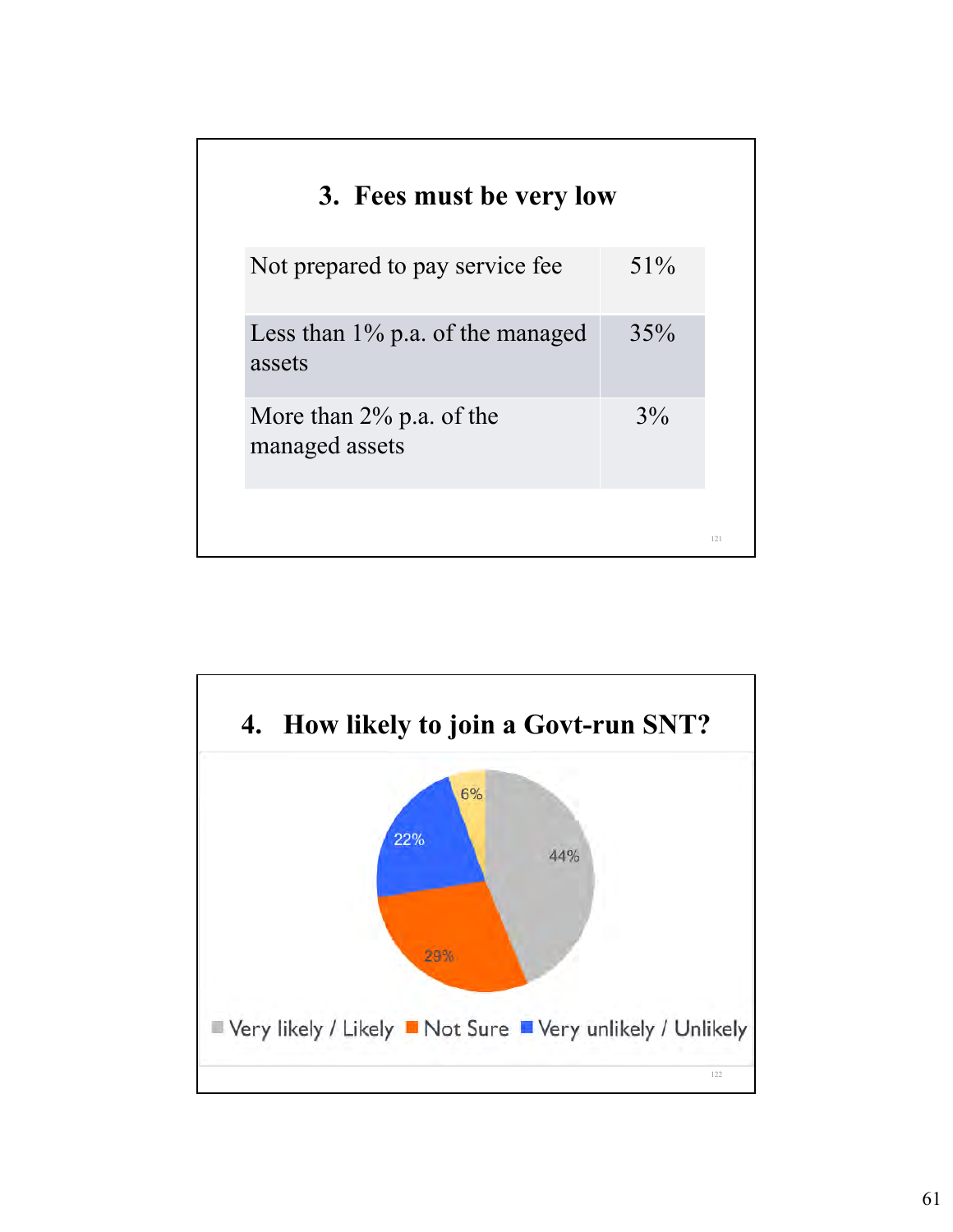## **5. To whom is the SNT most appealing?**

- Parents aged between 40-59;
- Currently living with dependents;
- Age of dependent is 39 or below; mild or moderate intellectual disability with a secondary disability; in receipt of disability allowance only or not in receipt of any social welfare benefits at all;

123

• 348 respondents meeting these conditions